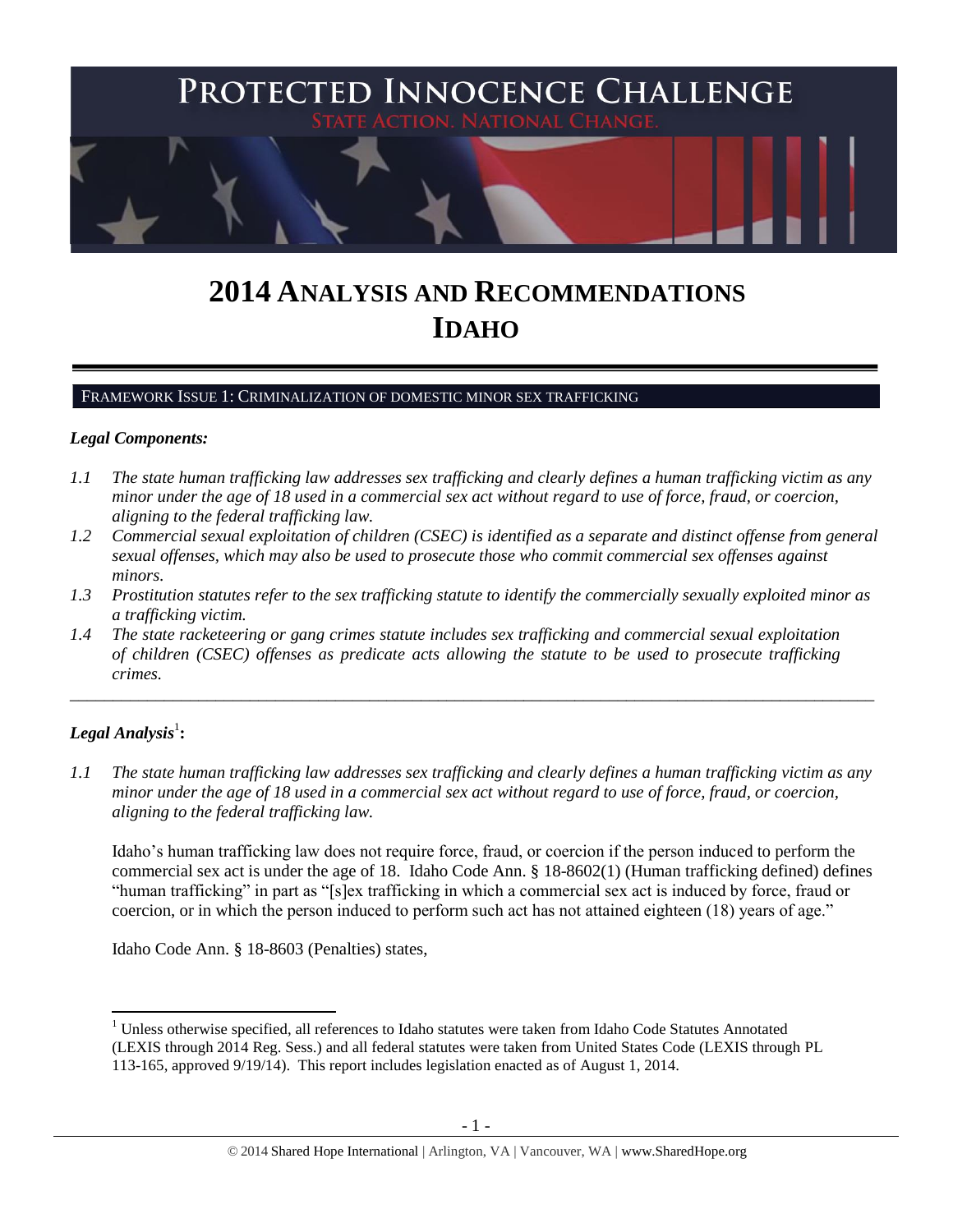Notwithstanding any other law to the contrary, on and after July 1, 2006, any person who commits a crime as provided for in the following sections, and who, in the commission of such crime or crimes, also commits the crime of human trafficking, as defined in section 18-8602 [Human trafficking defined], Idaho Code, shall be punished by imprisonment in the state prison for not more than twentyfive (25) years unless a more severe penalty is otherwise prescribed by law: 18-905 (Aggravated assault), 18-907 (Aggravated battery), 18-909 (assault with intent to commit a serious felony), 18-911 (battery with intent to commit a serious felony), 18-913 (Felonious administering of drugs), 18-1501(1) (Felony injury to child), 18-1505(1) (Felony injury to vulnerable adult), 18-1505(3) (Felony exploitation of vulnerable adult), 18-1505B (Sexual abuse and exploitation of vulnerable adult), 18- 1506 (Sexual abuse of a child under the age of sixteen years), 18-1506A (Ritualized abuse of child), 18- 1507 ([Definitions—sexual exploitation of child—penalties]), 18-1508A (Sexual battery of minor child sixteen or seventeen years of age), 18-1509A ([Enticing a child through use of the internet or other communication device—Penalties—jurisdiction]), 18-1511 (Sale or barter of child), 18-2407(1) (Grand theft), 18-5601 through 18-5614 (Prostitution), or 18-7804 (Racketeering).

*1.2 Commercial sexual exploitation of children (CSEC) is identified as a separate and distinct offense from general sexual offenses, which may also be used to prosecute those who commit commercial sex offenses against minors.*

The following laws criminalize CSEC in Idaho:

- 1. Idaho Code Ann. § 18-5609 (Inducing person under eighteen years of age into prostitution— Penalties) provides that "[e]very person who induces or attempts to induce a person under the age of eighteen (18) years to engage in prostitution shall be guilty of a felony." A conviction under this statute is a felony punishable by 2 years to life imprisonment, a fine up to \$50,000, or both. Idaho Code Ann. § 18-5609.
- 2. Idaho Code Ann. § 18-5610 (Utilizing a person under eighteen years of age for prostitution-penalties) provides that "[e]very person who exchanges or offers to exchange anything of value<sup>2</sup> for sexual conduct or sexual contact<sup>3</sup> with a person under the age of eighteen (18) years shall be guilty of a felony." A conviction under this statute is a felony punishable by 2 years to life imprisonment, a fine up to 50,000, or both.
- <span id="page-1-0"></span>3. Idaho Code Ann. § 18-1507(2) (Definitions—Sexual exploitation of a child—penalties) states,
	- (2) A person commits sexual exploitation of a child<sup>4</sup> if he knowingly and willfully: (b) Causes, induces or permits a child to engage in, or be used for, any explicit sexual conduct for the purpose of producing or making sexually exploitative material;

A conviction under subsection  $(2)(a)$  of this statute is punishable as a felony by imprisonment up to 10 years in state prison, a fine not to exceed \$10,000, or both. Idaho Code Ann. § 18-1507(3). A conviction under subsections (2)(b), (2)(c), or (2)(d) is punishable as a felony by imprisonment up to 30 years in a state prison, a fine not to exceed \$50,000 or both. Idaho Code Ann. § 18-1507(4).

<sup>&</sup>lt;sup>2</sup> "Anything of value' includes, but is not limited to, a fee, food, shelter, clothing, medial care or membership in a criminal gang." Idaho Code Ann. § 18-5610(2)(c),

<sup>&</sup>lt;sup>3</sup> The statute defines sexual conduct as "[s]exual intercourse or deviate sexual intercourse." The statute defines sexual contact as "[a]ny touching of the sexual organs or other intimate parts of a person not married to the actor for the purpose of arousing or gratifying the sexual desire of either party." Idaho Code Ann. § 18-5610(2)(a)-(b).  $4$  Idaho Code Ann. § 18-1507(1)(b) defines "child" as "a person who is less than eighteen (18) years of age."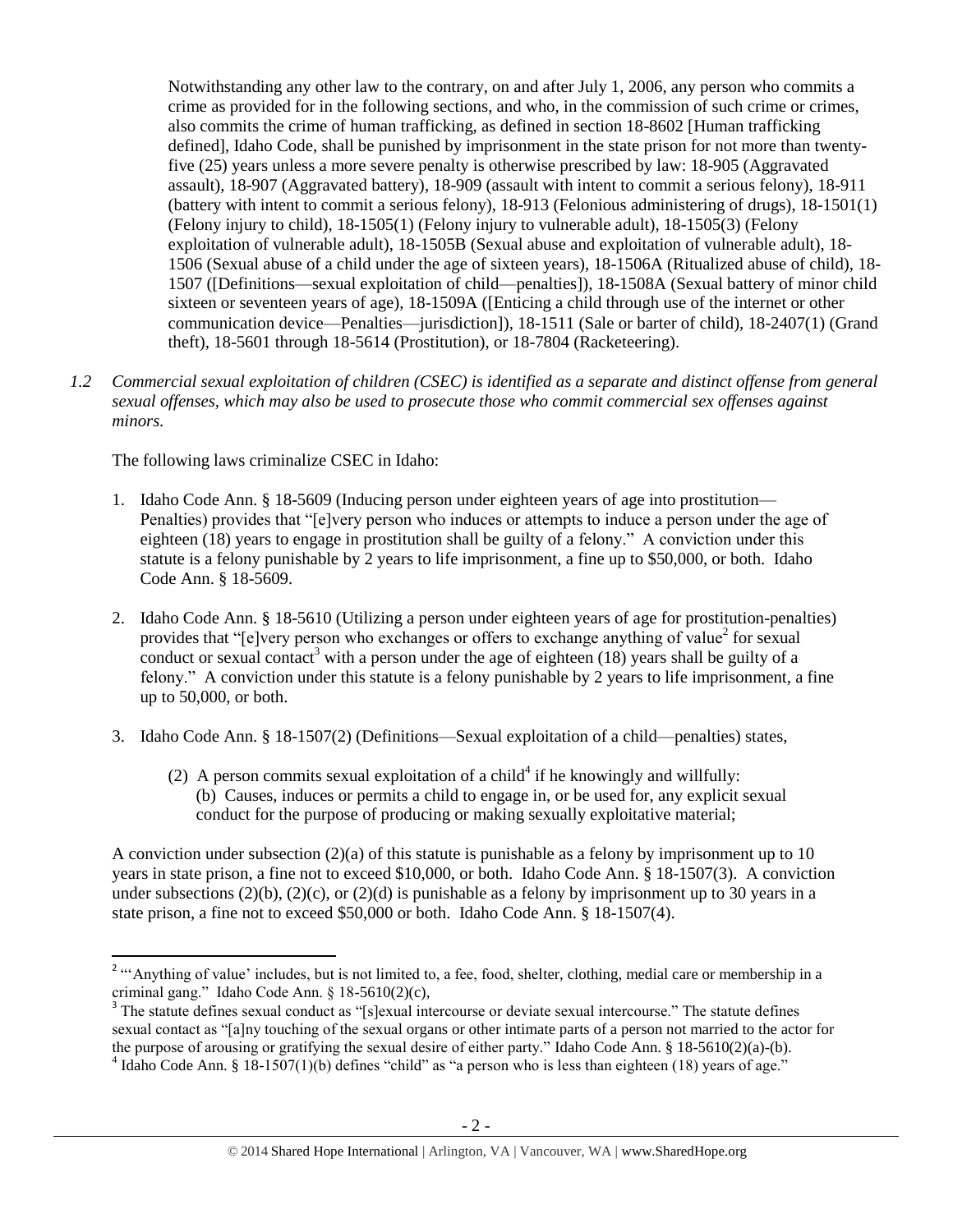Other laws, while not expressly commercial in nature, may apply to sexual exploitation of children, including the following:

1. Idaho Code Ann. § 18-1509A(1) (Enticing a child through use of the internet or other communication device—Penalties—jurisdiction) provides,

A person aged eighteen (18) years or older shall be guilty of a felony if such person knowingly uses the internet or any device that provides transmission of messages, signals, facsimiles, video images or other communication to solicit, seduce, lure, persuade or entice by words or actions, or both, a person under the age of sixteen (16) years or a person the defendant believes to be under the age of sixteen (16) years to engage in any sexual act with or against the person where such act would be a violation of chapter 15 [Children and vulnerable adults], 61 [Rape] or 66 [Sex crimes], [title 18,](http://www.legislature.idaho.gov/idstat/Title18/T18.htm) Idaho Code.

A conviction under this statute is punishable as a felony by imprisonment up to 15 years and a possible fine up to \$50,000.<sup>5</sup> Idaho Code Ann. §§ 18-1509A (2), 18-112A.

2. Idaho Code Ann. § 18-1506(1) (Sexual abuse of a child under the age of sixteen years) states,

It is a felony for any person eighteen (18) years of age or older, with the intent to gratify the lust, passions, or sexual desire of the actor, minor child or third party, to:

(a) Solicit<sup>6</sup> a minor child under the age of sixteen (16) years to participate in a sexual act;

(b) Cause or have sexual contact<sup>7</sup> with such minor child, not amounting to lewd conduct as defined in section [18-1508](http://www.legislature.idaho.gov/idstat/Title18/T18CH15SECT18-1508.htm) [Lewd conduct with minor child under sixteen], Idaho Code;

- <span id="page-2-0"></span>(c) Make any photographic or electronic recording of such minor child; or
- (d) Induce, cause or permit a minor child to witness an act of sexual conduct.<sup>8</sup>

A conviction under this statute is punishable as a felony by imprisonment up to 25 years in the state prison and a possible fine up to \$50,000. Idaho Code Ann. §§ 18-1506 (5), 18-112A.

3. Idaho Code Ann. § 18-1508 (Lewd conduct with minor child under sixteen) states that it is a crime to

commit any lewd or lascivious act or acts upon or with the body or any part or member thereof of a minor child under the age of sixteen (16) years, including but not limited to, genital-genital contact, oral-genital contact, anal-genital contact, oral-anal contact, manual-anal contact, or manual-genital contact, whether between persons of the same or opposite sex, or [to] involve such minor child in any

l

<sup>5</sup> Where no fine is otherwise provided for an offense that is punishable as a felony, Idaho Code Ann. § 18-112A (Fine authorized) authorizes the court to impose a fine up to \$50,000.

 $6$  Idaho Code Ann. § 18-1506(2) defines "solicit" as

any written, verbal, or physical act which is intended to communicate to such minor child the desire of the actor or third party to participate in a sexual act or participate in sexual foreplay, by the means of sexual contact, photographing or observing such minor child engaged in sexual contact.

<sup>&</sup>lt;sup>7</sup> Idaho Code Ann. § 18-1506(3) defines "sexual contact" as "any physical contact between such minor child and any person, which is caused by the actor, or the actor causing such minor child to have self contact."

<sup>&</sup>lt;sup>8</sup> Idaho Code Ann. § 18-1506(4) defines "sexual conduct" as

human masturbation, sexual intercourse, sadomasochistic abuse, or any touching of the genitals or pubic areas of the human male or female, or the breasts of the female, whether alone or between members of the same or opposite sex or between humans and animals in an act of apparent sexual stimulation or gratification.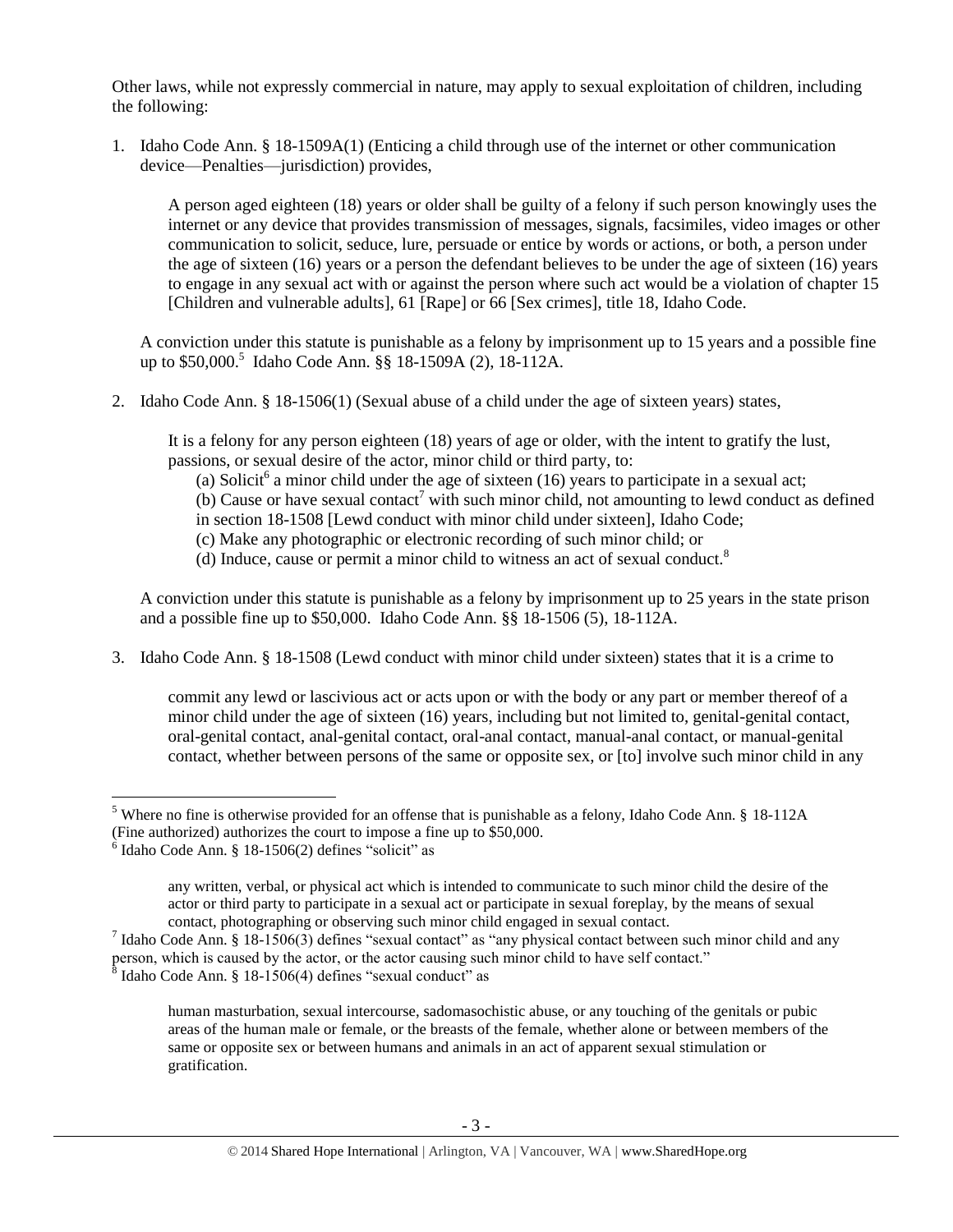act of bestiality or sado-masochism as defined in section 18-1507 [Definitions–sexual exploitation of a child–penalties], Idaho Code, when any of such acts are done with the intent of arousing, appealing to, or gratifying the lust or passions or sexual desires of such person, such minor child, or third party . . . .

A conviction under this statute is punishable as a felony by up to life imprisonment in state prison and a possible fine not to exceed \$50,000. Idaho Code Ann. §§ 18-1508, 18-112A.

4. Idaho Code Ann. § 18-1508A(1) (Sexual battery of a minor child sixteen or seventeen years of age— Penalty) provides,

It is a felony for any person at least five (5) years of age older than a minor child who is sixteen (16) or seventeen (17) years of age, who, with the intent of arousing, appealing to or gratifying the lust, passion, or sexual desires of such person, minor child, or third party, to:

(a) Commit any lewd or lascivious act or acts upon or with the body or any part or any member thereof of such minor child including, but not limited to, genital-genital contact, oral-genital contact, anal-genital contact, oral-anal contact, manual-anal contact or manual-genital contact, whether between persons of the same or opposite sex, or who shall involve such minor child in any act of explicit sexual conduct as defined in section 18-1507 [Definitions–sexual exploitation of a child–penalties],<sup>9</sup> Idaho Code; or

(b) Solicit<sup>10</sup> such minor child to participate in a sexual act; or

(c) Cause or have sexual contact<sup>11</sup> with such minor child, not amounting to lewd conduct as defined in paragraph (a) of this subsection; or

. . . .

A conviction under subsection (1)(a) of this statute is punishable as a felony by up to life imprisonment in the state prison and a possible fine up to \$50,000, and a conviction under Idaho Code Ann. § 18- 1508A(1)(b)–(d) is punishable as a felony by imprisonment up to 25 years in state prison and a possible fine up to \$50,000. Idaho Code Ann. §§ 18-1508A(4), (5), 18-112A.

- 5. Idaho Code Ann. § 18-1511 (Sale or barter of child for adoption or other purpose penalized —Allowed expenses) states that "[a]ny person or persons who shall sell or barter any child for adoption or for any other purpose, shall be guilty of a felony." A conviction under this statute is punishable by up imprisonment up to 14 years in the state penitentiary, a fine up to \$5,000, or both. Idaho Code Ann. § 18-1511.
- *1.3 Prostitution statutes refer to the sex trafficking statute to identify the commercially sexually exploited minor as a trafficking victim.*

Neither Idaho Code Ann. § 18-5610 (Utilizing a person under eighteen years of age for prostitution) nor Idaho Code Ann. § 18-5613 (Prostitution) refer to Idaho Code Ann. § 18-8602(1) (Human trafficking defined) when a minor is involved in prostitution.

<sup>&</sup>lt;sup>9</sup> See supra note [8](#page-2-0) for the definition of "explicit sexual conduct."

 $10$  Idaho Code Ann. § 18-1508A(2) defines "solicit" as

any written, verbal or physical act which is intended to communicate to such minor child the desire of the actor or third party to participate in a sexual act or participate in sexual foreplay, by the means of sexual contact, photographing or observing such minor child engaged in sexual contact.

<sup>&</sup>lt;sup>11</sup> Idaho Code Ann. § 18-1508A(3) defines "sexual contact" as "any physical contact between such minor child and any person or between such minor children which is caused by the actor, or the actor causing such minor child to have self contact."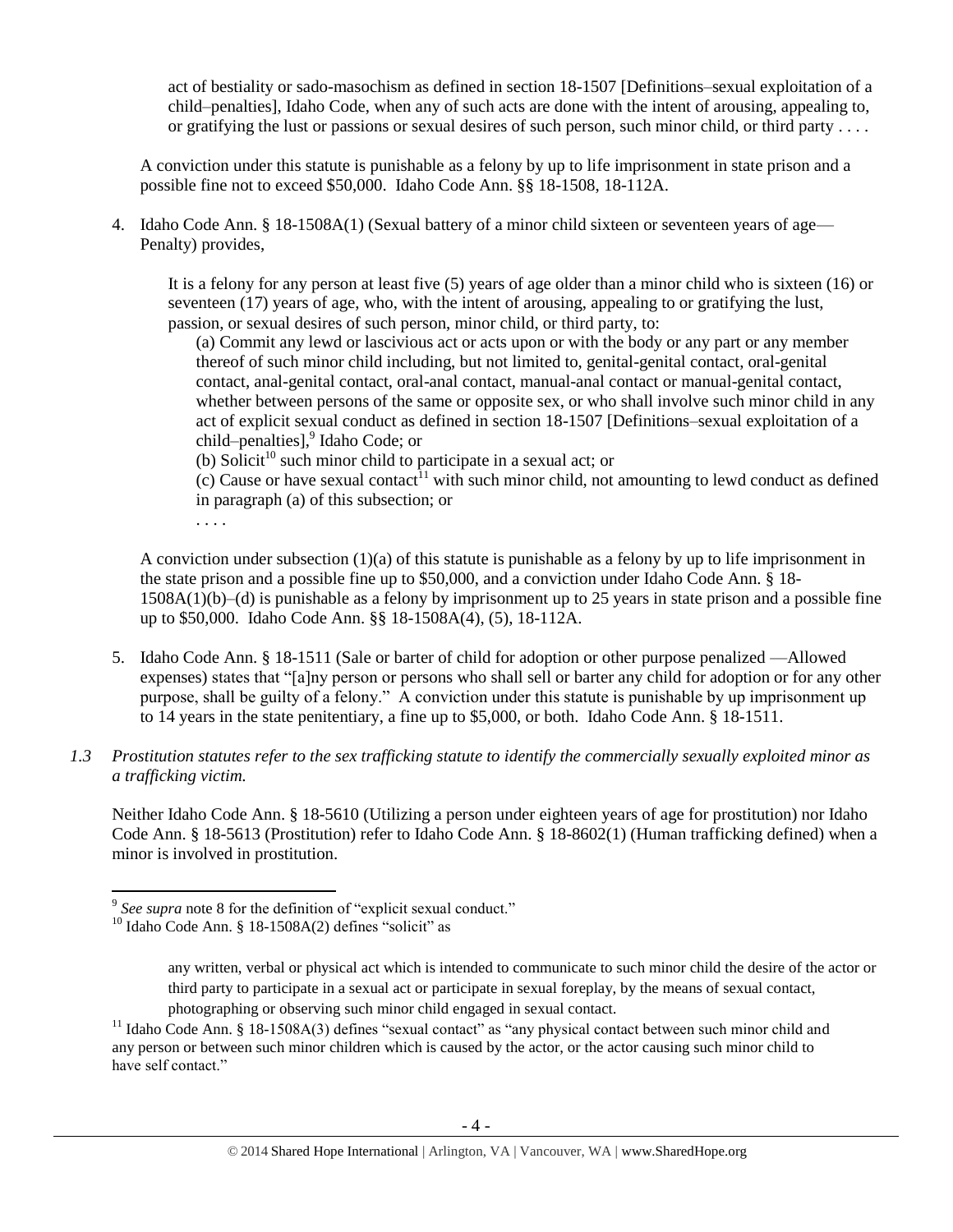- 1.3.1 Recommendation: Amend Idaho Code Ann. § 18-5613 (Prostitution) and § 18-5610 (Utilizing a person under eighteen years of age for prostitution) when a minor is involved in prostitution to refer to Idaho Code Ann. § 18-8602(1) (Human trafficking defined) in order to identify CSEC victims as victims of sex trafficking.
- *1.4 The state racketeering or gang crimes statute includes sex trafficking and commercial sexual exploitation of children (CSEC) offenses as predicate acts allowing the statute to be used to prosecute trafficking crimes.*

Several CSEC crimes and human trafficking are predicate acts for racketeering violations under Idaho Code Ann. title 18, chapter 78 (Racketeering act). Idaho Code Ann. § 18-7804(a)–(d) (Prohibited activities penalties) provides,

(a) It is unlawful for any person who has received any proceeds derived directly or indirectly from a pattern of racketeering activity in which the person has participated, to use or invest, directly or indirectly, any part of the proceeds or the proceeds derived from the investment or use thereof in the acquisition of any interest in, or the establishment or operation of, any enterprise<sup>12</sup> or real property.... (b) It is unlawful for any person to engage in a pattern of racketeering activity in order to acquire or maintain, directly or indirectly, any interest in or control of any enterprise or real property. . . (c) It is unlawful for any person employed by or associated with any enterprise to conduct or participate, directly or indirectly, in the conduct of the affairs of such enterprise by engaging in a pattern of racketeering activity. . . .

(d) It is unlawful for any person to conspire to violate any of the provisions of subsections (a) through  $(c)$  of this section.  $\ldots$ 

Idaho Code Ann. § 18-7803(a) (Definitions) defines "racketeering activity" as "any act which is chargeable or indictable under," among others, Idaho Code Ann. § 18-5601 (Interstate trafficking in prostitution), § 18-5602 (Procurement), § 18-5603 (Receiving pay for procurement), § 18-5604 (Paying for procurement), § 18-5605 (Detention for prostitution), § 18-5606(1) (Accepting earnings of prostitute), § 18-5608 (Harboring prostitutes), and § 18-5609 (Inducing person under eighteen years of age into prostitution), as well as indecency and obscenity statutes (sections 18-1515, 18-1518, 18-4103, 18-4103A, 18-4104, 18-4105, 18-4105A and 18-4107, Idaho Code.

A conviction under Idaho Code Ann. § 18-7804(a)–(d) is punishable as a felony by imprisonment up to 14 years in the Idaho penitentiary, a fine up to \$25,000, or both. Idaho Code Ann. § 18-7804(a)–(e). Additionally, a conviction under this statute provides for mandatory asset forfeiture. Idaho Code Ann. § 18-7804 (Prohibited activities), subsection (g) provides,

In addition to any other penalties prescribed by law, whoever violates any provisions of this act shall forfeit to the state of Idaho:

(1) Any interest acquired or maintained in violation of the racketeering act; and

(2) Any interest in, security of, claim against or property or contractual right of any kind affording a source of influence over any enterprise which he has established, operated, controlled, conducted or participated in the conduct of in violation of the provisions of the racketeering act.

l <sup>12</sup> Idaho Code Ann. § 18-7803 $(c)$  defines an "enterprise" as "any sole proprietorship, partnership, corporation, business, labor union, association or other legal entity or any group of individuals associated in fact although not a legal entity, and includes illicit as well as licit entities."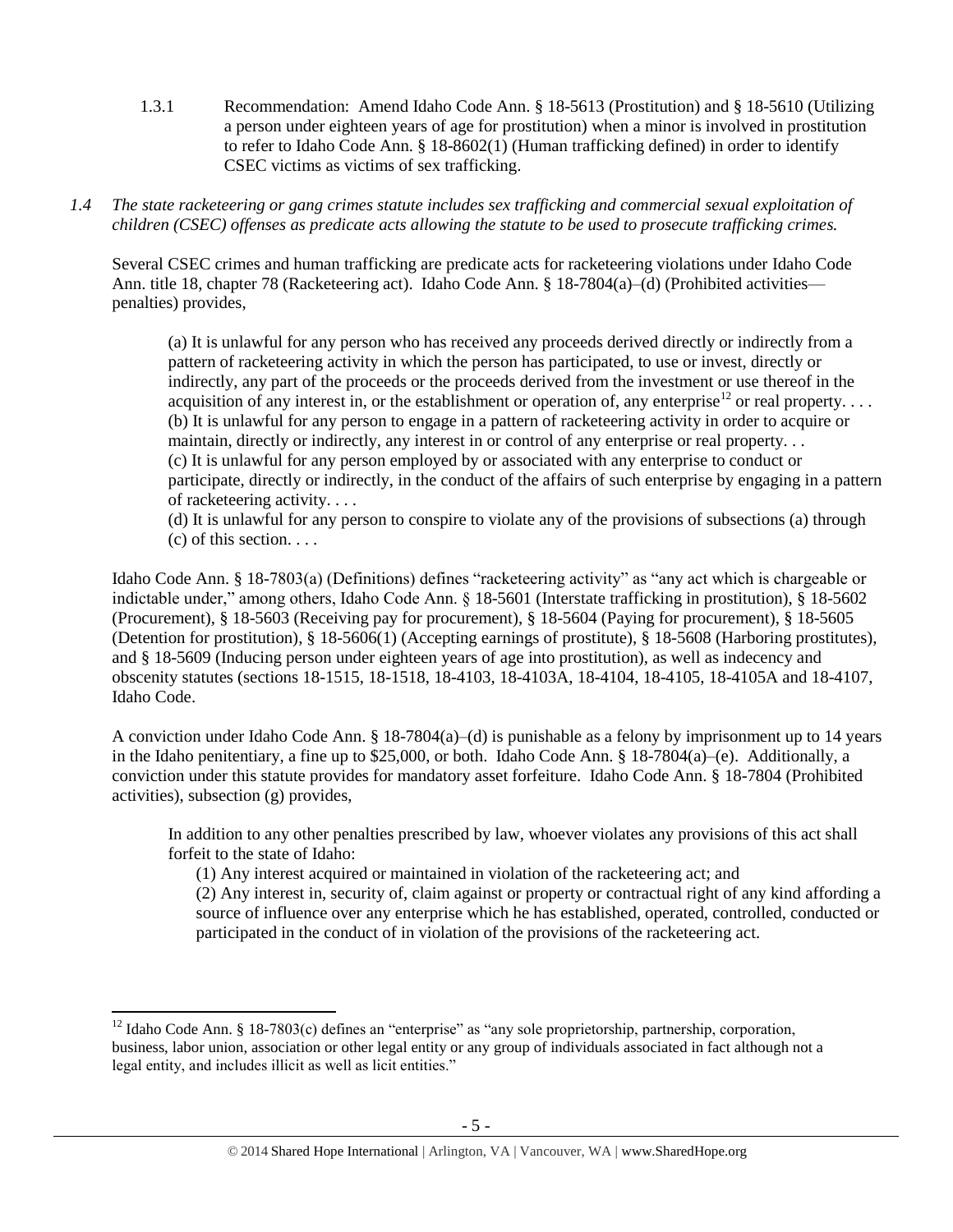Additional penalties are available, where the enterprise is a criminal gang.<sup>13</sup> Idaho Code Ann. title 18, chapter 85 (Idaho Criminal Gang Enforcement Act). Idaho Code Ann. § 18-8503(1), (2) (Punishment) states,

(1) An adult . . . who is convicted of any felony or misdemeanor enumerated in section 18- 8502(3)[Definitions], Idaho Code, that is knowingly committed for the benefit or at the direction of, or in association with, any criminal gang<sup>14</sup> or criminal gang member,<sup>15</sup> in addition to the punishment provided for the commission of the underlying offense, shall be punished as follows:

(a) Any adult . . . who is convicted of a misdemeanor shall be punished by an additional term of imprisonment in the county jail for not more than one (1) year.

(b) Any adult . . . who is convicted of a felony shall be punished by an extended term of not less than two (2) years and not more than five (5) years in prison.

(c) If the underlying offense described in section 18-8502(3), Idaho Code, is a felony and committed on the grounds of, or within one thousand (1,000) feet of, a public or private elementary, secondary or vocational school during hours when the facility is open for classes or school-related programs or when minors are using the facility, the extended term shall be not less than two (2) years and not more than five (5) years in prison.

(2) This section does not create a separate offense but provides an additional penalty for the primary offense, the imposition of which is contingent upon the finding of the prescribed facts.

Included among the offenses listed in Idaho Code Ann. § 18-8502(3) (Definitions) are Idaho Code Ann. § 18- 8602 (Human trafficking defined), § 18-5601 (Interstate trafficking in prostitution), § 18-5602 (Procurement), § 18-5603 (Receiving pay for procurement), § 18-5604 (Paying for procurement), § 18-5605 (Detention for prostitution), § 18-5606(1) (Accepting earnings of prostitute), § 18-5608 (Harboring prostitutes), § 18-5609 (Inducing person under eighteen years of age into prostitution), § 18-5613 (Prostitution), § 18-5614 (Patronizing a prostitute), § 18-1507 (Definitions—sexual exploitation of a child—penalties), § 18-7804 (Prohibited activities), and § 18-8201 (Money laundering and illegal investment).

 $\overline{a}$ 

<sup>&</sup>lt;sup>13</sup> Idaho Code Ann. § 18-8504(1) (Recruiting criminal gang members), also criminalizes, "(a) Knowingly soliciting, inviting, encouraging or otherwise causing a person to actively participate in a criminal gang; or (b) Knowingly using force, threats, violence or intimidation directed at any person, or by the infliction of bodily injury upon any person, to actively participate in a criminal gang." A conviction under this statute is punishable by imprisonment up to 10 years. Idaho Code Ann. § 18-8504(2).

<sup>&</sup>lt;sup>14</sup> Idaho Code Ann. § 18-8502(1) (Definitions) defines "criminal gang" as "an ongoing organization, association, or group of three (3) or more persons, whether formal or informal, that has a common name or common identifying sign or symbol, whose members individually or collectively engage in or have engaged in a pattern of criminal gang activity, having as one (1) of its primary activities the commission of one (1) or more of the criminal acts enumerated in subsection (3) of this section."

<sup>&</sup>lt;sup>15</sup> Idaho Code Ann. § 18-8502(2) defines a "criminal gang member" as

any person who engages in a pattern of criminal gang activity and who meets two (2) or more of the following criteria:

<sup>(</sup>a) Admits to gang membership;

<sup>(</sup>b) Is identified as a gang member;

<sup>(</sup>c) Resides in or frequents a particular gang's area and adopts its style of dress, its use of hand signs, or its tattoos, and associates with known gang members;

<sup>(</sup>d) Has been arrested more than once in the company of identified gang members for offenses that are consistent with usual gang activity;

<sup>(</sup>e) Is identified as a gang member by physical evidence such as photographs or other documentation; or

<sup>(</sup>f) Has been stopped in the company of known gang members four (4) or more times.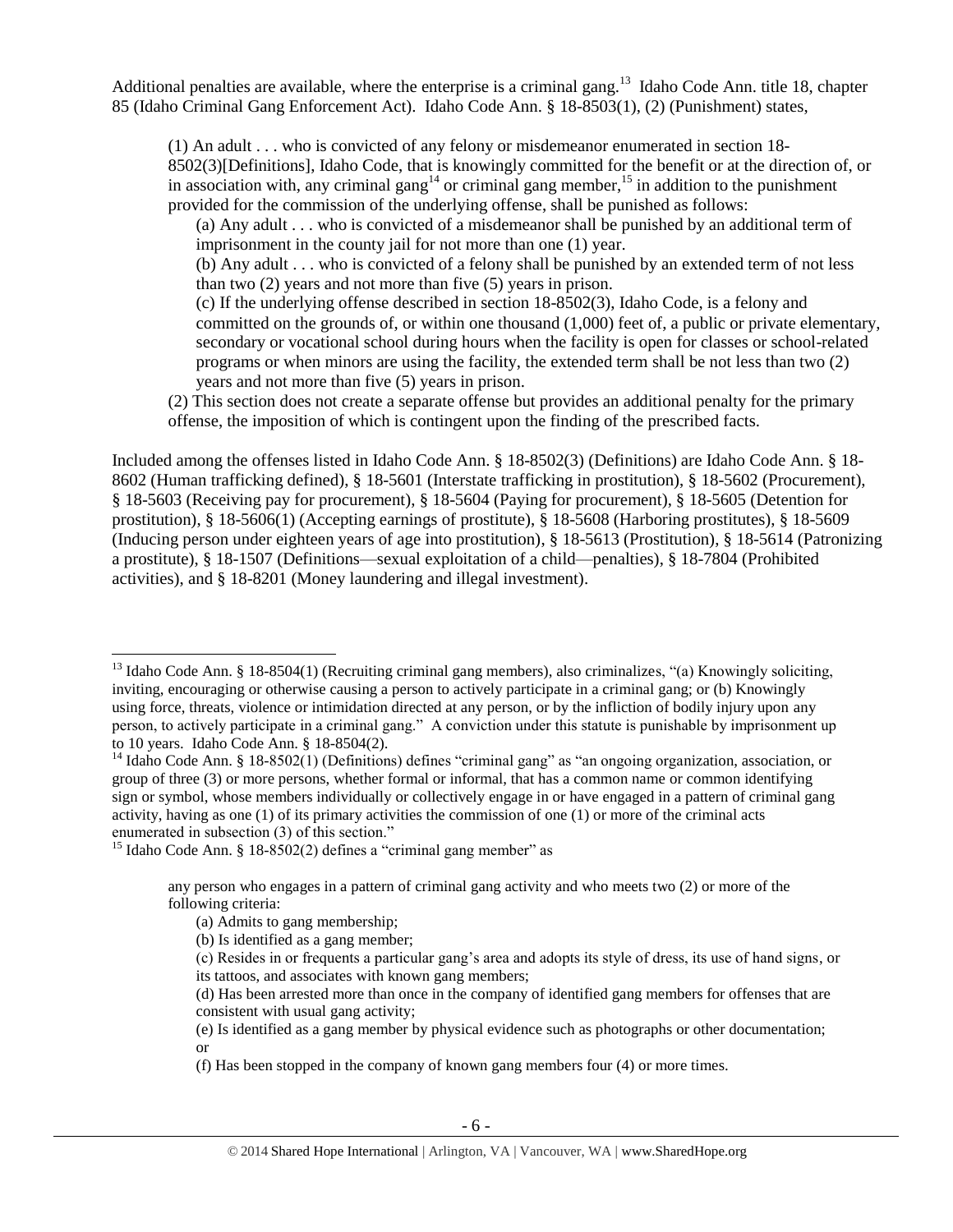Gangs and criminal enterprises also face criminal liability under Idaho Code Ann. § 18-8504(1) (Recruiting criminal gang members), which criminalizes, "(a) Knowingly soliciting, inviting, encouraging or otherwise causing a person to actively participate in a criminal gang; or (b) Knowingly using force, threats, violence or intimidation directed at any person, or by the infliction of bodily injury upon any person, to actively participate in a criminal gang." A conviction under this statute is punishable by imprisonment up to 10 years. Idaho Code Ann. § 18-8504(2).

In addition to these laws, Idaho Code Ann. § 18-5610 (Utilizing a person under eighteen years of age for prostitution-penalties) includes a provision addressing gang membership. The statute states that every person who exchanges or offers "anything of value" for the sexual conduct or contact with a minor will be guilty of a felony. The law specifically states that gang membership constitutes a thing of value, bringing gang-related activities under the scope of the law. Idaho Code Ann. § 18-5610.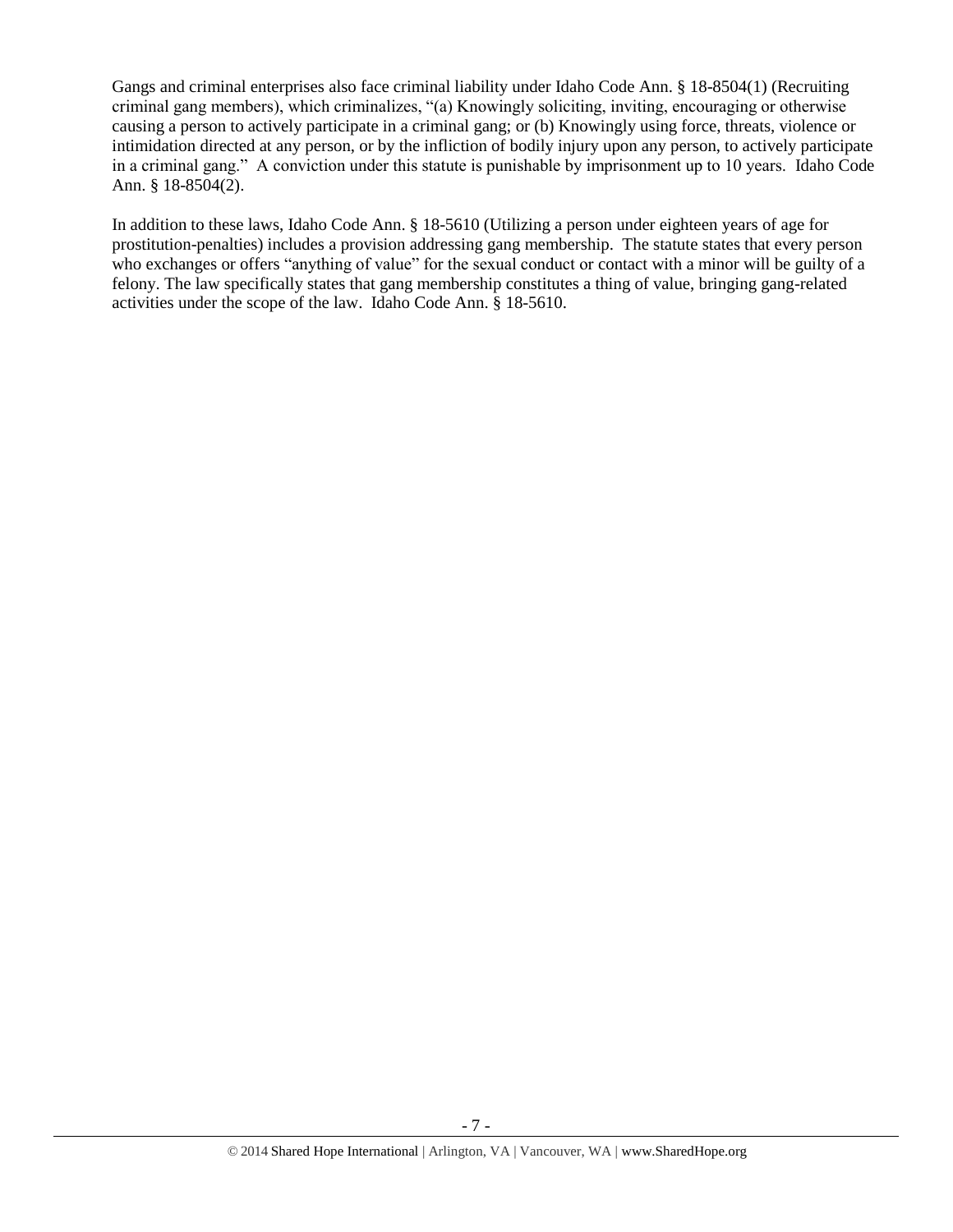#### FRAMEWORK ISSUE 2: CRIMINAL PROVISIONS FOR DEMAND

## *Legal Components:*

- *2.1 The state sex trafficking law can be applied to the buyers of commercial sex acts with a victim of domestic minor sex trafficking.*
- *2.2 Buyers of commercial sex acts with a minor can be prosecuted under commercial sexual exploitation of children (CSEC) laws.*
- *2.3 Solicitation laws differentiate buying sex acts with an adult and buying sex acts with a minor under 18.*
- *2.4 Penalties for buyers of commercial sex acts with minors are as high as federal penalties.*
- *2.5 Using the Internet to lure, entice, or purchase, or attempt to lure, entice, or purchase commercial sex acts with a minor is a separate crime or results in an enhanced penalty for buyers.*
- *2.6 No age mistake defense is permitted for a buyer of commercial sex acts with any minor under 18.*
- *2.7 Base penalties for buying sex acts with a minor under 18 are sufficiently high and not reduced for older minors.*
- *2.8 Financial penalties for buyers of commercial sex acts with minors are sufficiently high to make it difficult for buyers to hide the crime.*
- *2.9 Buying and possessing child pornography carries penalties as high as similar federal offenses.*
- *2.10 Convicted buyers of commercial sex acts with minors and child pornography are required to register as sex offenders.*

\_\_\_\_\_\_\_\_\_\_\_\_\_\_\_\_\_\_\_\_\_\_\_\_\_\_\_\_\_\_\_\_\_\_\_\_\_\_\_\_\_\_\_\_\_\_\_\_\_\_\_\_\_\_\_\_\_\_\_\_\_\_\_\_\_\_\_\_\_\_\_\_\_\_\_\_\_\_\_\_\_\_\_\_\_\_\_\_\_\_\_\_\_\_

# *Legal Analysis:*

*2.1 The state sex trafficking law can be applied to the buyers of commercial sex acts with a victim of domestic minor sex trafficking.*

Idaho Code Ann. § 18-8602(1) (Human trafficking defined) includes "[s]ex trafficking . . . in which the person induced to perform such act has not attained eighteen (18) years of age." Idaho Code Ann. § 18-8602(1). Pursuant to Idaho Code Ann. § 18-8603 (Penalties), predicate crimes for determining penalties include the following: Idaho Code Ann. § 18-905 (Aggravated assault), § 18-907 (Aggravated battery), § 18-909 (Assault with intent to commit a serious felony), § 18-911 (Battery with intent to commit a serious felony), § 18-1501(1) (Felony injury to child), § 18-1506 (Sexual abuse of a child under the age of sixteen years), § 18-1506A (Ritualized abuse of child), § 18-1507 (Definitions–sexual exploitation of child–penalties), § 18-1508A (Sexual battery of minor child sixteen or seventeen years of age), § 18-1509A (Enticing a child over the internet or other communication device—penalties—jurisdiction), § 18-1511 (Sale or barter of child), §§ 18-5601 to -5614 (Prostitution), or § 18-7804 (Racketeering). Inclusion of patronizing a prostitute under Idaho Code Ann. § 18- 5614(1), as well as several sex offenses, as offenses that constitute sex trafficking, bring offenses committed by purchasers of sex with minors within the definition of sex trafficking.

*2.2 Buyers of commercial sex acts with a minor can be prosecuted under commercial sexual exploitation of children (CSEC) laws.*

Buyers of commercial sex acts with minors can be prosecuted under Idaho Code Ann. § 18-5610 (Utilizing a person under eighteen years of age for prostitution—penalties), which states, "every person who exchanges or offers to exchange anything of value for sexual conduct or sexual contact with a person under the age of eighteen shall be guilty of a felony."

Several sexual offense statutes could be used to prosecute certain buyers of commercial sex acts with a minor, but they do not specifically criminalize the commercial sexual exploitation of a child and do not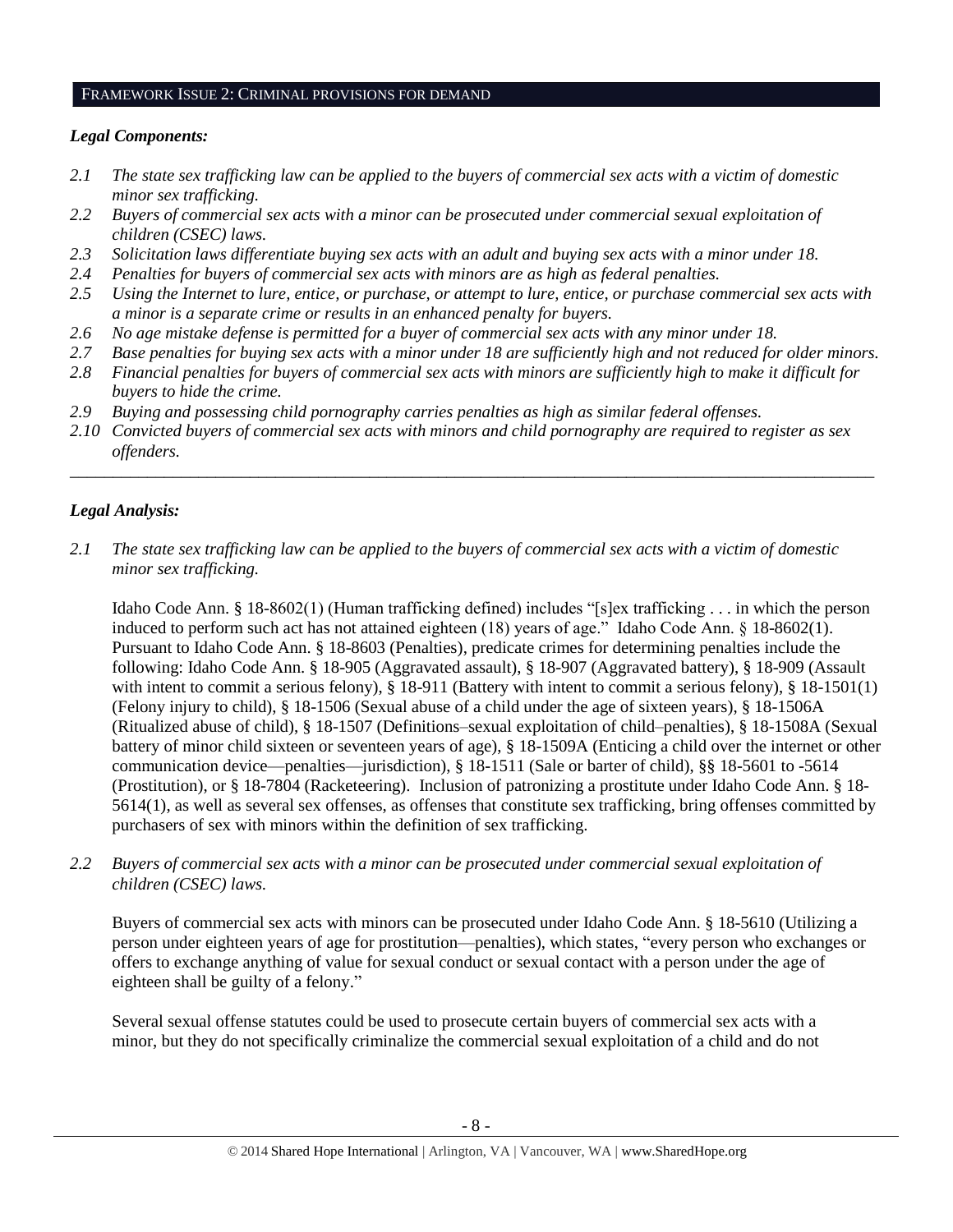refer to the human trafficking statute to bring these criminal offenses within the ambit of human trafficking under Idaho Code Ann. § 18-8602(1) (Human trafficking defined).<sup>16</sup>

*2.3 Solicitation laws differentiate buying sex acts with an adult and buying sex acts with a minor under 18.*

The offense of buying sex with a minor versus an adult is separately criminalized under Idaho Code Ann. § 18- 5610(1) (Utilizing a person under eighteen years of age for prostitution-penalties), which states, "[E]very person who exchanges or offers to exchange anything of value for sexual conduct or sexual contact with a person under the age of eighteen shall be guilty of a felony."

Otherwise, Idaho's general solicitation law does not differentiate between buying sex with an adult and buying sex with a minor. Instead, Idaho Code Ann. § 18-5614(1) (Patronizing a prostitute) is age-neutral, stating that "[a] person is guilty of patronizing a prostitute when he or she . . . [p]ays or offers or agrees to pay another person a fee for the purpose of engaging in an act of sexual conduct or sexual contact."<sup>17</sup> A first or second conviction under this statute is punishable as a misdemeanor by imprisonment up to 6 months in county jail, a fine up to \$1,000, or both. Idaho Code Ann. §§ 18-5614(2), 18-113(1). A subsequent conviction under this statute is punishable as a felony by imprisonment up to 5 years in state prison, a fine up to \$50,000, or both. Idaho Code Ann. §§ 18-5614(2), 18-112.

- 2.3.1 Recommendation: Amend Idaho Code Ann. § 18-5614(1) (Patronizing a prostitute) to differentiate between buying sex with an adult and buying sex with a minor.
- *2.4 Penalties for buyers of commercial sex acts with minors are as high as federal penalties.*

Idaho Code Ann. § 18-8602(1) (Human trafficking defined) is punishable by imprisonment up to 25 years "unless a more severe penalty is otherwise prescribed by law." Idaho Code Ann. § 18-8603. Idaho Code Ann. § 18-5610 (Utilizing a person under eighteen years of age for prostitution) is a felony punishable by 2 years to life imprisonment, a fine up to 50,000, or both. Idaho Code Ann. § 18-5610(1).

Several sexual offenses that do not criminalize commercial sexual exploitation specifically may be applicable to the criminal actions of a buyer of commercial sex acts with a minor. These carry high sentences and fines.<sup>18</sup>

<span id="page-8-0"></span>In comparison, if the victim is under the age of 14, a conviction under the federal Trafficking Victims Protection Act<sup>19</sup> for child sex trafficking is punishable by 15 years to life imprisonment and a fine not to exceed \$250,000. 18 U.S.C. §§ 1591(b)(1), 3559(a)(1), 3571(b)(3). If the victim is between the ages of 14–17, a conviction is punishable by 10 years to life imprisonment and a fine not to exceed \$250,000. 18 U.S.C. §§ 1591(b)(2), 3559(a)(1), 3571(b)(3). A conviction is punishable by mandatory life imprisonment, however, if the buyer has a prior conviction for a federal sex offense<sup>20</sup> against a minor. 18 U.S.C. § 3559(e)(1). To the

 $\overline{\phantom{a}}$ 

<sup>&</sup>lt;sup>16</sup> See supra Section 1.2 for a full description of the sexual offense laws that may be used to prosecute certain buyers.

<sup>&</sup>lt;sup>17</sup> See supra Section 2.2 for the provisions of Idaho Code Ann. § 18-5614.

<sup>&</sup>lt;sup>18</sup> See supra section 1.2 for a list of relevant sexual offenses.

<sup>&</sup>lt;sup>19</sup> Trafficking Victims Protection Act (TVPA) of 2000, Pub. L. No. 106-386, 114 Stat. 1464, 1466 (codified in scattered sections of 18 and 22 U.S.C.).

<sup>&</sup>lt;sup>20</sup> Pursuant to 18 U.S.C. § 3559(e)(2), "federal sex offense" is defined as

<span id="page-8-1"></span>an offense under section 1591 [18 USCS § 1591] (relating to sex trafficking of children), 2241 [18 USCS § 2241] (relating to aggravated sexual abuse), 2242 [18 USCS § 2242] (relating to sexual abuse),  $2244(a)(1)$  [18 USCS §  $2244(a)(1)$ ] (relating to abusive sexual contact),  $2245$  [18 USCS § 2245] (relating to sexual abuse resulting in death), 2251 [18 USCS § 2251] (relating to sexual exploitation of children),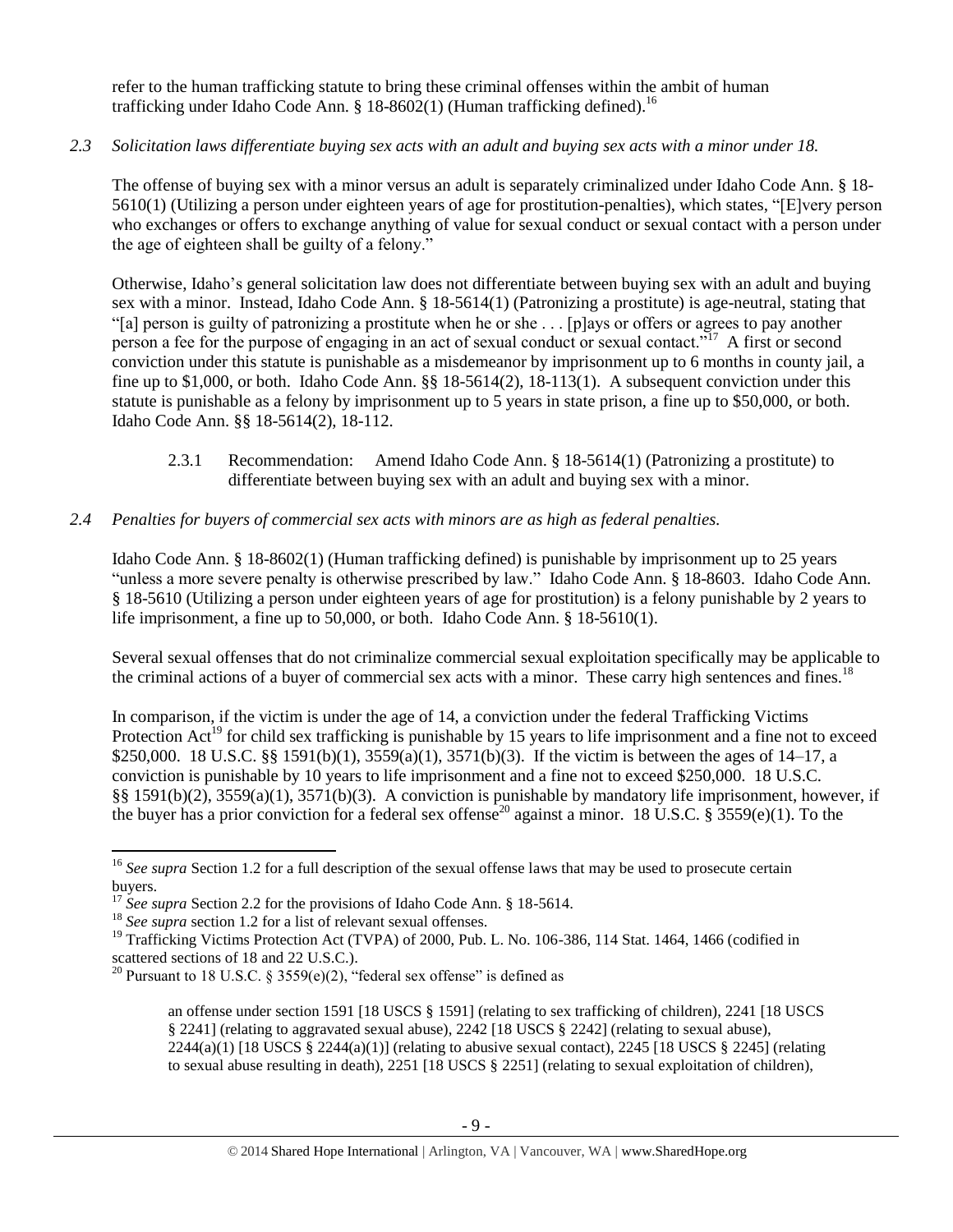extent buyers can be prosecuted under other federal CSEC laws, $^{21}$  a conviction is punishable by penalties ranging from a fine not to exceed \$250,000 to life imprisonment and a fine not to exceed \$250,000.<sup>22</sup>

*2.5 Using the Internet to lure, entice, or purchase, or attempt to lure, entice, or purchase commercial sex acts with a minor is a separate crime or results in an enhanced penalty for buyers.*

Although it is not expressly commercial, Idaho Code Ann. § 18-1509A(1) (Enticing a child through the use of the internet or other communication device—penalties—jurisdiction) may be used to convict buyers who use the Internet to lure, entice, recruit, or purchase commercial sex acts with a person under the age of 16. Idaho Code Ann. § 18-1509A(1) states,

A person aged eighteen (18) years or older shall be guilty of a felony if such person knowingly uses the internet or any device that provides transmission of messages, signals, facsimiles, video images or other communication to solicit, seduce, lure, persuade or entice by words or actions, or both, a person under the age of sixteen (16) years or a person the defendant believes to be under the age of sixteen (16) years to engage in any sexual act with or against the person where such act would be a violation of chapter 15 [Children and vulnerable adults], 61 [Rape] or 66 [Sex crimes], [title 18,](http://www.legislature.idaho.gov/idstat/Title18/T18.htm) Idaho Code.<sup>23</sup>

A conviction under this statute is punishable as a felony by imprisonment up to 15 years and a possible fine up to \$50,000. Idaho Code Ann. §§ 18-1509A(2), 18-112A.

In addition, Idaho has established a special Internet Crimes Against Children (ICAC) Unit in the office of the Attorney General. The unit "shall have the authority and responsibility to conduct a statewide program for the investigation and prosecution of violations of all applicable Idaho laws that involve or are directly related to child pornography and solicitation of minors for pornography, prostitution or sex-related offenses." Idaho Code Ann. § 67-1410(1, 2).

## *2.6 No age mistake defense is permitted for a buyer of commercial sex acts with any minor under 18.*

 $\overline{\phantom{a}}$ 

Idaho Code Ann. § 18-8602(1) (Human trafficking defined) and Idaho Code Ann. § 18-5610 (Utilizing a person under eighteen years of age for prostitution-penalties are silent on the availability of a defense based on age mistake. Moreover, the defense of age mistake is irrelevant to a violation of Idaho Code Ann. § 18-5614(1) (Patronizing a prostitute) because the illegality of the conduct criminalized under that statute does not depend on the age of the prostituted victim.

2251A [18 USCS § 2251A] (relating to selling or buying of children), 2422(b) [18 USCS § 2422(b)] (relating to coercion and enticement of a minor into prostitution), or 2423(a) [18 USCS § 2423(a)] (relating to transportation of minors).

<sup>23</sup> Idaho Code Ann. § 18-1509A(4) states, however, that "[i]in a prosecution under this section, it is not necessary for the prosecution to show that an act described in chapter 15 [Children and vulnerable adults], 61 [Rape] or 66 [Sex crimes], title 18, Idaho Code, actually occurred."

<sup>&</sup>lt;sup>21</sup> 18 U.S.C. §§ 2251A(b) (Selling or buying of children), 2251(a) (Sexual exploitation of children), 2423(a) (Transportation of a minor with intent for minor to engage in criminal sexual activity), 2422(a) (Coercion and enticement), 2252(a)(2), (a)(4) (Certain activities relating to material involving the sexual exploitation of minors). <sup>22</sup> 18 U.S.C. §§ 2251A(b) (conviction punishable by imprisonment for 30 years to life and a fine), 2251(e) (conviction punishable by imprisonment for 15–30 years and a fine), 2423(a) (conviction punishable by imprisonment for 10 years to life and a fine),  $2422(a)$  (conviction punishable by a fine, imprisonment up to 20 years, or both),  $2252(a)(2)$ , (4) (stating that a conviction under subsection (a)(2) is punishable by imprisonment for 5–20 years and a fine, while a conviction under subsection (a)(4) is punishable by imprisonment up to 10 years, a fine, or both.); *see also* 18 U.S.C. §§ 3559(a)(1) (classifying all of the above listed offenses as felonies), 3571(b)(3) (providing a fine up to \$250,000 for any felony conviction).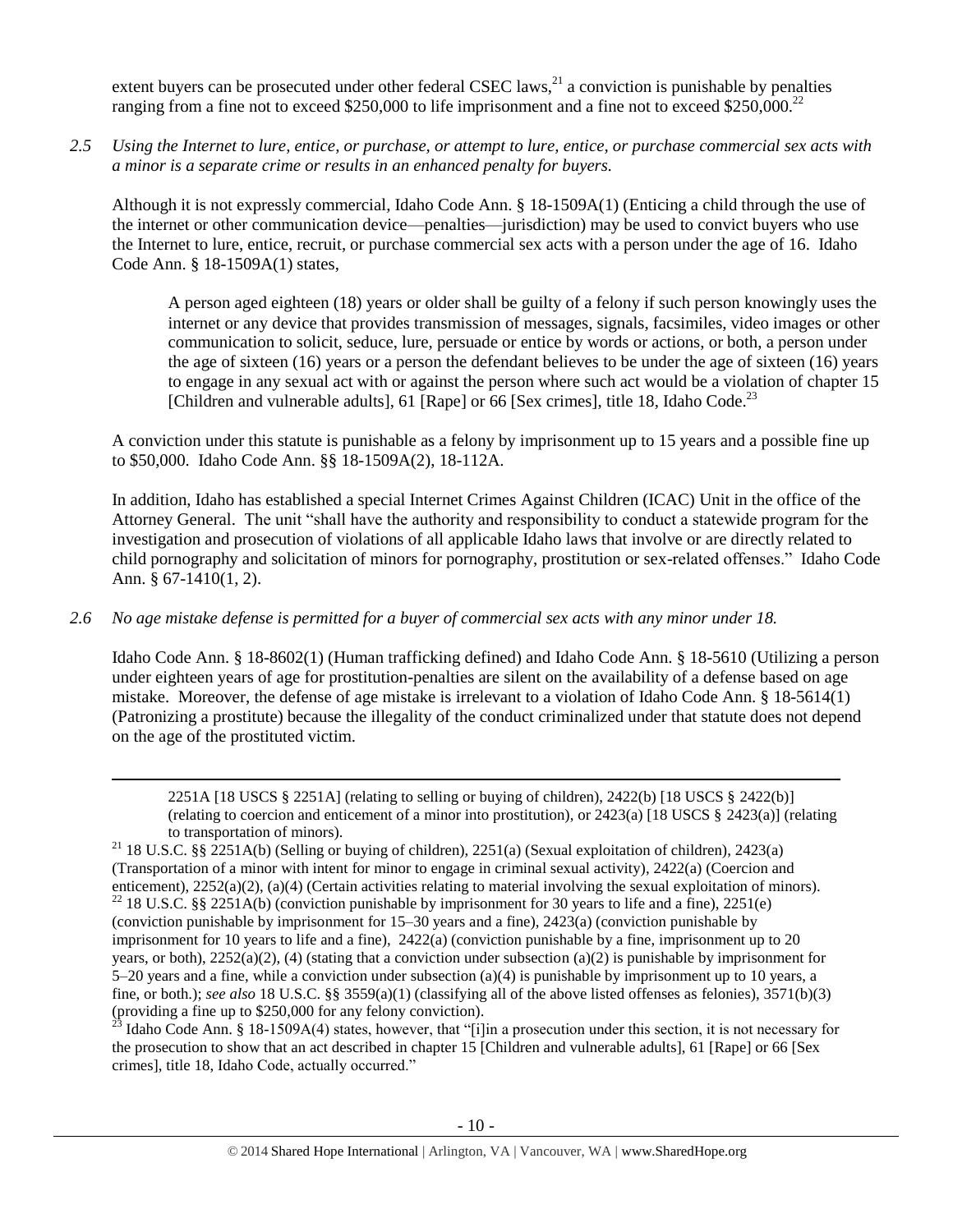2.6.1 Recommendation: Amend Idaho Code Ann. § 18-8602(1) (Human trafficking defined) and Idaho Code Ann. § 18-5610 (Utilizing a person under eighteen years of age for prostitutionpenalties to expressly prohibit the defense of age mistake.

# *2.7 Base penalties for buying sex acts with a minor under 18 are sufficiently high and not reduced for older minors.*

Idaho Code Ann. § 18-8602(1) (Human trafficking definition) does not apply different penalties if the trafficking victim is a child instead of an adult.<sup>24</sup> A conviction is punishable as a felony by "imprisonment in the state prison for not more than twenty-five (25) years unless a more severe penalty is otherwise prescribed by law," and a possible fine of \$50,000 regardless of whether the person trafficked is a child or an adult. Idaho Code Ann. §§ 18-8603, 18-112A.

Under Idaho Code Ann. § 18-5610 (Utilizing a person under eighteen years of age for prostitution-Penalties), penalties do not differ based on the minors' age, making convicted offenders subject to 2 years to life imprisonment. Idaho Code Ann. § 18-5610(1).

## *2.8 Financial penalties for buyers of commercial sex acts with minors are sufficiently high to make it difficult for buyers to hide the crime.*

Buyers may have to pay fines and restitution. Idaho Code Ann. § 18-8603 (Penalties) provides the penalties for human trafficking offenses and includes a possible fine of \$50,000. Idaho Code Ann. §§ 18-8603, 18-112A. If convicted under Idaho Code Ann. § 18-5610(1) (Utilizing a person under eighteen years of age for prostitution), buyers face a fine up to 50,000, and a buyer convicted under Idaho Code Ann. § 18-1509A(1) (Enticing a child through the use of the internet or other communication device—penalties—jurisdiction)also faces a possible fine of up to \$50,000. Idaho Code Ann. §§ 18-5610(1), 18-1509A(2), 18-112A. Additionally, Idaho Code Ann. § 72-1025(1) (Fines—reimbursements—priority—disposition) provides that persons convicted of any crime also have to pay an additional fine or reimbursement<sup>25</sup> of at least \$75.00 per felony count, \$37.00 per misdemeanor count, and at least \$300.00 per sex offense count.<sup>26</sup> Idaho Code Ann. § 72-1025(1)(a)–(c).

Asset forfeiture is generally not an available remedy in Idaho against buyers. Instead, Idaho Code Ann. § 18- 314 (Property of convict not forfeited) provides,

<span id="page-10-0"></span>No conviction of any person for crime works any forfeiture of any property, except in cases in which a forfeiture is expressly imposed by law; and all forfeitures to the people of this state, in the nature of a deodand, or where any person shall flee from justice, are abolished.

Idaho Code Ann. § 18-8603 (Penalties [for human trafficking offenses]), Idaho Code Ann. § 18-5610(1) (Utilizing a person under eighteen years of age for prostitution) and § 18-1509A(1) (Enticing a child through the use of the internet or other communication device—penalties—jurisdiction) do not expressly authorize forfeiture of a defendant's property.

 $\overline{\phantom{a}}$ <sup>24</sup> *See supra* Section 1.1 for the provisions of Idaho Code Ann. § 18-8602 and § 18-8603.

<sup>&</sup>lt;sup>25</sup> Idaho Code Ann. § 72-1025(1) states that the court shall impose these fines unless "the defendant is indigent and at the time of sentencing shows good cause for inability to pay and written findings to that effect are entered by the court."

<sup>&</sup>lt;sup>26</sup> Pursuant to Idaho Code Ann. § 72-1025(1)(c), the \$300 fine applies to "any sex offense, including, but not limited to, offenses pursuant to sections 18-1506 [Sexual abuse of a child under the age of sixteen years], 18-1507 [Definitions—sexual exploitation of a child—penalties], 18-1508 [Lewd conduct with minor child under sixteen], 18-1508A [Sexual battery of a minor child sixteen or seventeen years of age], 18-6101 [Rape defined], 18-6108 [Male rape], 18-6605 [Crime against nature—Punishment] and 18-6608 [Forcible sexual penetration by use of foreign object], Idaho Code."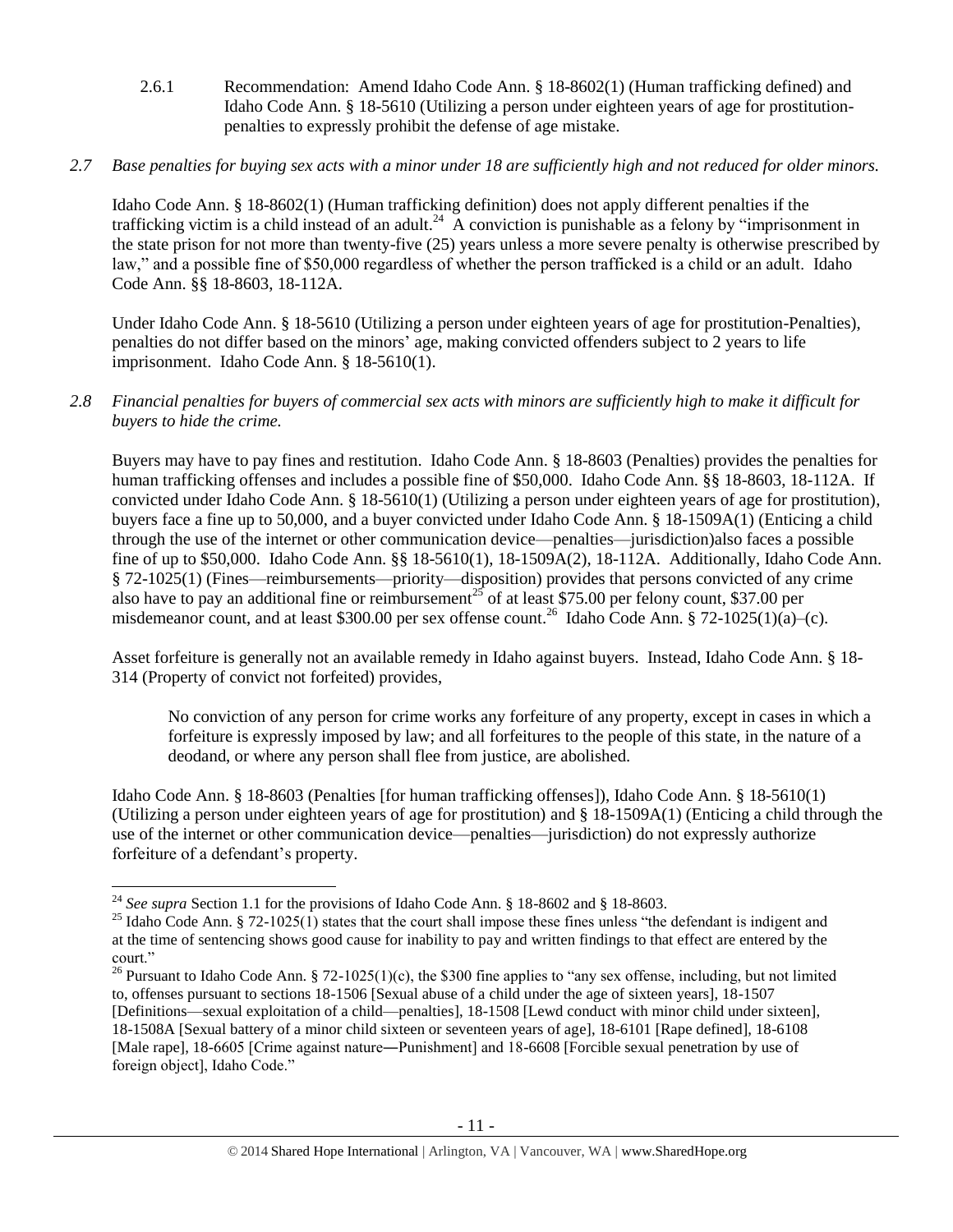The court has the discretion to order a convicted buyer to make restitution to the victim. Idaho Code Ann. § 19- 5304(2) (Restitution for crime victims) states,

<span id="page-11-2"></span><span id="page-11-1"></span><span id="page-11-0"></span>Unless the court determines that an order of restitution would be inappropriate or undesirable, it shall order a defendant found guilty of any crime<sup>27</sup> which results in an economic loss<sup>28</sup> to the victim<sup>29</sup> to make restitution to the victim. An order of restitution shall be a separate written order in addition to any other sentence the court may impose, including incarceration, and may be complete, partial, or nominal. The court may also include restitution as a term and condition of judgment of conviction; however, if a court orders restitution in the judgment of conviction and in a separate written order, a defendant shall not be required to make restitution in an amount beyond that authorized by this chapter. Restitution shall be ordered for any economic loss which the victim actually suffers. The existence of a policy of insurance covering the victim's loss shall not absolve the defendant of the obligation to pay restitution.

If a buyer is convicted of certain sex offenses or possessing or accessing child pornography, the court also has discretion to order restitution under Idaho Code Ann. § 19-5506(f) which states, "Unless the court determines that an order of restitution would be inappropriate or undesirable, it shall order any person subject to the provisions of this section to pay restitution to help offset costs incurred by law enforcement agencies for the expense of DNA analysis." Pursuant to Idaho Code Ann. § 19-5506(g), "The court may order such person to pay restitution for DNA analysis in an amount not to exceed five hundred dollars (\$500) per DNA sample analysis, or in the aggregate not more than two thousand dollars (\$2,000). . . ." Subsections (a) and (b) include the following offenses: Idaho Code Ann. § 18-1506 (Sexual abuse of a child under the age of sixteen years), § 18-1507 (Definitions—Sexual exploitation of a child—penalties), § 18-1508 (Lewd conduct with minor child under sixteen), 18-1508A (Sexual battery of a minor child sixteen or seventeen years of age), 18-1509 (Enticing a child), 18-1509A (Enticing a child through use of the internet or other communication device).

- 2.8.1 Recommendation: Amend Idaho Code Ann. § 18-8603 (Penalties) for sex trafficking offenses, § 18-5610(1) (Utilizing a person under eighteen years of age for prostitution) and § 18- 1509A(1) (Enticing a child through the use of the internet or other communication device penalties—jurisdiction) to expressly require buyers to forfeit property used in or acquired by committing the crime.
- *2.9 Buying and possessing child pornography carries penalties as high as similar federal offenses.*

Idaho prohibits the possession of child pornography. Pursuant to Idaho Code Ann. § 18-1507 (Definitions sexual exploitation of a child—penalties),

 $\overline{\phantom{a}}$ 

<sup>&</sup>lt;sup>27</sup> Idaho Code Ann. § 19-5304(1)(b) defines "found guilty of any crime" as "a finding by a court that a defendant has committed a criminal act and shall include an entry of a plea of guilty, an order withholding judgment, suspending sentence, or entry of judgment of conviction for a misdemeanor or felony."

<sup>&</sup>lt;sup>28</sup> Idaho Code Ann. § 19-5304(1)(a) states,

<sup>&</sup>quot;Economic loss" includes, but is not limited to, the value of property taken, destroyed, broken, or otherwise harmed, lost wages, and direct out-of-pocket losses or expenses, such as medical expenses resulting from the criminal conduct, but does not include less tangible damage such as pain and suffering, wrongful death or emotional distress.

<sup>&</sup>lt;sup>29</sup> Idaho Code Ann. § 19-5304(1)(e)(i) defines a "victim" in part as "[t]he directly injured victim which means a person or entity, who suffers economic loss or injury as the result of the defendant's criminal conduct and shall also include the immediate family of a minor and the immediate family of the actual victim in homicide cases."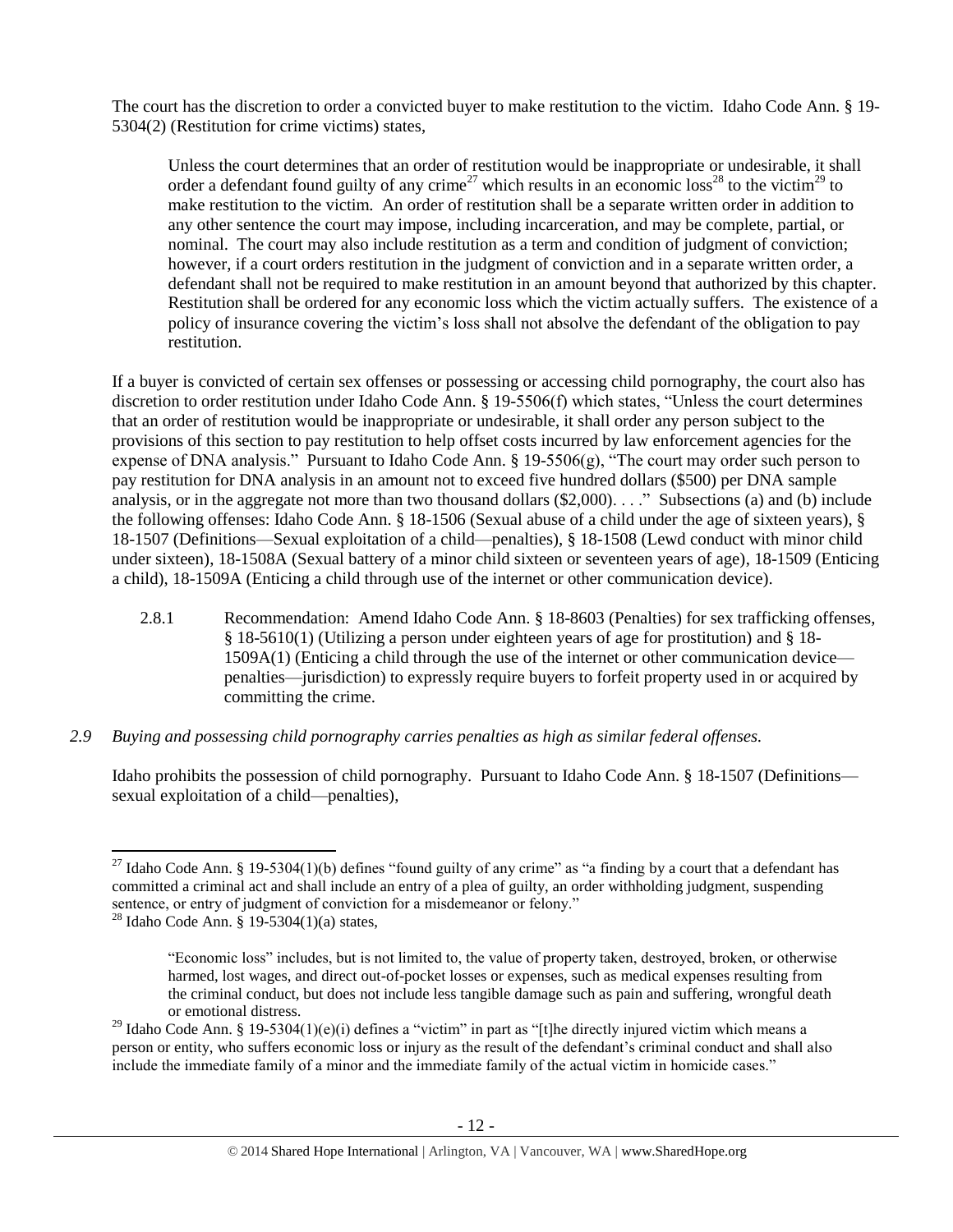(2) A person commits sexual exploitation of a child<sup>30</sup> if he knowingly and willfully: (a) Possesses or accesses through any means including, but not limited to, the internet, any sexually exploitative material; or

. . . . (3) The sexual exploitation of a child pursuant to subsection (2)(a) of this section is a felony and shall be punishable by imprisonment in the state prison for a period not to exceed ten (10) years or by a fine not to exceed ten thousand dollars (\$10,000), or by both such imprisonment and fine. . . . .

In comparison, a federal conviction for possession of child pornography $31$  is generally punishable by imprisonment for 5–20 years and a fine not to exceed \$250,000.<sup>32</sup> Subsequent convictions, however, are punishable by imprisonment up to 40 years and a fine not to exceed  $$250,000.<sup>33</sup>$ 

*2.10 Convicted buyers of commercial sex acts with minors and child pornography are required to register as sex offenders*.

Idaho Code Ann. § 18-8306(2), (3) (Notice of duty to register and initial registration) provides,

(2) A person convicted of an offense identified in section 18-8304, Idaho Code, and released on probation without a sentence of incarceration in a county jail or correctional facility, including release pursuant to a withheld judgment or release from any mental institution, shall be notified by the sentencing court of the duty to register pursuant to the provisions of this chapter and the offender shall register in accordance with this chapter no later than two (2) working days after sentence is imposed or judgment is withheld. . . .

(3) With respect to an offender convicted of a sexual offense identified in section 18-8304, Idaho Code, and sentenced to a period of immediate incarceration in a jail or correctional facility and subsequently released, placed on probation, or paroled, the department of correction or jail shall provide, prior to release from confinement, written notification of the duty to register and the offender shall register prior to his or her release. . . .

Idaho Code Ann. § 18-8304(1)(a) (Application of chapter—rulemaking authority) states,

The provisions of this chapter shall apply to any person who:

 $\overline{\phantom{a}}$ 

 $30$  Idaho Code Ann. § 18-1507(1)(b) defines a "child" as "a person who is less than eighteen (18) years of age."  $31$  18 U.S.C. §§ 2252(a)(2), (a)(4) (Certain activities relating to material involving the sexual exploitation of minors),  $2252A(a)(2)$ –(3) (Certain activities relating to material constituting or containing child pornography), 1466A(a), (b) (Obscene visual representations of the sexual abuse of children).

 $32$  18 U.S.C. §§ 2252(b) (stating that a conviction under subsection (a)(2) is punishable by imprisonment for 5–20 years and a fine, while a conviction under subsection (a)(4) is punishable by imprisonment up to 10 years, a fine, or both), 2252A(b)(1) (a conviction is punishable by imprisonment for 5–20 years and a fine), 1466A(a), (b) (stating that a conviction under subsection (a) is "subject to the penalties provided in section  $2252A(b)(1)$ ," imprisonment for 5–20 years and a fine, while a conviction under subsection (b) is "subject to the penalties provided in section 2252A(b)(2)," imprisonment up to 10 years, a fine, or both); *see also* 18 U.S.C. §§ 3559(a)(1) (classifying all of the above listed offenses as felonies), 3571(b)(3) (providing a fine up to \$250,000 for any felony conviction).

 $33$  18 U.S.C. §§ 2252(b) (stating if a person has a prior conviction under subsection (a)(2), or a list of other statutes, a conviction is punishable by a fine and imprisonment for 15–40 years, but if a person has a prior conviction under subsection (a)(4), or a list of other statutes, a conviction is punishable by a fine and imprisonment for  $10-20$  years),  $2252A(b)(1)$  (stating if a person has a prior conviction under subsection (a)(2), (a)(3), or a list of other statutes, a conviction is punishable by a fine and imprisonment for  $15-40$  years),  $1466A(a)$ , (b) (stating that the penalty scheme for section 2252A(b) applies); *see also* 18 U.S.C. §§ 3559(a)(1) (classifying all of the above listed offenses as felonies), 3571(b)(3) (providing a fine up to \$250,000 for any felony conviction).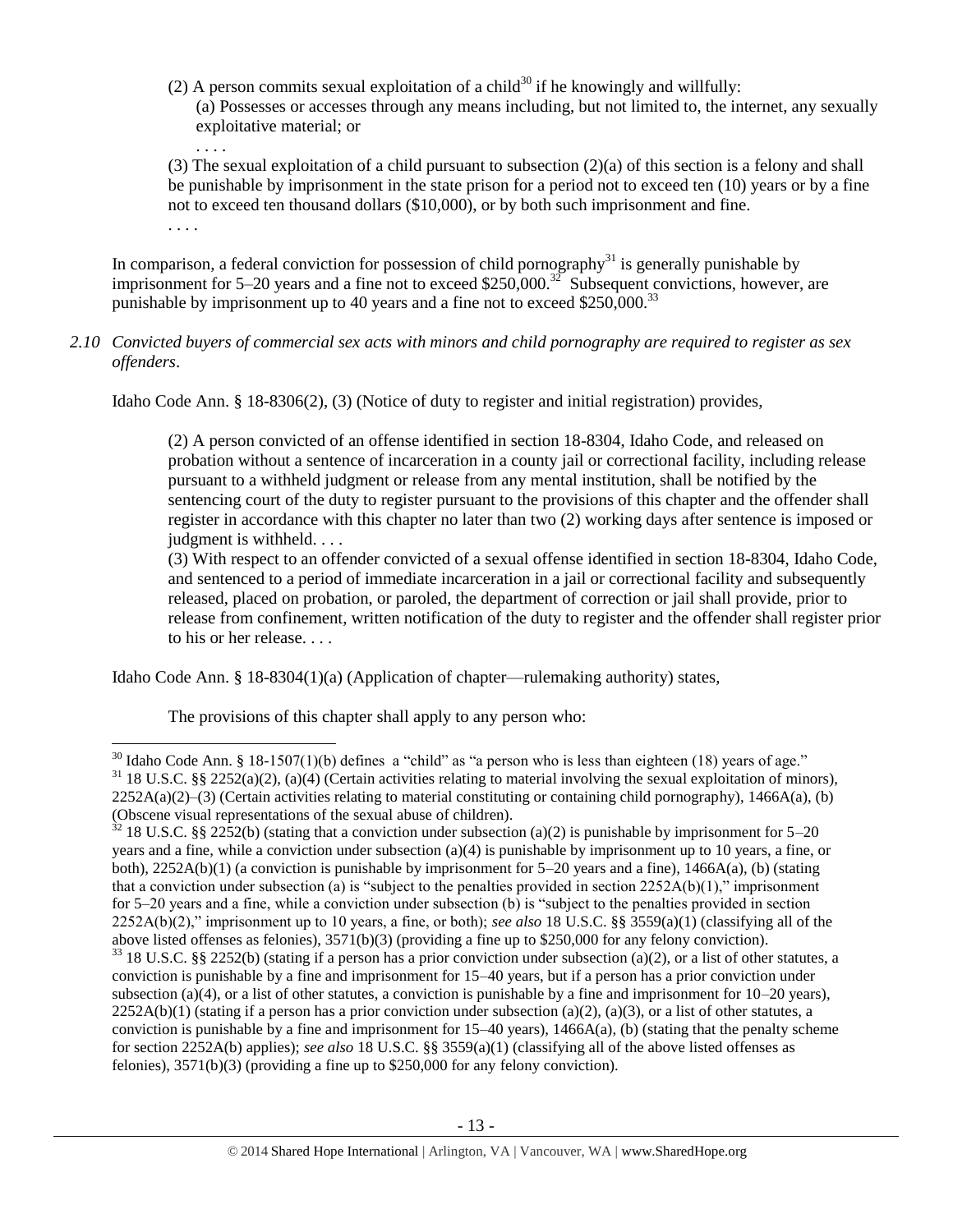(a) On or after July 1, 1993, is convicted of the crime, or an attempt, a solicitation, or a conspiracy to commit a crime provided for in section . . . 18-1506 (Sexual abuse of a child under sixteen years of age), . . .18-1507 [Definitions—sexual exploitation of a child—penalties], 18-1508 (Lewd conduct with a minor child), 18-1508A (Sexual battery of a minor child sixteen or seventeen years of age), 18-1509A [ Enticing a child through the use of the internet or other communication device—penalties—jurisdiction], . . . 18-5610 (Utilizing a person under eighteen years of age for prostitution), … or 18-8602(1), Idaho Code, (Sex trafficking).

Buyers convicted under Idaho Code Ann. § 18-5614(1) (Patronizing a prostitute) are not required to register as sex offenders, even when the person with whom sex is purchased is a minor.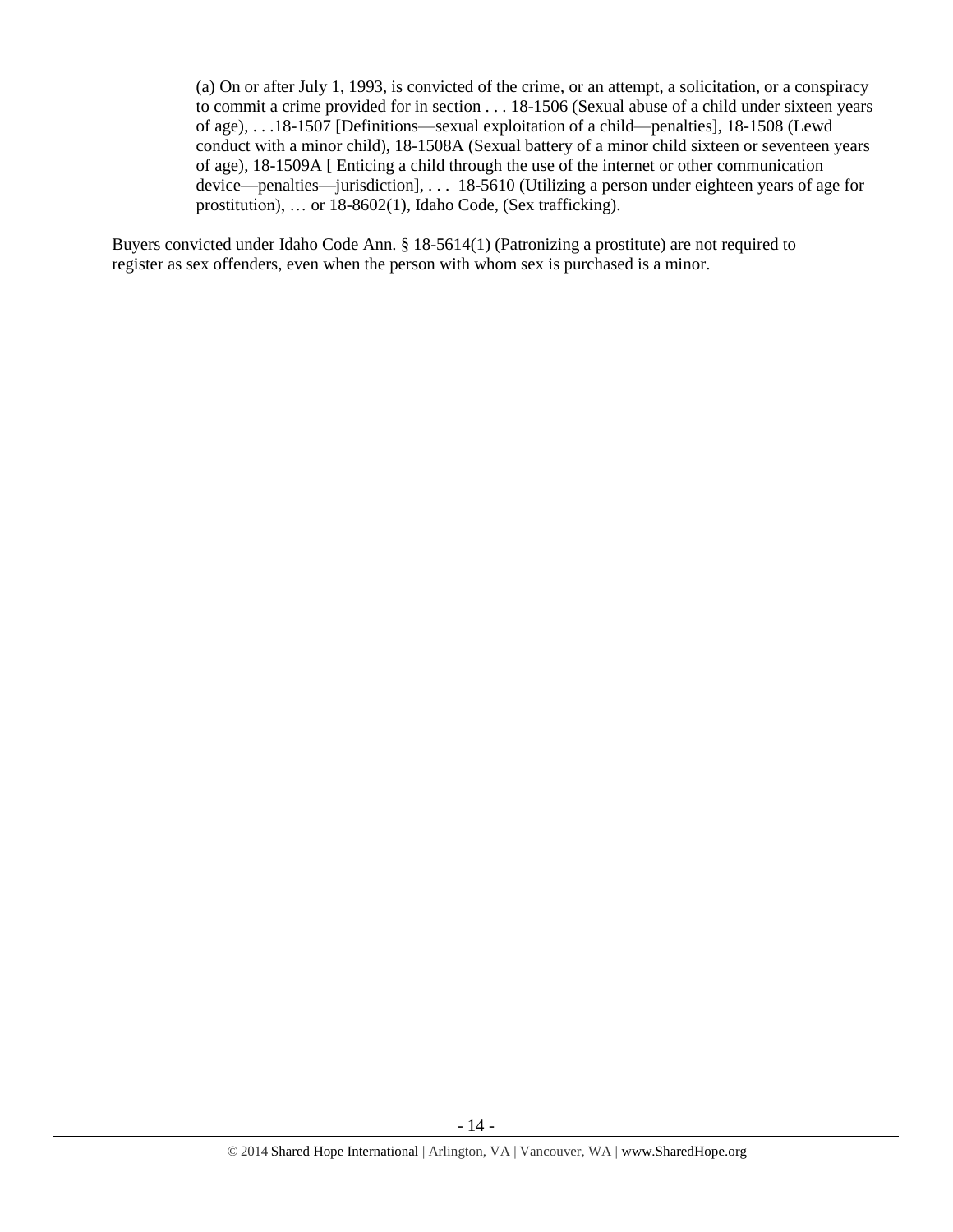#### FRAMEWORK ISSUE 3: CRIMINAL PROVISIONS FOR TRAFFICKERS

## *Legal Components:*

- *3.1 Penalties for trafficking a child for sexual exploitation are as high as federal penalties.*
- *3.2 Creating and distributing child pornography carries penalties as high as similar federal offenses.*
- *3.3 Using the Internet to lure, entice, recruit or sell commercial sex acts with a minor is a separate crime or results in an enhanced penalty for traffickers.*
- *3.4 Financial penalties for traffickers, including asset forfeiture, are sufficiently high.*
- *3.5 Convicted traffickers are required to register as sex offenders.*
- *3.6 Laws relating to termination of parental rights for certain offenses include sex trafficking or commercial sexual exploitation of children (CSEC) offenses in order to remove the children of traffickers from their control and potential exploitation.*

*\_\_\_\_\_\_\_\_\_\_\_\_\_\_\_\_\_\_\_\_\_\_\_\_\_\_\_\_\_\_\_\_\_\_\_\_\_\_\_\_\_\_\_\_\_\_\_\_\_\_\_\_\_\_\_\_\_\_\_\_\_\_\_\_\_\_\_\_\_\_\_\_\_\_\_\_\_\_\_\_\_\_\_\_\_\_\_\_\_\_\_\_\_\_*

# *Legal Analysis:*

*3.1 Penalties for trafficking a child for sexual exploitation are as high as federal penalties.* 

A trafficker who commits human trafficking<sup>34</sup> while violating Idaho Code Ann. § 18-1507 (Definitions—sexual exploitation of a child—penalties), § 18-1509A (Enticing a child through the use of the internet or other communication device—penalties—jurisdiction), § 18-1511 (Sale or barter of child for adoption or other purpose penalized), § 18-7804 (Prohibited activities), or any of the crimes in Idaho Code Ann. chapter 56 (Prostitution) of title 18 "shall be punished by imprisonment in the state prison for not more than twenty-five (25) years unless a more severe penalty is otherwise prescribed by law." Idaho Code Ann. § 18-8603.

A trafficker also may be punished under Idaho's CSEC laws. A conviction under Idaho Code Ann. § 18-5609 (Inducing person under eighteen years of age into prostitution) is a felony conviction punishable by 2 years to life imprisonment, a fine up to \$50,000, or both a conviction under Idaho Code Ann. § 18-1507(2)(a) (Definitions—sexual exploitation of a child—penalties) is punishable as a felony by imprisonment up to 10 years in state prison, a fine up to \$10,000, or both; a conviction under Idaho Code Ann. § 18-1507(2)(b), (c) (Definitions—sexual exploitation of a child—penalties) is punishable as a felony by imprisonment up to 30 years in state prison, a fine up to \$50,000, or both; and a conviction under Idaho Code Ann. § 18-1509A(1) (Enticing a child through the use of the internet or other communication device—penalties—jurisdiction) is punishable as a felony by imprisonment up to 15 years and a possible fine up to \$50,000. Idaho Code Ann. §§ 18-5609, 18-1509A(1), (2), 18-112A.

Traffickers who "sell or barter any child for adoption or for any other purpose" may be convicted under Idaho Code Ann. § 18-1511 (Sale or barter of child for adoption or other purpose penalized). A conviction under this statute is punishable as a felony by imprisonment up to 14 years in the state penitentiary, a fine up to \$5,000, or both. Idaho Code Ann. § 18-1511.

Additionally, Idaho Code Ann. § 18-8201 (Money laundering and illegal investment—Penalty—Restitution) makes it illegal for a person to engage in a financial transaction that furthers racketeering, stating,

 $\overline{\phantom{a}}$ <sup>34</sup> *See supra* Section 1.1 for the definition of "human trafficking" in Idaho Code Ann. § 18-8602.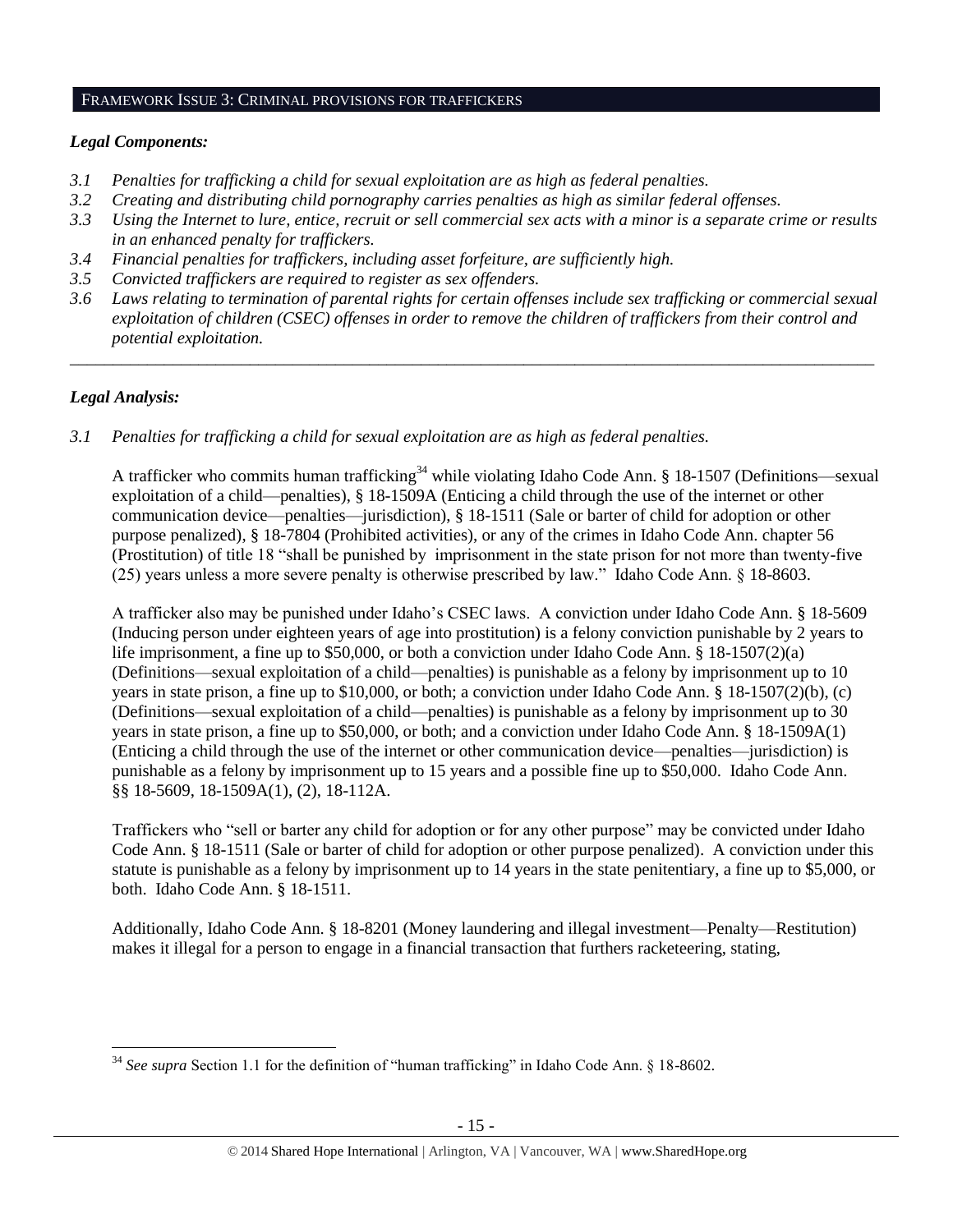(1) It is unlawful for any person to knowingly or intentionally give, sell, transfer, trade, invest, conceal, transport, or make available anything of value that the person knows is intended to be used to commit or further a pattern of racketeering activity . . . .

(2) It is unlawful for any person to knowingly or intentionally direct, plan, organize, initiate, finance, manage, supervise, or facilitate the transportation or transfer of proceeds known by that person to be derived from a pattern of racketeering activity . . . .

(3) It is unlawful for any person to knowingly or intentionally conduct a financial transaction involving proceeds known by that person to be derived from a pattern of racketeering activity . . . if the transaction is designed in whole or in part to conceal or disguise the nature, location, source, ownership, or control of the proceeds, or to avoid a transaction reporting requirement under state or federal law.

A conviction under this statute is punishable as a felony by imprisonment up to 10 years, a fine up to of the greater of \$250,000 or "twice the value of the property involved in the transaction," or both imprisonment and fine. Idaho Code Ann. § 18-8201(4).

Traffickers also face enhanced penalties under Idaho Code Ann. title 18, chapter 85 (Idaho Criminal Gang Enforcement  $\text{Act}$ <sup>35</sup>, which provides for an additional penalty for felonies or misdemeanors enumerated in section 18-8502(3). Included among the offenses listed in Idaho Code Ann. § 18-8502(3) (Definitions) are Idaho Code Ann. § 18-8602 (Human trafficking defined), § 18-5601 (Interstate trafficking in prostitution), § 18- 5602 (Procurement), § 18-5603 (Receiving pay for procurement), § 18-5604 (Paying for procurement), § 18- 5605 (Detention for prostitution), § 18-5606(1) (Accepting earnings of prostitute), § 18-5608 (Harboring prostitutes), § 18-5609 (Inducing person under eighteen years of age into prostitution), § 18-5613 (Prostitution), § 18-5614 (Patronizing a prostitute), § 18-1507 (Definitions—sexual exploitation of a child—penalties), § 18- 7804 (Prohibited activities), and § 18-8201 (Money laundering and illegal investment).

Idaho Code Ann. §18-8503(1), creates the following additional penalties, to be added to sentences for the above offenses:

> (a) Any adult . . . who is convicted of a misdemeanor shall be punished by an additional term of imprisonment in the county jail for not more than one (1) year.

> (b) Any adult . . . who is convicted of a felony shall be punished by an extended term of not less than two (2) years and not more than five (5) years in prison.

(c) If the underlying offense described in section 18-8502(3), Idaho Code, is a felony and committed on the grounds of, or within one thousand (1,000) feet of, a public or private elementary, secondary or vocational school during hours when the facility is open for classes or school-related programs or when minors are using the facility, the extended term shall be not less than two (2) years and not more than five (5) years in prison.

In comparison, if the victim is under the age of 14, a conviction under the Trafficking Victims Protection Act  $(TVPA)<sup>36</sup>$  for child sex trafficking is punishable by 15 years to life imprisonment and a fine not to exceed \$250,000. 18 U.S.C. §§ 1591(b)(1), 3559(a)(1), 3571(b)(3). If the victim is between the ages of 14–17, a conviction is punishable by 10 years to life imprisonment and a fine not to exceed \$250,000. 18 U.S.C. §§ 1591(b)(2), 3559(a)(1), 3571(b)(3). A conviction is punishable by mandatory life imprisonment, however, if the trafficker has a prior conviction for a federal sex offense<sup>37</sup> against a minor.

*3.2 Creating and distributing child pornography carries penalties as high as similar federal offenses*.

l

<sup>35</sup> *See supra* Section 1.4 for discussion of the applicable provisions of Idaho Code Ann. title 18, chapter 85.

<sup>36</sup> *See supra* note [19.](#page-8-0) 

<sup>37</sup> *See supra* note [20.](#page-8-1)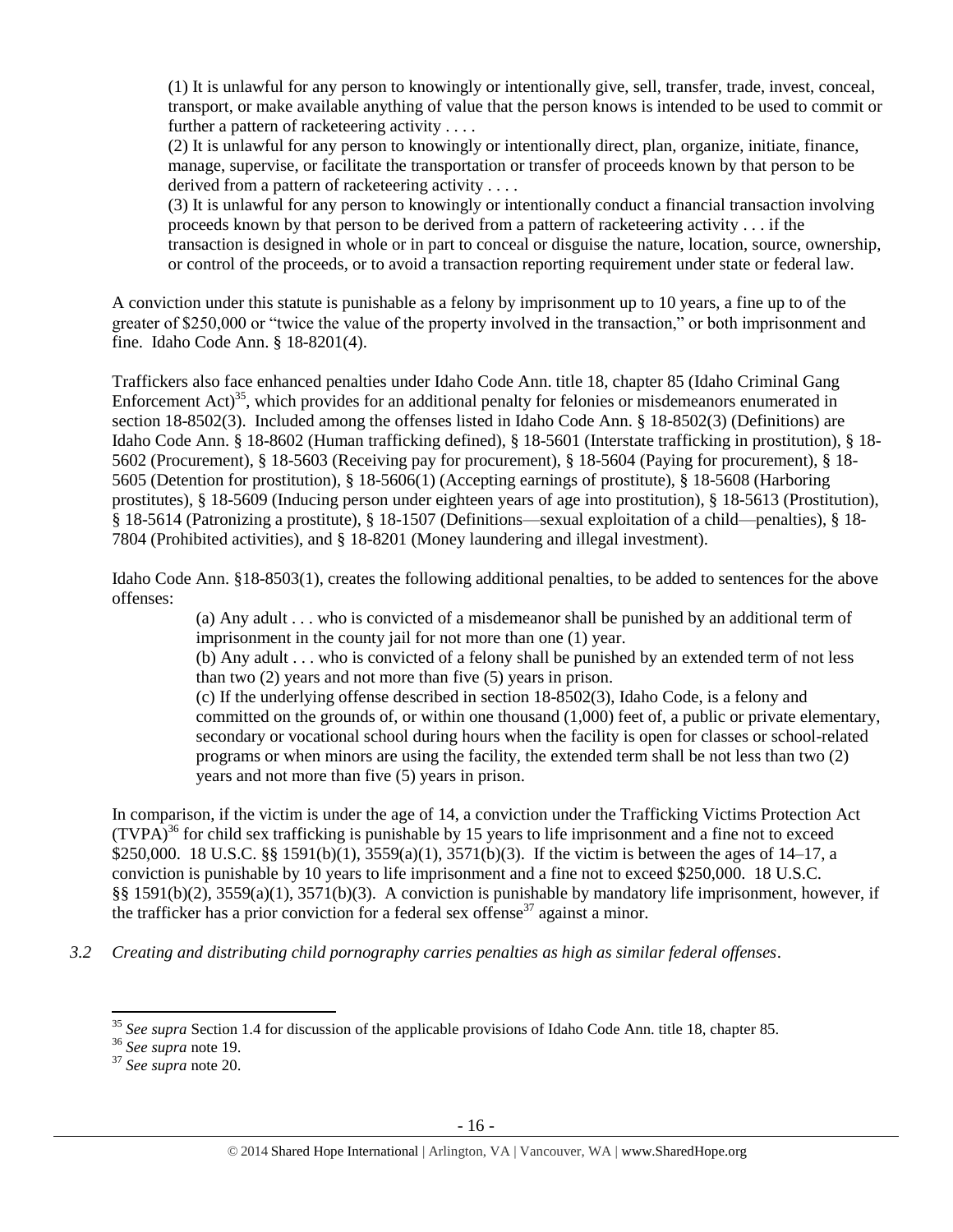Creating and distributing child pornography is illegal under Idaho Code Ann. § 18-1507 which states,

(2) A person commits sexual exploitation of a child<sup>38</sup> if he knowingly and willfully:

. . . .

(c) Promotes, prepares, publishes, produces, makes, finances, offers, exhibits, or advertises any sexually exploitative material; or

(d) Distributes through any means including, but not limited to, mail, physical delivery or exchange, use of a computer or any other electronic or digital method, any sexually exploitative material. Distribution of sexually exploitative material does not require a pecuniary transaction or exchange of interests in order to complete the offense.

. . . .

(4) The sexual exploitation of a child pursuant to subsections  $(2)(b)$ , (c) and (d) of this section is a felony and shall be punishable by imprisonment in the state prison for a term not to exceed thirty (30) years or by a fine not to exceed fifty thousand dollars (\$50,000) or by both such fine and imprisonment. . . . .

In comparison, if the victim is under the age of 14, a conviction under the TVPA for child sex trafficking is punishable by 15 years to life imprisonment and a fine not to exceed \$250,000. 18 U.S.C. §§ 1591(b)(1),  $3559(a)(1)$ ,  $3571(b)(3)$ . If the victim is between the ages of  $14-17$ , a conviction is punishable by 10 years to life imprisonment and a fine not to exceed \$250,000. 18 U.S.C. §§ 1591(b)(2), 3559(a)(1), 3571(b)(3). A conviction is punishable by mandatory life imprisonment, however, if the trafficker has a prior conviction for a federal sex offense<sup>39</sup> against a minor. Additionally, a federal conviction for distribution of child pornography<sup>40</sup> is generally punishable by imprisonment for  $5-20$  years and a fine not to exceed \$250,000.<sup>41</sup> Subsequent convictions, however, are punishable by imprisonment up to 40 years and a fine not to exceed \$250,000.<sup>42</sup>

*3.3 Using the Internet to lure, entice, recruit or sell commercial sex acts with a minor is a separate crime or results in an enhanced penalty for traffickers.*

Idaho Code Ann. § 18-1509A(1) (Enticing a child through the use of the internet or other communication device—penalties—jurisdiction) makes it a crime to use the Internet to lure or entice a person under the age of 16 to engage in a sexual act; however, the statute has limited applicability to traffickers, as it only applies to offenders who attempt to have the person "engage in any sexual act with or against the person where such act is

 $\overline{\phantom{a}}$ 

<sup>38</sup> See supra note [4.](#page-1-0)

<sup>39</sup> *See supra* note [20.](#page-8-1) 

<sup>&</sup>lt;sup>40</sup> 18 U.S.C. §§ 2252(a)(1), (a)(2), (a)(3) (Certain activities relating to material involving the sexual exploitation of minors),  $2252A(a)(2)$ , (a)(3) (Certain activities relating to material constituting or containing child pornography), 1466A(a) (Obscene visual representations of the sexual abuse of children).

<sup>&</sup>lt;sup>41</sup> 18 U.S.C. §§ 2252(b) (stating that a conviction under subsection (a)(1), (a)(2), or (a)(3) is punishable by imprisonment for 5–20 years and a fine), 2252A(b)(1) (a conviction is punishable by imprisonment for 5–20 years and a fine), 1466A(a), (b) (stating that a conviction under subsection (a) is "subject to the penalties provided in section 2252A(b)(1)," imprisonment for 5–20 years and a fine, while a conviction under subsection (b) is "subject to the penalties provided in section 2252A(b)(2)," imprisonment up to 10 years, a fine, or both); *see also* 18 U.S.C. §§  $3559(a)(1)$  (classifying all of the above listed offenses as felonies),  $3571(b)(3)$  (providing a fine up to \$250,000 for any felony conviction).

<sup>&</sup>lt;sup>42</sup> 18 U.S.C. §§ 2252(b) (stating if a person has a prior conviction under subsection (a)(1), (a)(2), or (a)(3) or a list of other statutes, a conviction is punishable by a fine and imprisonment for 15–40 years), 2252A(b)(1) (stating if a person has a prior conviction under subsection (a)(2), (a)(3), or a list of other statutes, a conviction is punishable by a fine and imprisonment for  $15-40$  years),  $1466A(a)$ , (b) (stating that the penalty scheme for section  $2252A(b)$ applies); *see also* 18 U.S.C. §§ 3559(a)(1) (classifying all of the above listed offenses as felonies), 3571(b)(3) (providing a fine up to \$250,000 for any felony conviction).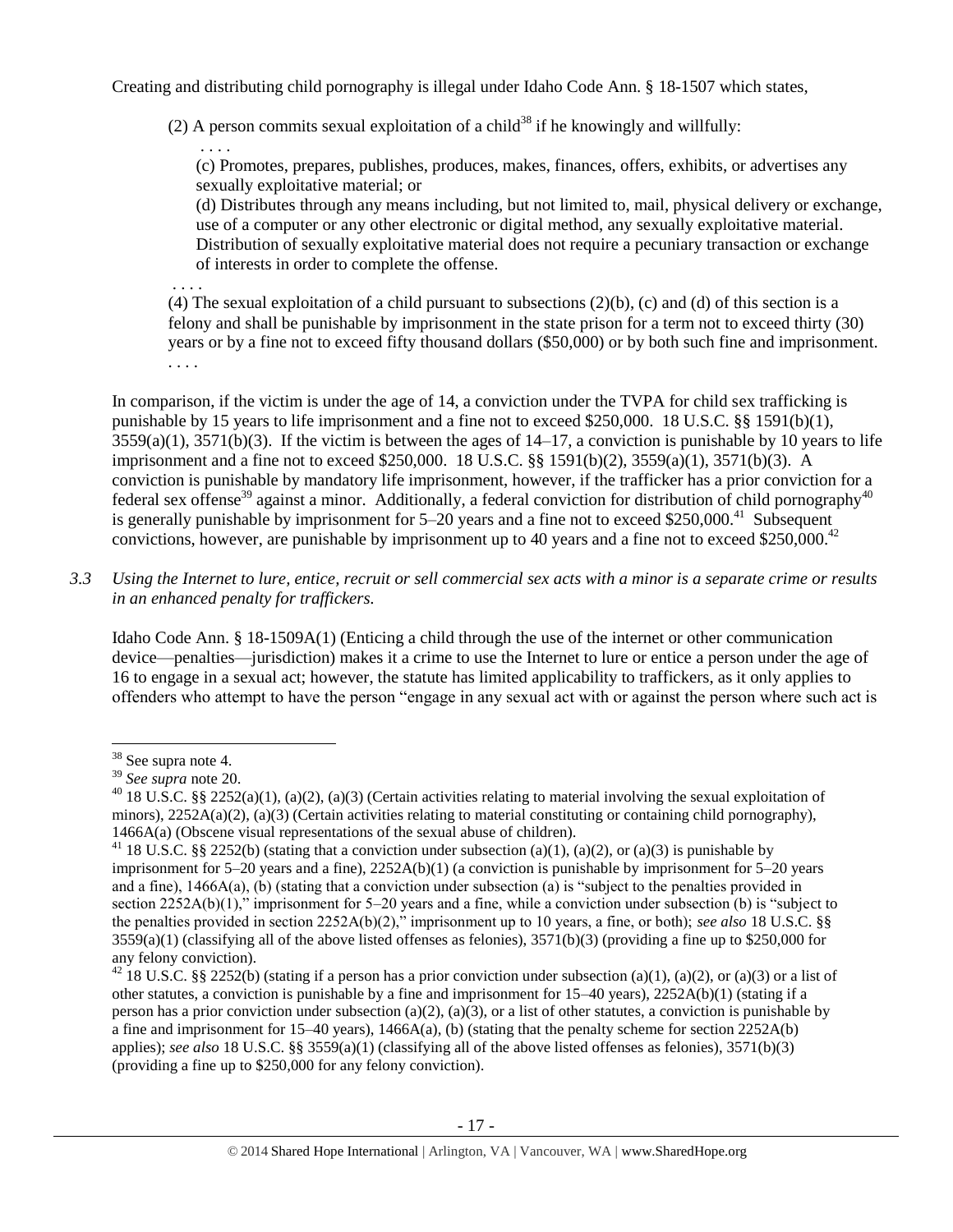a violation of chapter 15 [Children and vulnerable adults], 61 [Rape] or 66 [Sex crimes], [title 18,](http://www.legislature.idaho.gov/idstat/Title18/T18.htm) Idaho Code."<sup>43</sup> This statute likely applies to traffickers who use the Internet with the intent to commit a violation of Idaho Code Ann. § 18-1507 (Definitions—sexual exploitation of a child—penalties). A conviction under Idaho Code Ann. § 18-1509A(1) is punishable as a felony by imprisonment up to 15 years and a possible fine up to \$50,000. Idaho Code Ann. §§ 18-1509A(1), (2), 18-112A.

In addition, Idaho has established a special Internet Crimes Against Children Unit under the Attorney General. The unit "shall have the authority and responsibility to conduct a statewide program for the investigation and prosecution of violations of all applicable Idaho laws that involve or are directly related to child pornography and solicitation of minors for pornography, prostitution or sex-related offenses." Idaho Code Ann. § 67-1410(1- 2).

## *3.4 Financial penalties for traffickers, including asset forfeiture, are sufficiently high*.

Traffickers may be subject to fines, restitution, and forfeiture. A trafficker convicted under Idaho Code Ann. § 18-8602 (Human trafficking defined) or § 18-1509A(1) (Enticing a child through the use of the internet or other communication device—penalties—jurisdiction) may be subject to a fine up to \$50,000. Idaho Code Ann. §§ 18-8603, 18-1509A(2), 18-112A. A trafficker convicted under Idaho Code Ann. § 18-5609 (Inducing person under eighteen years of age into prostitution) or § 18-1507(23) (Definitions—sexual exploitation of a child penalties) may be required to pay a fine up to \$50,000. Idaho Code Ann. §§ 18-5609, 18-1507(4). A trafficker convicted under Idaho Code Ann. § 18-5601 (Interstate trafficking in prostitution), § 18-5602 (Procurement), § 18-5603 (Receiving pay for procurement), § 18-5604 (Paying for procurement), § 18-5605 (Detention for prostitution), § 18-5606(1) (Accepting earnings of prostitute), or § 18-5608 (Harboring prostitutes) may be required to pay a fine of \$1,000–\$50,000. Idaho Code Ann. §§ 18-5601, to -5606, 18-5608. A trafficker convicted under Idaho Code Ann. § 18-1511 (Sale or barter of child for adoption or other purpose penalized) may be required to pay a fine up to \$5,000. Idaho Code Ann. § 18-1511.

Idaho Code Ann. § 18-314 (Property of convict not forfeited)<sup>44</sup> limits the availability of asset forfeiture to where it is expressly authorized by law, however, Idaho Code Ann. § 18-5612 (Property subject to criminal forfeiture) subjects traffickers convicted under the age-neutral offense of Idaho Code Ann. § 18-5602 (Procurement definition and penalty)<sup>45</sup> or the CSEC offense under  $\S$  18-5609 (Inducing persons under 18 into prostitution— Penalties) to asset forfeiture. Pursuant to Idaho Code Ann. § 18-5612 (Property subject to criminal forfeiture),

(1) Any person who is found guilty of, who enters a plea of guilty or who is convicted of a violation of section 18-5602 [Procurement definition and penalty] or 18-5609 [Inducing persons under 18 into prostitution—Penalties], Idaho Code, no matter the form of the judgment or order withholding judgment, shall forfeit to the state of Idaho:

(a) Any property constituting, or derived from, any proceeds the person obtained directly or indirectly as the result of such violation; and

 $\overline{\phantom{a}}$ <sup>43</sup> Idaho Code Ann. § 18-1509A(4) states that "[i]n a prosecution under this section, it is not necessary for the prosecution to show that an act described in chapter 15, 61 or 66, title 18, Idaho Code, actually occurred. 2012 Ida. Laws 270. (ID 2012) (effective July 1, 2012).

<sup>44</sup> *See supra* section 2.8 for the provisions of Idaho Code Ann. § 18-314 (Property of convict not forfeited).

<sup>&</sup>lt;sup>45</sup> Pursuant to Idaho Code Ann. § 18-5602 (Procurement -- definition and penalty),

Any person who induces, compels, entices, or procures another person to engage in acts as a prostitute shall be guilty of a felony punishable by imprisonment for a period of not less than two (2) years nor more than twenty (20) years, or by a fine of not less than one thousand dollars (\$1,000) nor more than fifty thousand dollars (\$50,000), or by both such fine and imprisonment.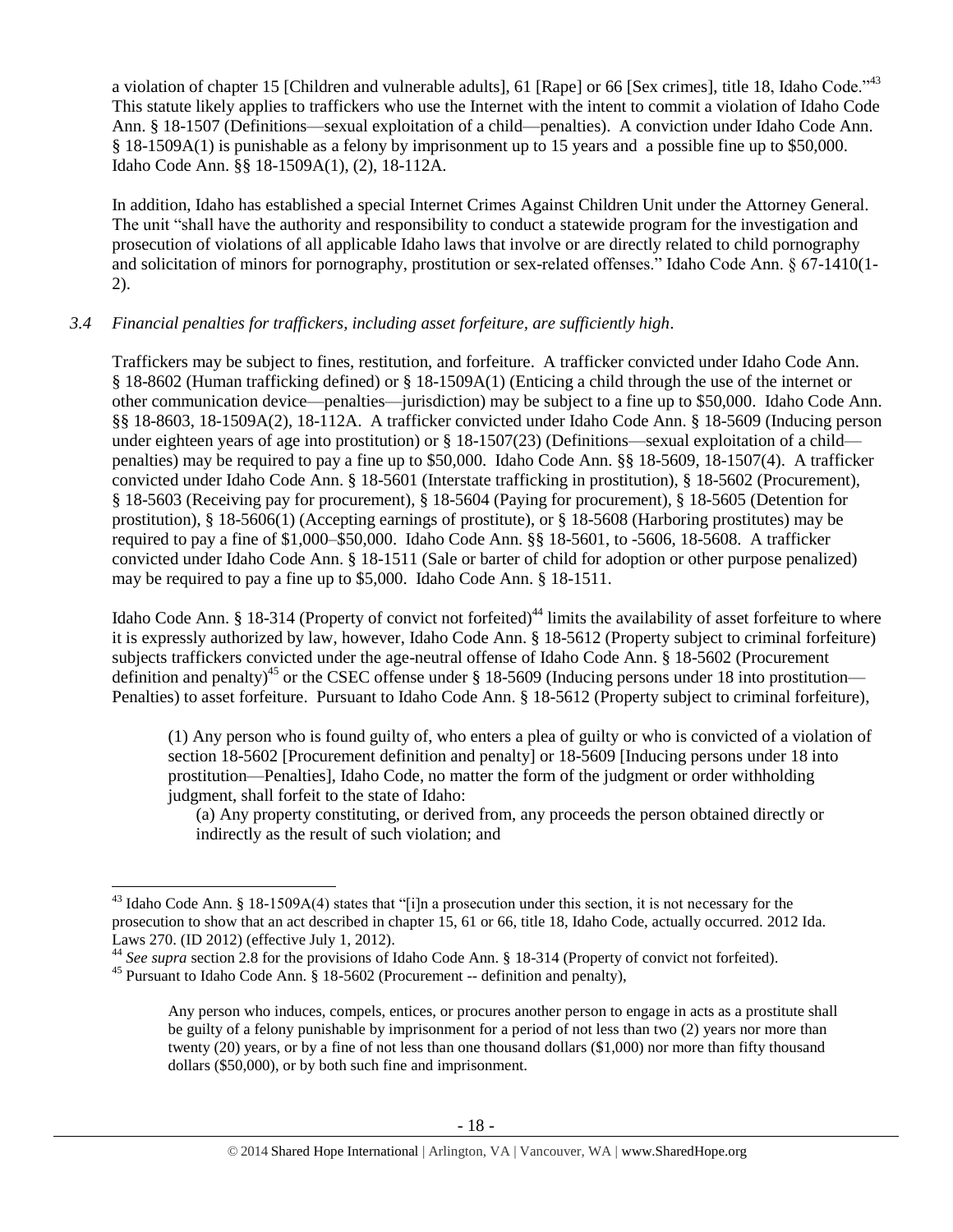(b) Any of the person's property used, or intended to be used, in any manner or part to commit or to facilitate the commission of such violation.

(2) The court, in imposing sentence on such person as described in subsection (1) of this section, shall order, in addition to any other sentence imposed, that the person forfeit to the state of Idaho all property described in this section. The provisions of this chapter shall not be construed in any manner to prevent the state of Idaho, the attorney general or the appropriate prosecuting attorney from requesting restitution pursuant to section 19-5304, Idaho Code. The issue of criminal forfeiture shall be for the court alone, without submission to a jury, as a part of the sentencing procedure within the criminal action.

Pursuant to Idaho Code Ann.  $\S$  18-5618<sup>46</sup> (Property subject to forfeiture),

Property subject to criminal forfeiture under this chapter includes:

(1) "Real property" including things growing on, affixed to or found on the land; and (2) "Tangible and intangible personal property" including rights, privileges, interests, claims and securities.

Idaho Code Ann. § 18-5620 (Forfeiture request—rebuttable presumption) provides in part,

There is a rebuttable presumption that any property of a person subject to the provisions of section 18- 5612, Idaho Code, is subject to forfeiture under this chapter if the state of Idaho establishes by a preponderance of the evidence that:

(1) The property was acquired by a person during the period of the violation of either section 18- 5609 (inducing a person under eighteen years of age into prostitution) or section 18-5602 (procurement), Idaho Code, or within a reasonable time after such violation; and

(2) There was no likely source for such property other than the violation of either section 18-5609 (inducing a person under eighteen years of age into prostitution) or section 18-5602 (procurement), Idaho Code.

Traffickers' assets may also be forfeited if deemed a moral nuisance; real property deemed a moral nuisance may be forfeited temporarily while personal property and monies deemed a moral nuisance may be forfeited permanently. Idaho Code Ann. § 52-406 (Right to possession of real property and personal property after hearing on the temporary injunction—Conditions for avoidance of temporary forfeiture) authorizes the court to "declare a temporary forfeiture of the use of the real property upon which [a] public nuisance is located and the personal property located therein" where allegations complaining of a moral nuisance are supported by clear and convincing evidence. Idaho Code Ann. § 52-104(F) (Moral nuisances—types) expressly declares that "[e]very place which, as a regular course of business, is used for the purposes of lewdness, assignation, or prostitution, and every such place in or upon which acts of lewdness, assignation, or prostitution, are held or occur," is a moral nuisance.<sup>47</sup> Additionally, Idaho Code Ann. § 52-415 (Civil penalty—Forfeiture— Accounting—Lien as to expenses of abatement) states,

<span id="page-18-0"></span>l

<sup>&</sup>lt;sup>46</sup> Idaho Code Ann. § 18-5618(1) defines property as including "things growing on, affixed to or found on the land." Idaho Code Ann. § 18-5618(2) defines "tangible and intangible personal property" as including "rights, privileges, interests, claims and securities."

<sup>&</sup>lt;sup>47</sup> Idaho Code Ann. § 52-103(E) (Moral nuisance—definitions) defines a "moral nuisance" as "a nuisance which is injurious to public morals." Pursuant to Idaho Code Ann. § 52-104 (Moral nuisances – types)

The following are declared to be moral nuisances:

<sup>(</sup>A) Any and every place in the state where lewd films are publicly exhibited as a regular course of business, or possessed for the purpose of such exhibition;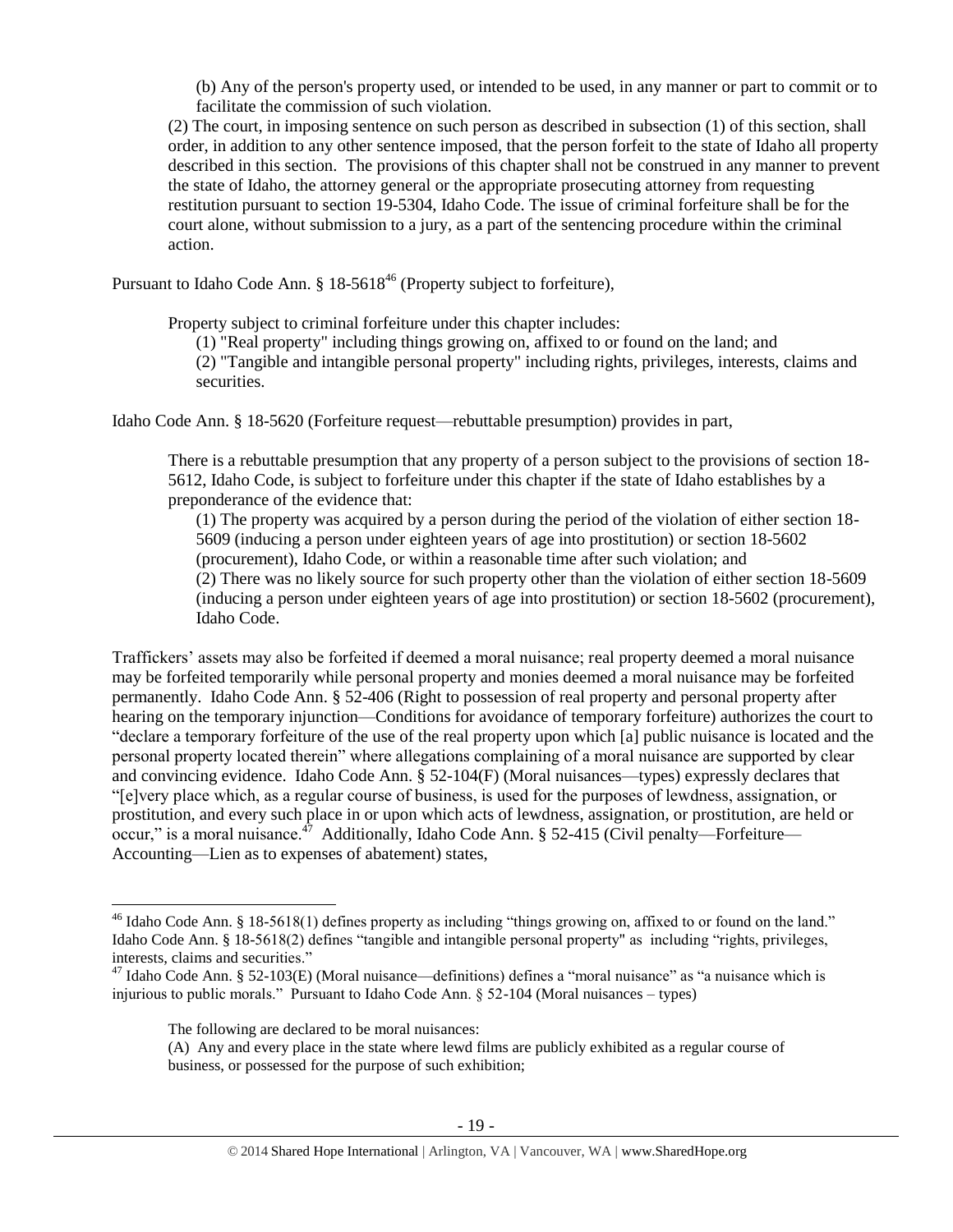All personal property declared to be a moral nuisance . . . and all monies and other considerations declared to be a moral nuisance . . . are the subject of forfeiture to the local government and are recoverable as damages in the county wherein such matter is sold, exhibited or otherwise used. Such monies may be traced to and shall be recoverable from persons who, under section 52-405 [Notice of hearing on temporary injunction—Consolidation], Idaho Code, have knowledge of the nuisance at the time such monies are received by them.

A trafficker convicted under Idaho Code Ann. § 18-8201 (Money laundering and illegal investment) may be ordered to pay a fine up to the greater of \$250,000 or "twice the value of the property involved in the transaction." Idaho Code Ann. §§ 18-7804(e), 18-8201(4). Additionally, Idaho Code Ann. § 72-1025(1) (Fines) provides that a trafficker convicted of any crime also may have to pay an additional fine or reimbursement of \$37.00 per misdemeanor count, at least \$75.00 per felony count, and at least \$300.00 per sex offense count.<sup>48</sup>

A court is required to order that traffickers to pay restitution to the victims of human trafficking. Idaho Code Ann. § 18-8604(1), (2) (Restitution—rehabilitation) provides,

(1) In addition to any other amount of loss resulting from a human trafficking violation, the court shall order restitution, as applicable, including the greater of:

(a) The gross income or value to the defendant of the victim's labor or services; or

(b) The value of the victim's labor as guaranteed under the minimum wage and overtime provisions of the federal fair labor standards act.

(2) In addition to any order for restitution as provided in this section, the court shall order the defendant to pay an amount determined by the court to be necessary for the mental and physical rehabilitation of the victim or victims.

A trafficker convicted of any other crime also may be required to make restitution to the victims at the court's discretion. Idaho Code Ann. § 19-5304(2) (Restitution for crime victims) requires the court to order a defendant to make restitution where the crime resulted in an economic  $loss^{49}$  to the victim, unless restitution is determined to be "inappropriate or undesirable."<sup>50</sup> Idaho Code Ann. § 18-8201(5) (Money laundering and illegal investment) further authorizes the court to "order restitution for all costs and expenses of prosecution and investigation," where a trafficker is convicted under Idaho Code Ann.  $\S$  18-8201(1)–(3).

Traffickers convicted of certain offenses will also be subject to discretionary restitution under Idaho Code Ann. § 19-5506(f) which states, "Unless the court determines that an order of restitution would be inappropriate or undesirable, it shall order any person subject to the provisions of this section to pay restitution to help offset

 $\overline{\phantom{a}}$ 

<sup>(</sup>B) Any and every place in the state where a lewd film is publicly and repeatedly exhibited, or possessed for the purpose of such exhibition;

<sup>(</sup>C) Any and every lewd film which is publicly exhibited, or possessed for such purpose at a place which is a moral nuisance under this section;

<sup>(</sup>D) Any and every place of business in the state in which lewd publications constitute a principal part of the stock in trade;

<sup>(</sup>E) Any and every lewd publication possessed at a place which is a moral nuisance under this section; and (F) Every place which, as a regular course of business, is used for the purposes of lewdness, assignation, or prostitution, and every such place in or upon which acts of lewdness, assignation, or prostitution, are held or occur.

<sup>48</sup> *See supra* note [26](#page-10-0) for the applicable sex offenses.

<sup>&</sup>lt;sup>49</sup> See supra note [28](#page-11-0) for the definition of "economic loss."

<sup>&</sup>lt;sup>50</sup> See supra section 2.8 for the provisions of Idaho Code Ann. § 19-5304(2) (Restitution for crime victims).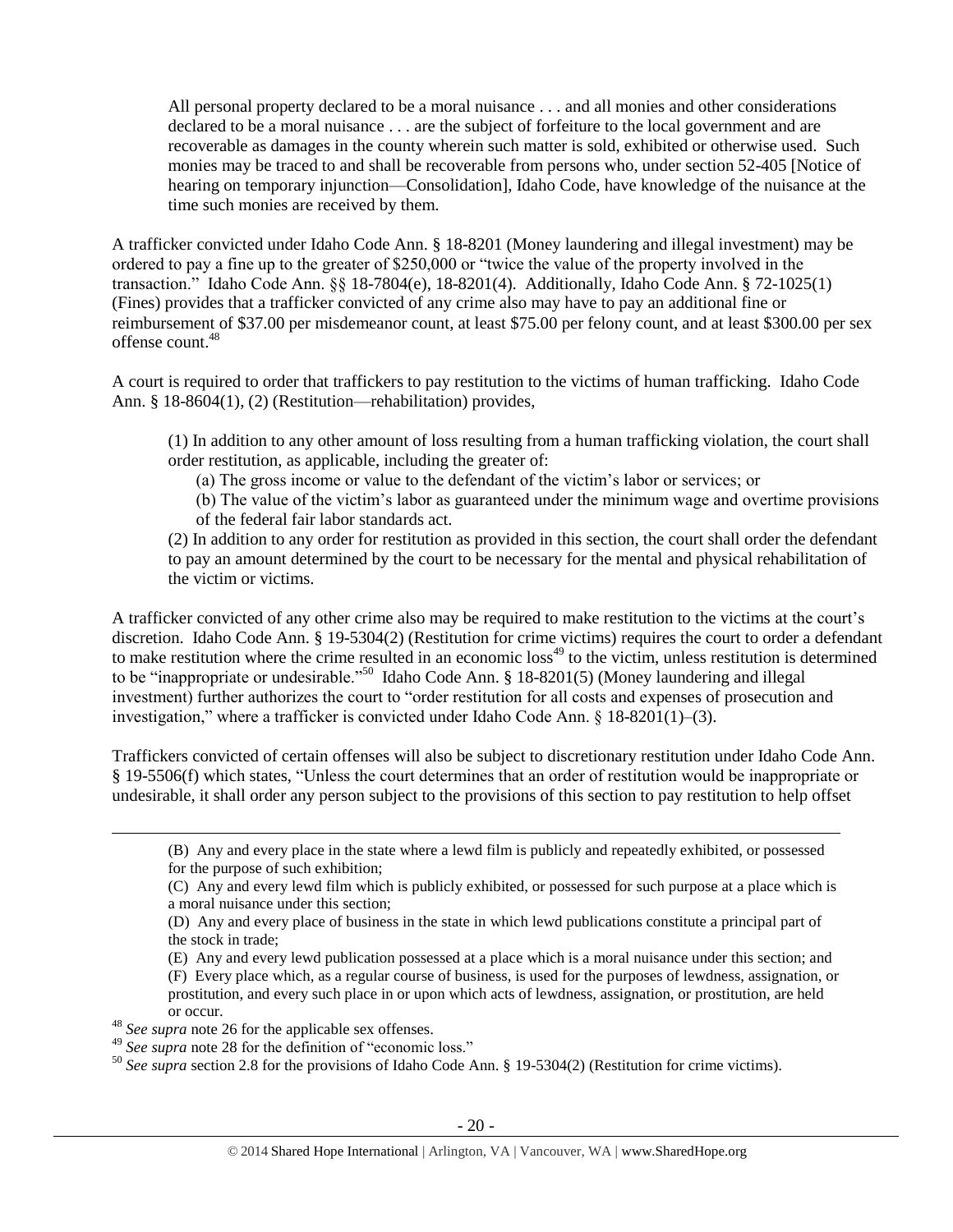costs incurred by law enforcement agencies for the expense of DNA analysis." Pursuant to Idaho Code Ann. § 19-5506(g), "The court may order such person to pay restitution for DNA analysis in an amount not to exceed five hundred dollars (\$500) per DNA sample analysis, or in the aggregate not more than two thousand dollars (\$2,000). . . ." Subsections (a) and (b) include the following offenses: Idaho Code Ann. § 18-1507 (Definitions—Sexual exploitation of a child—penalties), § 18-1509 (Enticing a child), § 18-1509A (Enticing a child through use of the internet or other communication device), § 18-5601 (Interstate trafficking in prostitution), and § 18-5609 (Inducing a minor into prostitution).

## *3.5 Convicted traffickers are required to register as sex offenders.*

Idaho Code Ann. § 18-8306(2), (3) (Notice of duty to register and initial registration) requires those convicted of offenses listed in Idaho Code Ann. § 18-8304 (Applicability of chapter) to register as sex offenders.<sup>51</sup> Included among the offenses listed in Idaho Code Ann. § 18-8304(1)(a) are Idaho Code Ann. § 18-8602(1) (Human trafficking defined), § 18-5609 (Inducing person under eighteen years of age into prostitution), § 18- 1507 (Definitions—sexual exploitation of a child—penalties), § 18-1509A(1) (Enticing a child through use of the internet or other communication device), § 18-5605 (Detention for prostitution).

*3.6 Laws relating to termination of parental rights for certain offenses include sex trafficking or commercial sexual exploitation of children (CSEC) offenses in order to remove the children of traffickers from their control and potential exploitation.* 

Convictions under Idaho Code Ann. § 18-8602(1) (Human trafficking defined) or Idaho's CSEC laws are not listed as grounds for terminating parental rights in Idaho. The only relevant provisions in Idaho Code Ann. § 16-2005(1)–(3) (Conditions under which termination may be granted) that may be used to terminate the relationship between a trafficker and a child include when it is in the child's best interest and "[t]he parent has neglected or abused the child" or "has been incarcerated and is likely to remain incarcerated for a substantial period of time during the child's minority." Idaho Code Ann. § 16-2005(1)(b), (e). The court may presume it is in the best interests of the child to terminate the relationship if the parent has abandoned, caused chronic abuse or neglect in an extreme or repetitious manner, which would place the child in an unacceptable risk. Sexual abuse, torture, or battery against the child, are also factors that can enable termination of a parental rights. Idaho Code Ann. § 16-2005(2)(b). Idaho Code Ann. § 16-2005(2)(b). Finally, pursuant to Idaho Code Ann. § 16-2005(3), "[t]he court may grant an order terminating the relationship if termination is found to be in the best interest of the parent and child."

 $\overline{\phantom{a}}$ <sup>51</sup> *See supra* Section 2.10 for the provisions of Idaho Code Ann. § 18-8306.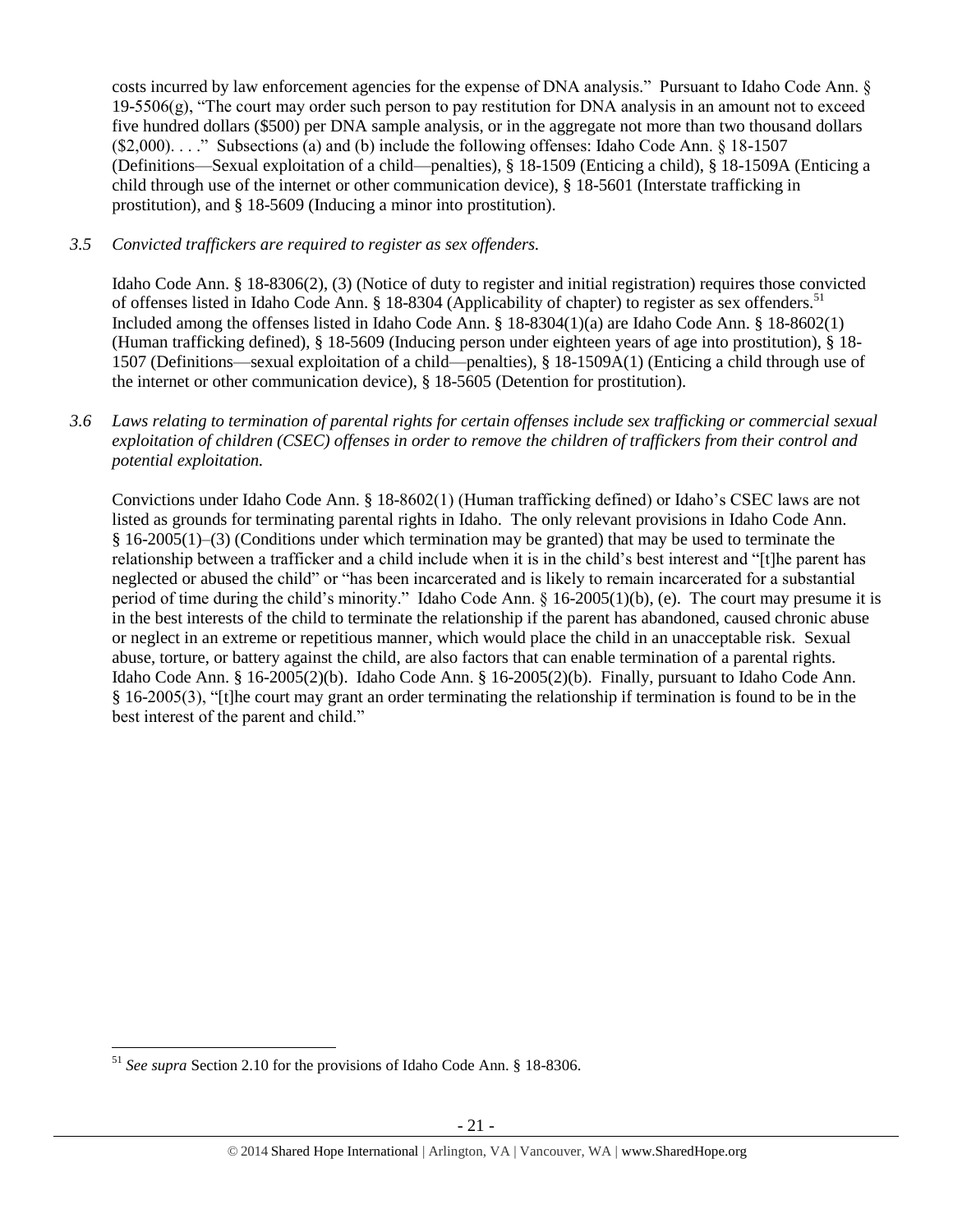#### FRAMEWORK ISSUE 4: CRIMINAL PROVISIONS FOR FACILITATORS

#### *Legal Components:*

- *4.1 The acts of assisting, enabling, or financially benefitting from child sex trafficking are included as criminal offenses in the state sex trafficking statute.*
- *4.2 Financial penalties, including asset forfeiture laws, are in place for those who benefit financially from or aid and assist in committing domestic minor sex trafficking.*

*\_\_\_\_\_\_\_\_\_\_\_\_\_\_\_\_\_\_\_\_\_\_\_\_\_\_\_\_\_\_\_\_\_\_\_\_\_\_\_\_\_\_\_\_\_\_\_\_\_\_\_\_\_\_\_\_\_\_\_\_\_\_\_\_\_\_\_\_\_\_\_\_\_\_\_\_\_\_\_\_\_\_\_\_\_\_\_\_\_\_\_\_\_\_*

- *4.3 Promoting and selling child sex tourism is illegal.*
- *4.4 Promoting and selling child pornography is illegal.*

#### *Legal Analysis:*

 $\overline{a}$ 

*4.1 The acts of assisting, enabling, or financially benefitting from child sex trafficking are included as criminal offenses in the state sex trafficking statute*.

Idaho Code Ann. § 18-8602(1) (Human trafficking defined) does not expressly criminalize assisting, enabling, or financially benefitting from domestic minor sex trafficking, stating instead that "'human trafficking' means: (1) Sex trafficking . . . in which the person induced to perform such act has not attained eighteen (18) years of age." Additionally, no CSEC laws include the acts of facilitators. However, other laws related to prostitution may be used to prosecute facilitators.

A facilitator may be convicted under several Idaho prostitution laws, all of which are punishable as felonies by imprisonment for 2–20 years, a \$1,000–\$50,000 fine, or both. Idaho Code Ann. §§ 18-5603, 18-5604, 18-5606, 18-5608. Idaho Code Ann. § 18-5603 (Receiving pay for procurement) applies to a facilitator "who knowingly receives money or any object of value to procure a prostitute." Idaho Code Ann. § 18-5604 (Paying for procurement) applies to a facilitator "who pays another money or any object of value to procure a third person to engage in prostitution." Idaho Code Ann. § 18-5606(1) (Accepting earnings of prostitute) applies to a facilitator "who shall knowingly accept or appropriate any money or item of value from the proceeds or earnings of any person engaged in prostitution as part of a joint venture<sup>52</sup> with such person." Lastly, Idaho Code Ann. § 18-5608 (Harboring prostitutes) applies to a facilitator "maintaining, controlling or supporting a house of prostitution."

Additionally, Idaho Code Ann. § 18-8201 (Money laundering and illegal investment) separately makes it illegal for a facilitator to knowingly engage in certain financial transactions that further racketeering.<sup>53</sup> A conviction under this statute is punishable as a felony by imprisonment up to 10 years, a fine of the greater of up to \$250,000 or "twice the value of the property involved in the transaction," or both fine and imprisonment. Idaho Code Ann. § 18-8201(4).

4.1.1 Recommendation: Amend Idaho Code Ann. § 18-8602(1) (Human trafficking defined) to include anyone who knowingly assists, enables, or financially benefits from human trafficking.

 $52$  Idaho Code Ann. § 18-5606(2) defines "joint venture" as "an undertaking by two (2) or more persons jointly to carry out a single business enterprise involving one or more transactions for profit. Such joint venture can be created by oral agreement or may be inferred from acts or conduct."

<sup>53</sup> *See supra* Section 3.1 for the provisions of Idaho Code Ann. § 18-8201.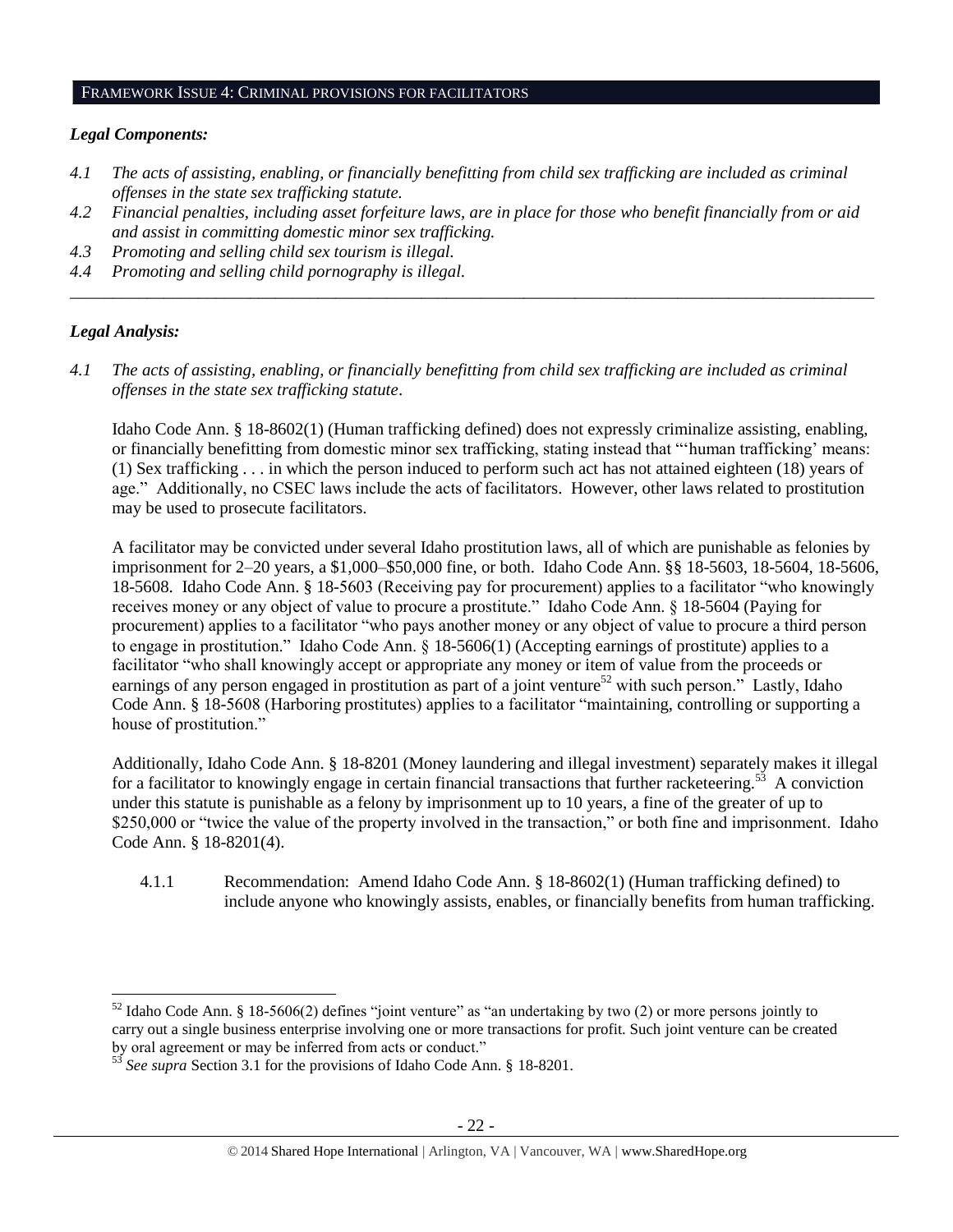## *4.2 Financial penalties, including asset forfeiture laws, are in place for those who benefit financially from or aid and assist in committing domestic minor sex trafficking.*

Facilitators may be subject to fines, restitution, forfeiture, and civil damages. A facilitator convicted under Idaho Code Ann. § 18-5603 (Receiving pay for procurement), §18-5604 (Paying for procurement), § 18- 5606(1) (Accepting earnings of prostitute), or § 18-5608 (Harboring prostitutes) may be required to pay a fine of \$1,000–\$50,000. Idaho Code Ann. §§ 18-5604, 18-5603, 18-5606, 18-5608.

A facilitator convicted under Idaho Code Ann. § 18-8201(4) (Money laundering and illegal investment) may be ordered to pay a fine of the greater of up to \$250,000 or "twice the value of the property involved in the transaction." Idaho Code Ann. §§ 18-7804(e), 18-8201(4). Additionally, Idaho Code Ann. § 72-1025(1) (Fines) provides that a facilitator convicted of any crime also may have to pay an additional fine or reimbursement of \$37.00 per misdemeanor count, at least \$75.00 per felony count, and at least \$300.00 per sex offense account.<sup>54</sup>

Facilitators convicted of any crime may be required to make restitution to their victims, at the discretion of the court. Idaho Code Ann. § 19-5304(2) (Restitution for crime victims) requires the court to order a defendant to make restitution when the crime resulted in an economic loss<sup>55</sup> to the victim, unless the court determines that restitution is "inappropriate or undesirable."<sup>56</sup> Idaho Code Ann. § 18-8201(5) (Money laundering and illegal investment) further authorizes the court to "order restitution for all costs and expenses of prosecution and investigation," if a facilitator is convicted under Idaho Code Ann.  $\S$  18-8201(1)–(3).

Restitution may also be ordered under Idaho Code Ann. § 19-5506(f) which states, "Unless the court determines that an order of restitution would be inappropriate or undesirable, it shall order any person subject to the provisions of this section to pay restitution to help offset costs incurred by law enforcement agencies for the expense of DNA analysis." Pursuant to Idaho Code Ann. § 19-5506(g), "The court may order such person to pay restitution for DNA analysis in an amount not to exceed five hundred dollars (\$500) per DNA sample analysis, or in the aggregate not more than two thousand dollars (\$2,000). . . ." Subsections (a) and (b) include the following offenses: Idaho Code Ann. § 18-1507 (Definitions—Sexual exploitation of a child—penalties), § 18-1509 (Enticing a child), § 18-1509A (Enticing a child through use of the internet or other communication device), § 18-5601 (Interstate trafficking in prostitution), and § 18-5609 (Inducing a minor into prostitution).

Idaho Code Ann. § 18-314 (Property of convict not forfeited)<sup>57</sup> limits the availability of asset forfeiture to when it is expressly authorized by law. Most of the laws under which facilitators may be prosecuted do not expressly authorize asset forfeiture. However facilitators may face forfeiture of assets deemed a moral nuisance under Idaho Code Ann. § 52-406 (Right to possession of real property and personal property after hearing on the temporary injunction) which authorizes the court to "declare a temporary forfeiture of the use of the real property upon which [a] public nuisance is located and the personal property located therein" if allegations complaining of a moral nuisance<sup>58</sup> are supported by "clear and convincing evidence." Idaho Code Ann.  $\S$  52-104(F) (Moral nuisances—types) expressly declares that "[e]very place which, as a regular course of business, is used for the purposes of lewdness, assignation, or prostitution, and every such place in or upon which acts of lewdness, assignation, or prostitution, are held or occur" is a moral nuisance. Additionally, Idaho Code Ann. § 52-415 (Civil penalty) states in part,

 $\overline{\phantom{a}}$ 

<sup>54</sup> *See supra* note [26](#page-10-0) for the applicable sex offenses.

<sup>&</sup>lt;sup>55</sup> See supra note [28](#page-11-0) for the definition of "economic loss."

<sup>56</sup> *See supra* Section 2.8 for the provisions of Idaho Code Ann. §19-5304(2) (Restitution for crime victims).

<sup>&</sup>lt;sup>57</sup> See supra Section 2.8 for the provisions of Idaho Code Ann. § 18-314 (Property of convict not forfeited).

<sup>&</sup>lt;sup>58</sup> See supra note [47](#page-18-0) for the definition of "moral nuisance."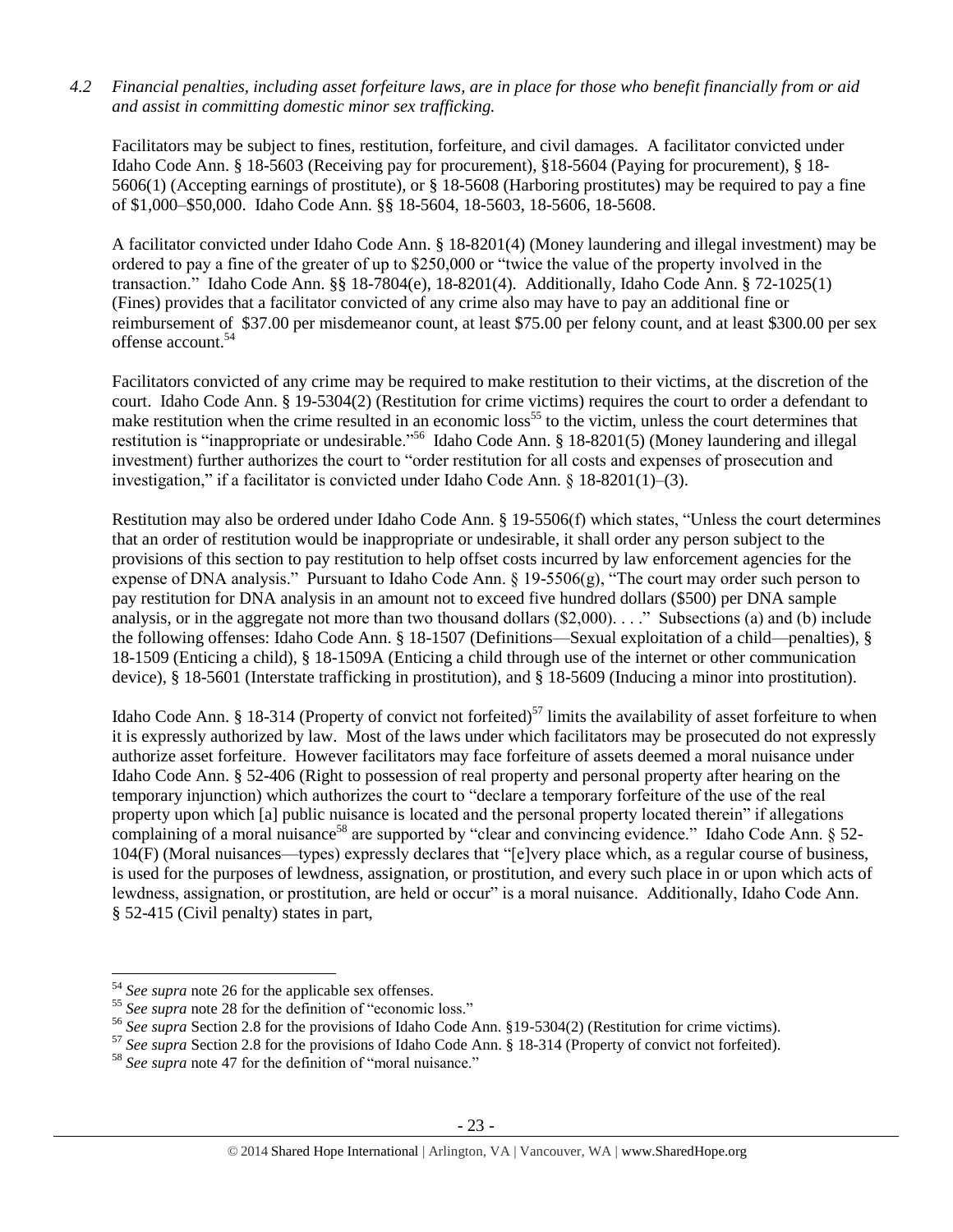All personal property declared to be a moral nuisance . . . and all monies and other considerations declared to be a moral nuisance . . . are the subject of forfeiture to the local government and are recoverable as damages in the county wherein such matter is sold, exhibited or otherwise used. Such monies may be traced to and shall be recoverable from persons who, under section 52-405 [Notice of hearing on temporary injunction—consolidation], Idaho Code, have knowledge of the nuisance at the time such monies are received by them.

## *4.3 Promoting and selling child sex tourism is illegal*.

Idaho does not specifically prohibit sex tourism.

4.3.1 Recommendation: Enact a law that specifically prohibits selling or offering to sell travel services that include or facilitate travel for the purpose of engaging in commercial sexual exploitation of a minor or prostitution of a minor, if the offering, selling, or travel occurs in Idaho.

## *4.4 Promoting and selling child pornography is illegal*.

Promoting and selling child pornography is illegal under Idaho Code Ann. § 18-1507(2)(c) and (d) (Definitions—sexual exploitation of a child—penalties), which states,

(2) A person commits sexual exploitation of a child<sup>59</sup> if he knowingly and willfully:

(c) Promotes, prepares, publishes, produces, makes, finances, offers, exhibits, or advertises any sexually exploitative material; or

(d) Distributes through any means including, but not limited to, mail, physical delivery or exchange, use of a computer or any other electronic or digital method, any sexually exploitative material. Distribution of sexually exploitative material does not require a pecuniary transaction or exchange of interests in order to complete the offense.

. . . .

. . . .

(4) The sexual exploitation of a child pursuant to subsections  $(2)(b)$ , (c) and (d) of this section is a felony and shall be punishable by imprisonment in the state prison for a term not to exceed thirty (30) years or by a fine not to exceed fifty thousand dollars (\$50,000) or by both such fine and imprisonment. . . . .

 $\overline{\phantom{a}}$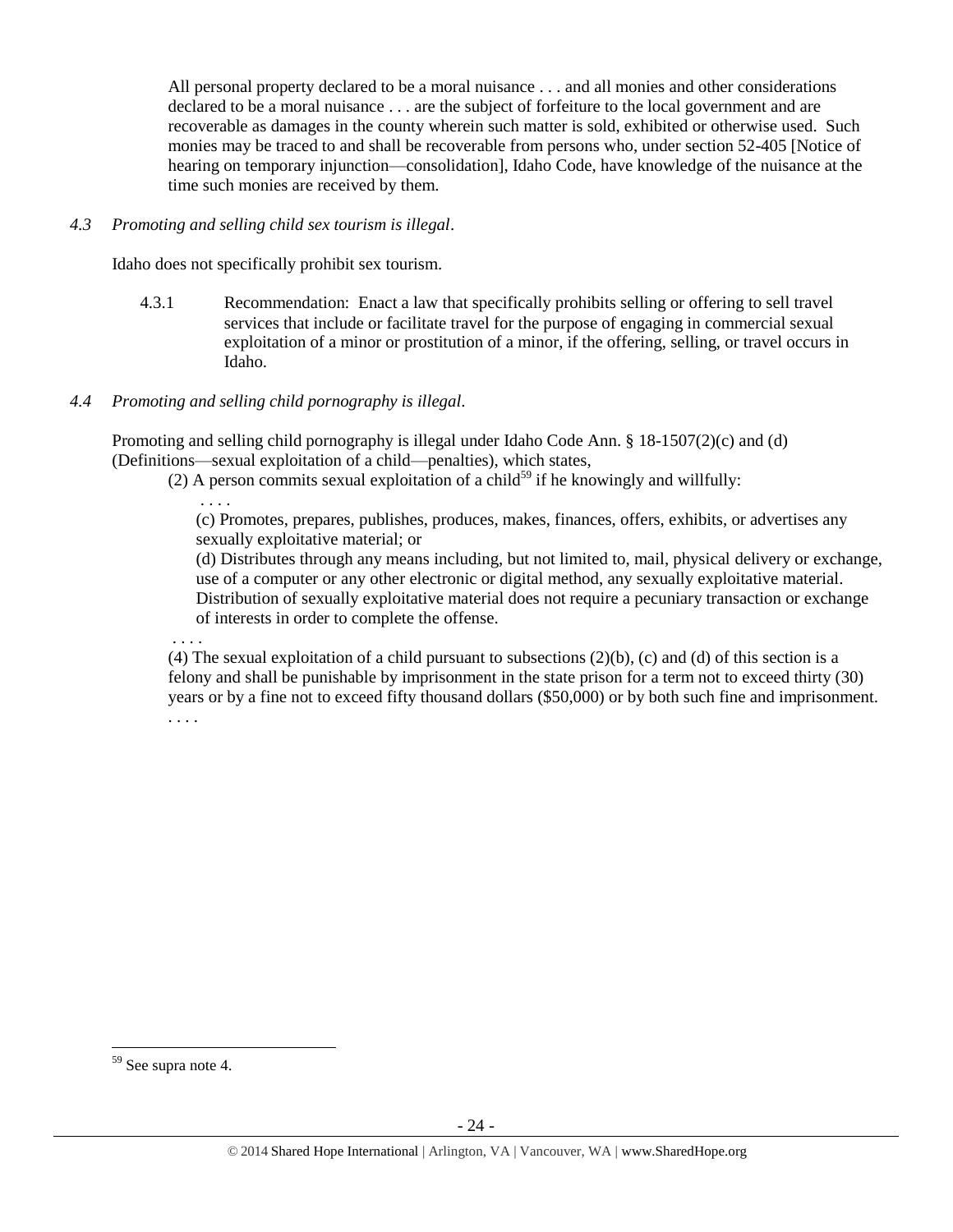#### FRAMEWORK ISSUE 5: PROTECTIVE PROVISIONS FOR THE CHILD VICTIMS

## *Legal Components:*

- *5.1 Statutorily-mandated victim services define "victim" to specifically include victims of domestic minor sex trafficking or commercial sexual exploitation of children (CSEC) to ensure prompt identification and access to victims' rights and services.*
- *5.2 The state sex trafficking statute expressly prohibits a defendant from raising consent of the minor to the commercial sex acts as a defense.*
- *5.3 Prostitution laws apply only to adults, making minors under 18 specifically immune from this offense.*
- *5.4 Child victims of sex trafficking or commercial sexual exploitation are provided with a child protection response, including specialized shelter and services, and are not detained in juvenile detention facilities.*
- *5.5 Commercial sexual exploitation is identified as a type of abuse and neglect within child protection statutes.*
- *5.6 The definition of "caregiver" (or similar term) in the child welfare statutes is broad enough to include a trafficker who has custody or control of a child in order to bring a trafficked child into protection of child protective services.*
- *5.7 Crime victims' compensation is specifically available to a child victim of sex trafficking or commercial sexual exploitation of children (CSEC) without regard to ineligibility factors.*
- *5.8 Victim-friendly procedures and protections are provided in the trial process for minors under 18.*
- *5.9 Expungement or sealing of juvenile delinquency records resulting from arrests or adjudications for prostitution-related offenses committed as a result of, or in the course of, the commercial sexual exploitation of a minor is available within a reasonable time after turning 18.*
- *5.10 Victim restitution and civil remedies for victims of domestic minor sex trafficking or commercial sexual exploitation of children (CSEC) are authorized by law.*
- *5.11 Statutes of limitations for civil and criminal actions for child sex trafficking or commercial sexual exploitation of children (CSEC) offenses are eliminated or lengthened sufficiently to allow prosecutors and victims a realistic opportunity to pursue criminal action and legal remedies.*

*\_\_\_\_\_\_\_\_\_\_\_\_\_\_\_\_\_\_\_\_\_\_\_\_\_\_\_\_\_\_\_\_\_\_\_\_\_\_\_\_\_\_\_\_\_\_\_\_\_\_\_\_\_\_\_\_\_\_\_\_\_\_\_\_\_\_\_\_\_\_\_\_\_\_\_\_\_\_\_\_\_\_\_\_\_\_\_\_\_\_\_\_\_*

# *Legal Analysis:*

l

*5.1 Statutorily-mandated victim services define "victim" to specifically include victims of domestic minor sex trafficking or commercial sexual exploitation of children (CSEC) to ensure prompt identification and access to victims' rights and services.*

Commercially sexually exploited children are not specifically defined as victims in the Idaho Code. However, they may still satisfy other requirements that would qualify them as victims under the existing definitions in the Idaho Code. For example, in the context of crime victims compensation, Idaho Code Ann. § 72- 1003(8) (Definitions) defines a "victim" as "a person who suffers injury<sup>60</sup> or death as a result of: (a) Criminally injurious conduct; (b) His good faith effort to prevent criminally injurious conduct; $61$  or (c) His good faith effort to apprehend a person reasonably suspected of engaging in criminally injurious conduct."

intentional, knowing, or reckless conduct that:

 $60$  "Injury" is defined in Idaho Code Ann. § 72-1003(7) as

actual bodily harm or disfigurement and, with respect to a victim, includes pregnancy, venereal disease, mental or nervous shock, or extreme mental distress. For the purposes of this chapter, 'extreme mental distress' means a substantial personal disorder of emotional processes, thought or cognition which impairs judgment, behavior or ability to cope with the ordinary demands of life.

 $61$  "Criminally injurious conduct" is defined in Idaho Code Ann. § 72-1003(4) as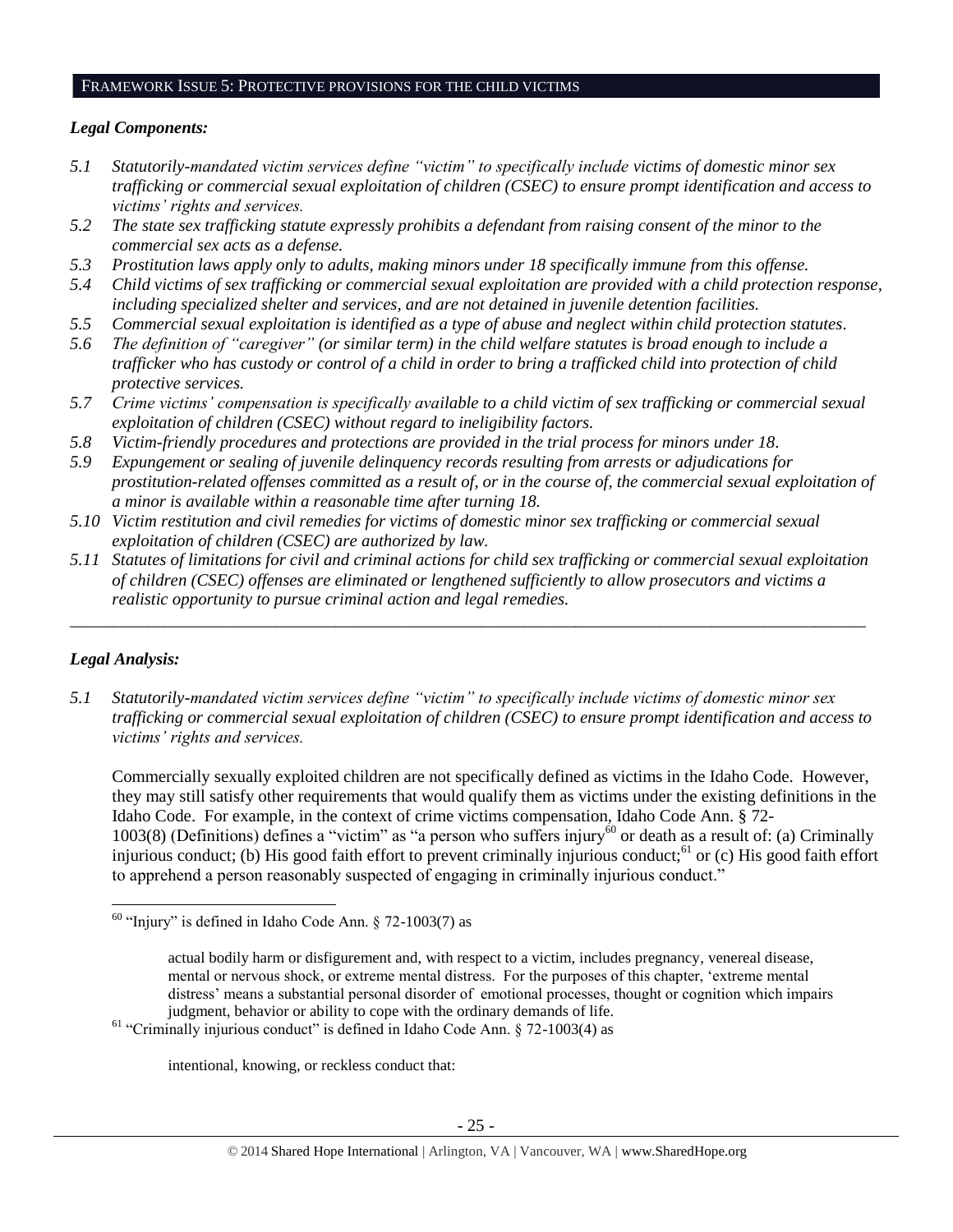Additionally, for the purposes of restitution under Idaho Code Ann.  $\S$  19-5304(e)(i) (Restitution for crime victims), a "victim" includes "[t]he directly injured victim which means a person or entity, who suffers economic loss<sup>62</sup> or injury as the result of the defendant's criminal conduct and shall also include the immediate family of a minor and the immediate family of the actual victim in homicide cases."

With respect to rights afforded to victims during the investigation and prosecution of a case, Idaho Code Ann. § 19-5306(5)(a) (Rights of victim during investigation, prosecution, and disposition of the crime) defines a "victim" as "an individual who suffers direct or threatened physical, financial or emotional harm as the result of the commission of a crime $^{63}$  or juvenile offense."

- 5.1.1 Recommendation: Amend the Idaho Code to expressly define commercially sexually exploited children as victims.
- *5.2 The state sex trafficking statute expressly prohibits a defendant from raising consent of the minor to the commercial sex acts as a defense.*

Idaho Code Ann. § 18-8602(1) (Human trafficking defined), § 18-5609 (Inducing person under eighteen years of age into prostitution), and § 18-1509A(1) (Enticing a child through the use of the internet or other communication device—penalties—jurisdiction) do not expressly prohibit a perpetrator from using the consent of a minor to a commercial sex act as a defense to the crime, although it appears from these statutes' language that a consent defense would be inconsistent with these statutes. $64$ 

5.2.1 Recommendation: Amend Idaho Code Ann. § 18-8602(1) (Human trafficking defined), § 18- 1507(1) (Definitions—Sexual exploitation of a child—penalties), § 18-5609 (Inducing person under eighteen years of age into prostitution), and § 18-1509A(1) (Enticing a child through the use of the internet or other communication device—penalties—jurisdiction) to expressly eliminate a consent defense.

 $\overline{\phantom{a}}$ 

 $62$  "Economic loss" is defined in Idaho Code Ann. § 19-5304(1)(a) as including, not exclusively, "the value of property taken, destroyed, broken, or otherwise harmed, lost wages, and direct out-of-pocket losses or expenses, such as medical expenses resulting from the criminal conduct, but does not include less tangible damage such as pain and suffering, wrongful death or emotional distress."

 $63$  "Criminal offense" is defined in Idaho Code Ann. § 19-5306(5)(b) as "any charged felony or a misdemeanor involving physical injury, or the threat of physical injury, or a sexual offense."

<sup>64</sup> Senate Bill 1337, passed during the second regular session of the sixty-first legislature of the State of Idaho, 2012 Ida. Ch. 269, deleted the legislative findings contained in Idaho Code Ann. § 18-1507(1), which stated: "[t]he legislature hereby finds and declares that the commercial sexual exploitation of children constitute a wrongful invasion of the child's right of privacy and results in social, developmental, and emotional injury to the child; that a child below the age of eighteen (18) years is incapable of giving informed consent to the use of his or her body for a commercial purpose; and that to protect children from commercial sexual exploitation it is necessary to prohibit the production for trade or commerce of material which involves or is derived from such exploitation and to exclude all such material from the channels of trade and commerce."

<sup>(</sup>a) Occurs or is attempted in this state or occurs outside the state of Idaho against a resident of the state of Idaho and which occurred in a state which does not have a crime victims compensation program for which the victim is eligible as eligibility is set forth in this statute;

<sup>(</sup>b) Constitutes an act of terrorism as defined by 18 U.S.C. 2331, committed outside the United States against a resident of this state;

<sup>(</sup>c) Results in injury or death; and

<sup>(</sup>d) Is punishable by fine, imprisonment, or death or would be so punishable but for the fact that the person engaging in the conduct lacked capacity to commit the crime under the laws of this state. . . .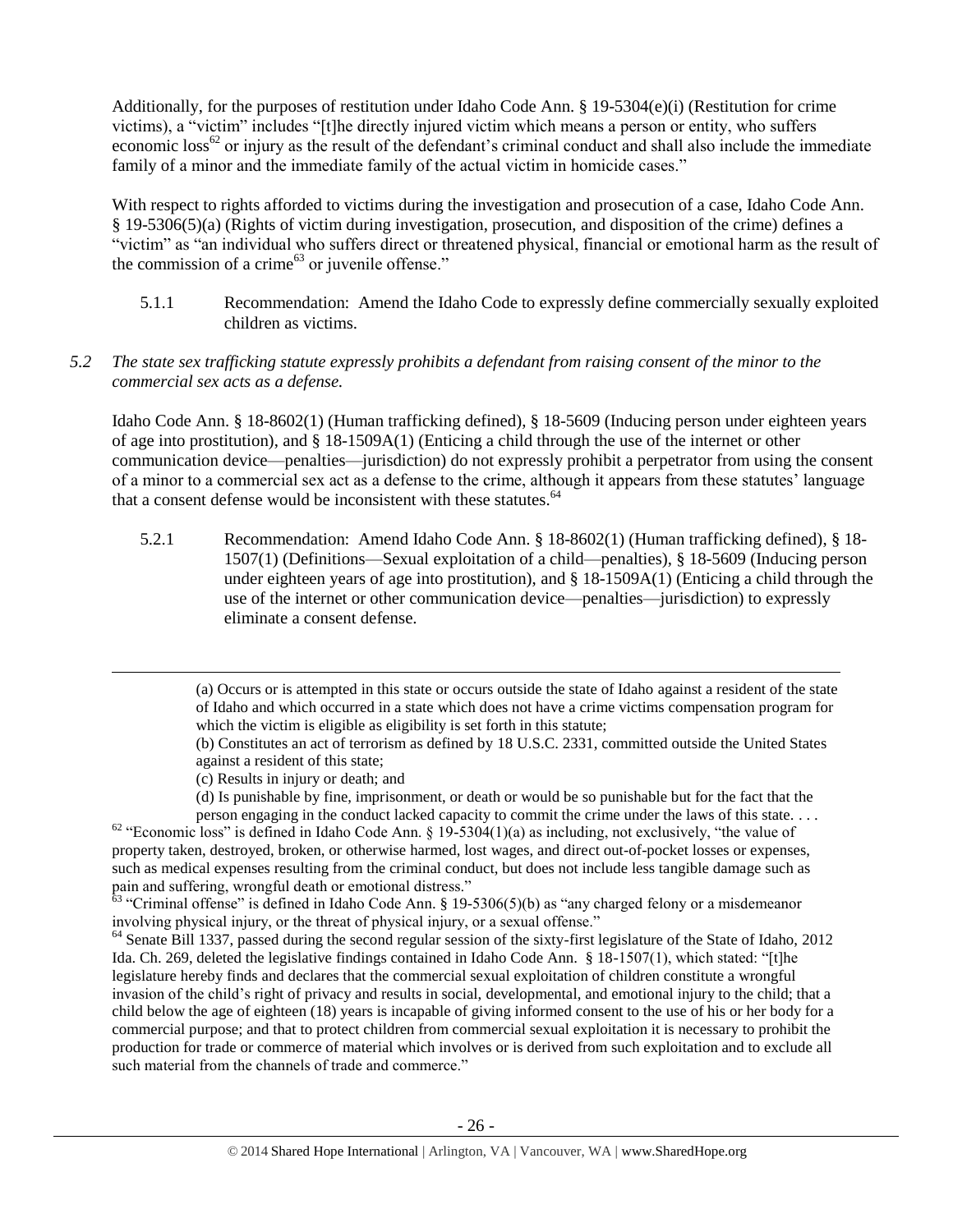*5.3 Prostitution laws apply only to adults, making minors under 18 specifically immune from this offense.*

Idaho Code Ann. § 18-5613 (Prostitution) is not limited in applicability to adults and therefore does not make minors immune from prosecution. Idaho Code Ann. § 18-5613(1) states instead,

A person is guilty of prostitution when he or she: (a) engages in or offers or agrees to engage in sexual conduct, or sexual contact with another person in return for a fee; or (b) is an inmate of a house of prostitution; or (c) loiters in or within view of any public place for the purpose of being hired to engage in sexual conduct or sexual contact.

A first or second conviction under this statute is a misdemeanor punishable by imprisonment up to 6 months in county jail, a fine up to \$1,000, or both. Idaho Code Ann. §§ 18-5613(2), 18-113(1). A third or subsequent conviction is punishable as a felony by imprisonment up to 5 years in the state prison, a fine up to \$50,000, or both. Idaho Code Ann. §§ 18-5613(2), 18-112.

- 5.3.1 Recommendation: Amend Idaho Code Ann. § 18-5613 (Prostitution) to apply only to adults, making minors immune from prosecution. Refer any case of a minor involved in prostitution to Idaho Code Ann. § 18-8602(1) (Human trafficking defined).
- *5.4 Child victims of sex trafficking or commercial sexual exploitation are provided with a child protection response, including specialized shelter and services, and are not detained in juvenile detention facilities.*

# **Child Initially Identified as Abused/Neglected**

Pursuant to Idaho Code Ann. § 16-1602(1)(b) (Definitions),<sup>65</sup> a sexually exploited child is likely to be identified as abused or neglected. However, even if a child is identified as abused or neglected under Idaho Code Ann. § 16-1602(1)(b), the definition of caregiver or "custodian" under Idaho Code Ann. § 16-1602(13) (Definitions)<sup>66</sup> is not sufficiently broad to involve Child Protective Services in investigations where the child is in the custody or control of a non-family trafficker.

# *I. Initial Custody*

To the extent that a victim of child sex trafficking is identified as abused or neglected, the child may initially come to the attention of law enforcement or the Department of Health and Welfare through the filing of a mandatory report of abuse pursuant to Idaho Code Ann. § 16-1605 (Reporting of abuse, abandonment or neglect).

# a. Authority for Initial Custody

Idaho Code Ann. § 16-1605 (Reporting of abuse, abandonment or neglect) requires medical professionals, school employees, social workers, and any other persons "having reason to believe that a child under the age of

 $\overline{\phantom{a}}$ <sup>65</sup> See *infra* section 5.5 for a full analysis of the definition of "abuse" as it related to identification of sexually exploited children.

<sup>&</sup>lt;sup>66</sup> See *infra* section 5.6 for a full analysis of the definition of "custodian."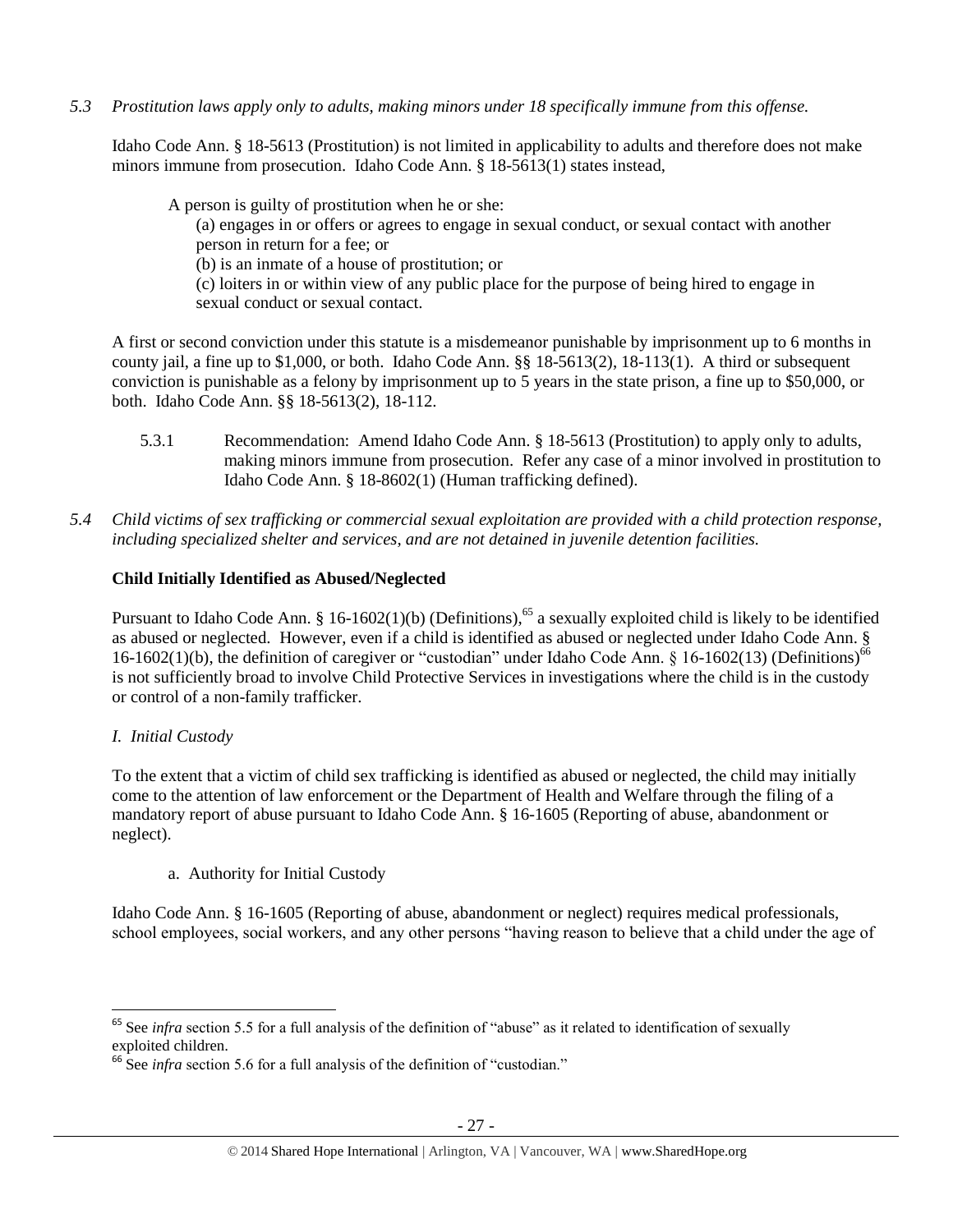eighteen (18) years has been abused,<sup>67</sup> abandoned or neglected or who observes" such conduct to report the incident to law enforcement or the department of health and welfare.

Pursuant to Idaho Code Ann. § 32-11-201 (Initial child custody jurisdiction):

(a) Except as otherwise provided in section 32-11-204, Idaho Code, a court of this state has jurisdiction to make an initial child custody determination only if:

(1) This state is the home state of the child on the date of the commencement of the proceeding, or was the home state of the child within six (6) months before the commencement of the proceeding and the child is absent from this state but a parent or person acting as a parent continues to live in this state;

(2) A court of another state does not have jurisdiction under paragraph (1) of this subsection, or a court of the home state of the child has declined to exercise jurisdiction on the ground that this state is the more appropriate forum under section 32-11-207 or 32-11-208, Idaho Code, and:

(A) The child and the child's parents, or the child and at least one (1) parent or a person acting as a parent, have a significant connection with this state other than mere physical presence; and (B) Substantial evidence is available in this state concerning the child's care, protection, training and personal relationships;

(3) All courts having jurisdiction under paragraph (1) or (2) of this subsection have declined to exercise jurisdiction on the ground that a court of this state is the more appropriate forum to determine the custody of the child under section 32-11-207 or 32-11-208, Idaho Code; or (4) No court of any other state would have jurisdiction under the criteria specified in paragraph (1), (2) or (3) of this subsection.

(b) Subsection (a) of this section is the exclusive jurisdictional basis for making a child custody determination by a court of this state.

(c) Physical presence of, or personal jurisdiction over, a party or a child is not necessary or sufficient to make a child custody determination.

b. Placement: Where are the victims placed upon initial custody (immediate placement)?

Idaho Code Ann. § 16-1609(1) requires the law enforcement officer taking custody of the child to place the child in a "place of shelter." According to Idaho Code Ann. § 16-1608(1)(a) (Emergency removal),

<span id="page-27-0"></span>A child may be taken into shelter care<sup>68</sup> by a peace officer without [a court] order . . . only where the child is endangered in his surroundings and prompt removal is necessary to prevent serious physical or mental injury<sup>69</sup> to the child or where the child is an abandoned child pursuant to the provisions of chapter 82 [Idaho safe haven act], title 39 [Health and safety], Idaho Code.

An officer must release a juvenile taken into custody "to his parent or other responsible adult upon written promise . . . to bring the juvenile to court at a stated time," unless the court orders otherwise or it appears to the

l

 $67$  Idaho Code Ann. § 16-1602(1)(b) (Definitions) defines "abused" to include situations where a child has been subjected to "[s]exual conduct, including rape, molestation, incest, prostitution, obscene or pornographic photographing, filming or depiction for commercial purposes, or other similar forms of sexual exploitation harming or threatening the child's health or welfare or mental injury to the child."

<sup>&</sup>lt;sup>68</sup> Idaho Code Ann. § 16-1602(33) defines "shelter care" as "places designated by the department for temporary care of children pending court disposition or placement."

 $^{69}$  Idaho Code Ann. § 16-1602(25) defines "mental injury" as "a substantial impairment in the intellectual or psychological ability of a child to function within a normal range of performance and/or behavior, for short or long terms."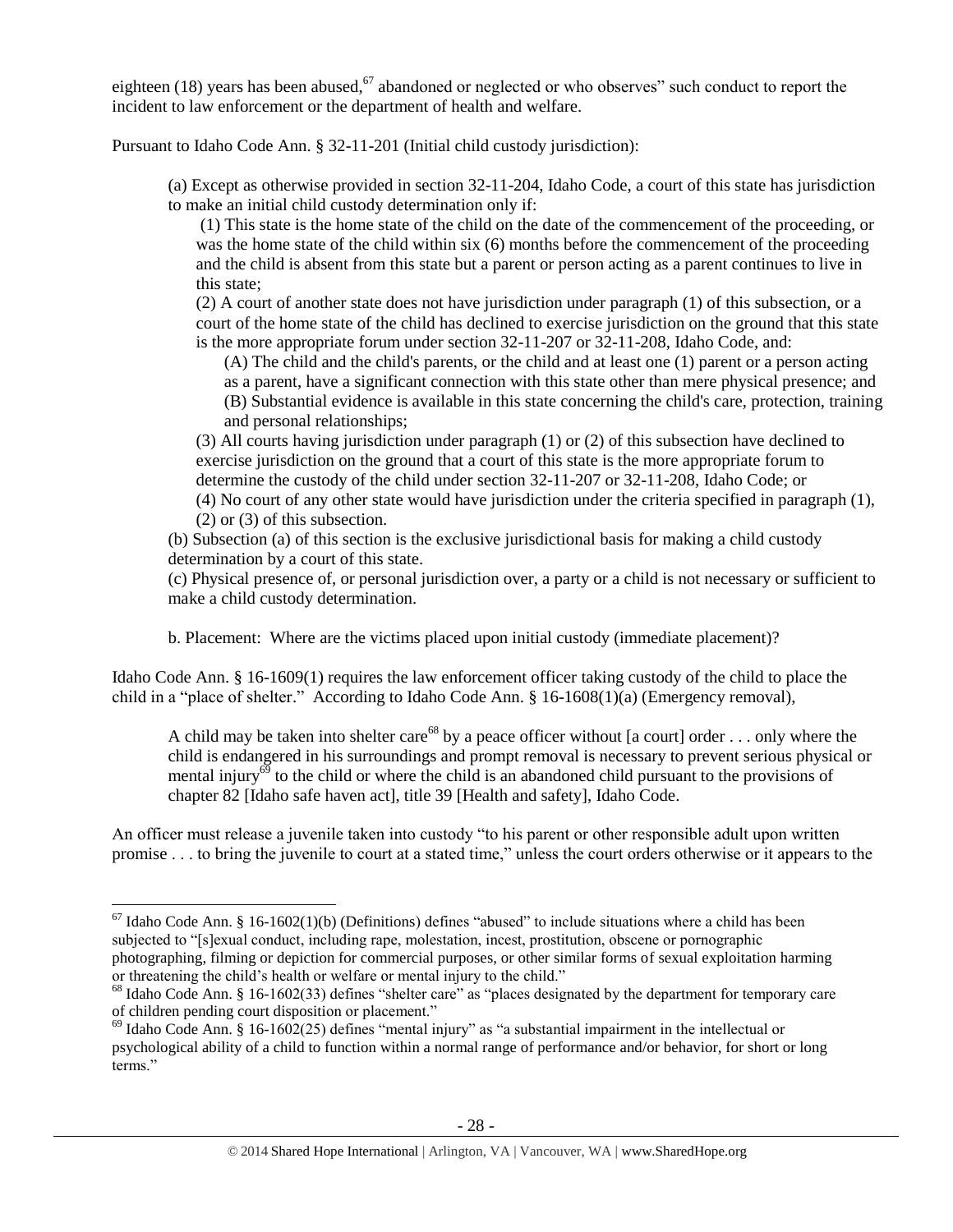officer that releasing the juvenile would not be in the juvenile's or society's best interests. Idaho Code Ann. § 20-516(2).

# *II. Process following initial custody:*

a. Where is child referred after initial custody**?**

Pursuant to Idaho Code Ann. Idaho Code Ann. § 16-1602(33) "shelter care" are "places designated by the department for temporary care of children pending court disposition or placement."

b. When/how does court assume jurisdiction?

Idaho Code Ann. § 16-1609(1) requires the law enforcement officer taking custody of the child to notify the court and the child's parents and to place the child in a "place of shelter" for no more than 48 hours, during which a "shelter care hearing" must take place. The purpose and the goals of the shelter care hearing is

to decide whether a child should be placed in or remain in temporary shelter care pending the adjudicatory hearing under the Child Protective Act (CPA). The hearing is governed by Idaho Code §16-1615 and Idaho Juvenile Rule 39. The shelter care hearing is preliminary in nature and is not intended to resolve the substantive issues that will be addressed at the adjudicatory hearing. The court's decision is comprised of two principal questions. First, a court at the shelter care hearing must determine whether there is reasonable cause to believe that the child is within the jurisdiction of the courts pursuant to the CPA. Second, if there is reasonable cause to believe the child is within the jurisdiction of the court, the court must then determine whether it is in the child's best interests to remain in or be placed in a place of temporary shelter care pending the adjudicatory hearing. While there are other important areas of inquiry at a shelter care hearing, these two questions are the primary matters of focus.<sup>70</sup>

# *III. Placement process pending adjudication/investigation:*

At the shelter care hearing, the court will determine whether the child will continue to be held in custody. Idaho Code Ann. § 16-1615(1). Pursuant to Idaho Code Ann. § 16-1615(5),

If, upon the completion of the shelter care hearing, it is shown that:

(a) A petition has been filed; and

 $\overline{\phantom{a}}$ 

(b) There is reasonable cause to believe the child comes within the jurisdiction of the court under this chapter<sup>71</sup> and either:

<span id="page-28-0"></span>(i) The department made reasonable efforts to eliminate the need for shelter care but the efforts were unsuccessful; or

(ii) The department made reasonable efforts to eliminate the need for shelter care but was not able to safely provide preventive services; and

 $70$  Idaho Child Protection Manual, Chapter 4, Shelter Care, "4.1 Purpose and Goals of the Shelter Care Hearing," page 35, Last Revised April 22, 2011. Available at:

HTTP://WWW.ISC.IDAHO.GOV/CHILDPROTECTION/MAIN.HTM

<sup>&</sup>lt;sup>71</sup> Pursuant to Idaho Code Ann. § 16-1603(1) (Jurisdiction of the courts), a child comes within the court's jurisdiction if the child is "neglected, abused or abandoned," homeless, or if the child's "parents or other legal custodian fails to provide a stable home environment."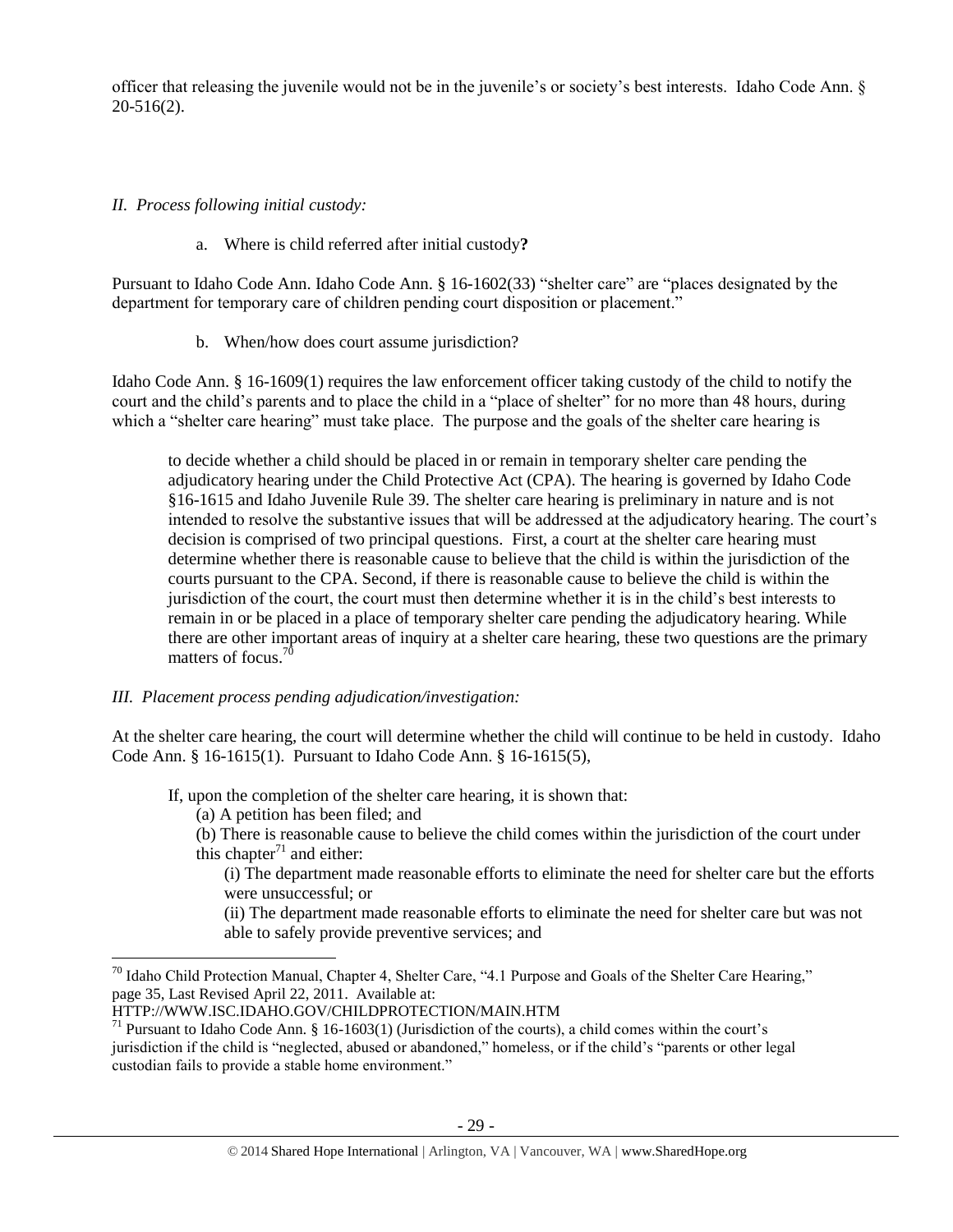(c) The child could not be placed in the temporary sole custody of a parent having joint legal or physical custody; and

(d) It is contrary to the welfare of the child to remain in the home; and

(e) It is in the best interests of the child to remain in temporary shelter care pending the conclusion of the adjudicatory hearing; or

(f) There is reasonable cause to believe that the child comes within the jurisdiction of the court under this chapter, but a reasonable effort to prevent placement of the child outside the home could be affected by a protective order safeguarding the child's welfare and maintaining the child in his present surroundings;

the court shall issue, within twenty-four (24) hours of such hearing, an order of temporary legal custody and/or a protective order. . . .

#### *IV. Adjudication or referral to alternate process:*

If the court retains custody over the child, an adjudicatory hearing will be held within 30 days of the date the petition was filed. Idaho Code Ann. § 16-1615(6). As long as the child is adjudicated to come within the court's jurisdiction,<sup>72</sup> pursuant to Idaho Code Ann. § 16-1619(5) (Adjudicatory hearing), the court at the adjudicatory hearing may

(a) Place the child under protective supervision in of the department for an indeterminate period not to exceed the child's eighteenth birthday; or

(b) Vest legal custody in the department or other authorized agency subject to residual parental rights and subject to full judicial review by the court of all matters relating to the custody of the child by the department or other authorized agency.

- *V. Outcomes*
	- a. Disposition

If the court decides to grant custody to the department, pursuant to Idaho Code Ann. § 16-1619(6), it must

make detailed written findings based on facts in the record, that . . . continuation of residence in the home would be contrary to the welfare of the child and that vesting legal custody with the department or other authorized agency would be in the best interests of the child. . . . [and that] the department made reasonable efforts to prevent the placement of the child in foster care ....

If the court finds that reasonable efforts to reunify the child with one or both parents are not necessary because aggravating circumstances were present, the court must hold a permanency hearing within 30 days of the determination of aggravating circumstances. Idaho Code Ann. § 16-1619(6). The department must prepare a permanency plan and file the permanency plan with the court at least five (5) days prior to the permanency hearing. Idaho Code Ann. § 16-1620(1).

#### **Child Initially Identified as Delinquent**

Despite the protections above, domestic minor sex trafficking victims also may be dealt with under the provisions of Idaho Code Ann. title 20 (State prison and county jails), chapter 5 (Juvenile corrections act).

*I. Initial Custody:*

 $\overline{\phantom{a}}$ <sup>72</sup> See supra note [71](#page-28-0) for cases in which the court has jurisdiction.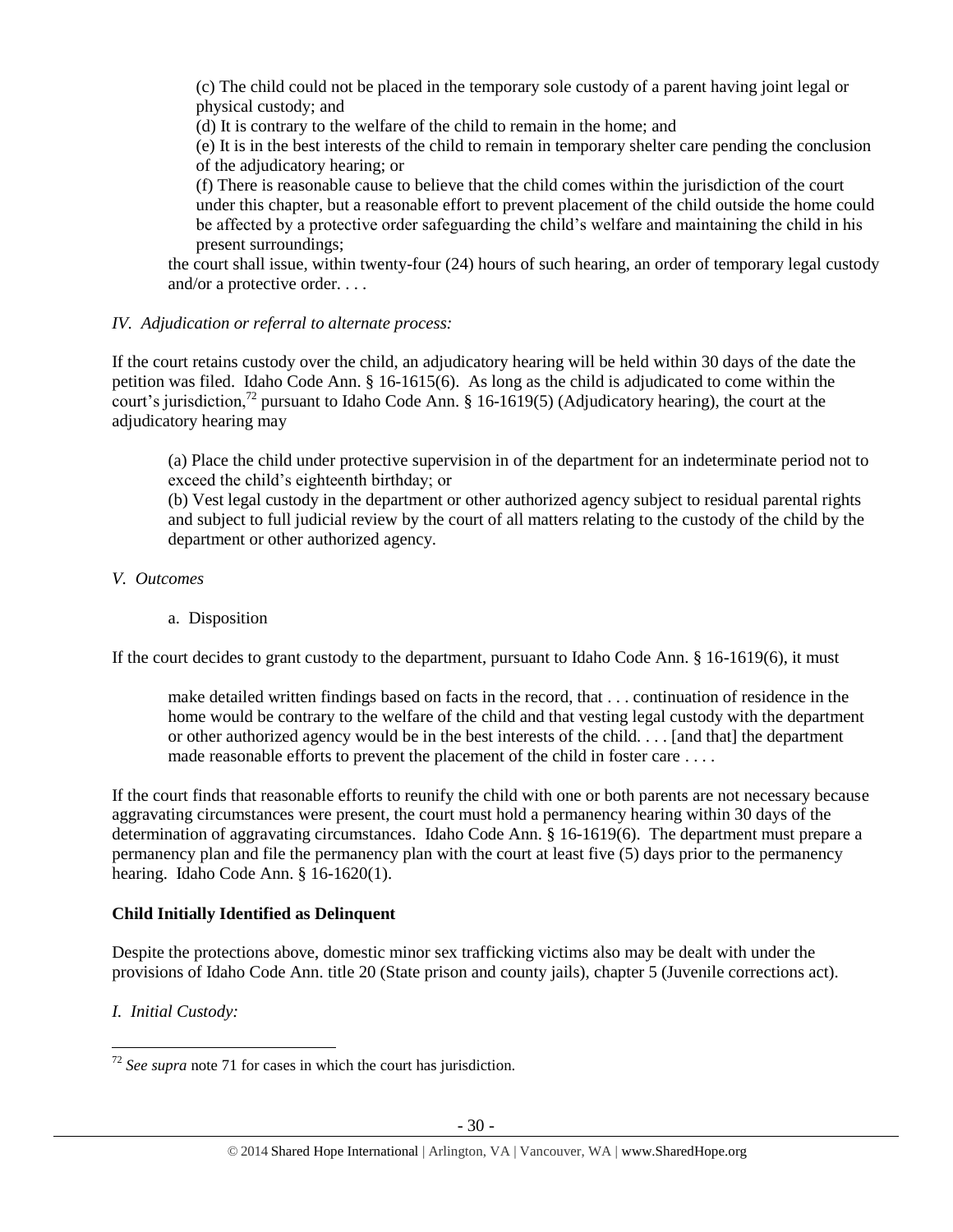a. Authority for initial custody

Idaho Code Ann. § 20-516(1) (Apprehension and release of juveniles—Detention) authorizes a peace officer to take a juvenile into custody without a court order

(a) When he has reasonable cause to believe that the juvenile has committed an act which would be a misdemeanor or felony if committed by an adult; or

(b) When in the presence of a peace officer or private citizen the juvenile has violated any local, state or federal law or municipal ordinance; or

(c) When there are reasonable grounds to believe the juvenile has committed a status offense. Status offenses are truancy, running away from or being beyond the control of parents, guardian, or legal custodian and curfew violations.

Depending on whether the child has any prior convictions under Idaho Code Ann. § 18-5613 (Prostitution), a commercially sexually exploited child could be considered to have committed either a misdemeanor or felony prostitution offense and may be taken into custody under Idaho Code Ann. § 20-516(1).<sup>73</sup> Idaho Code Ann. § 20-516(2) also authorizes a peace officer to take a juvenile into custody pursuant to a court order or warrant.

b. Placement

Placement options include parents, relatives, a foster or group home, a juvenile detention center, or a "community-based diversion program." Idaho Code Ann. § 20-516(4)(a)–(f).

Pursuant to Idaho Code Ann. § 20-516(1) (Apprehension and release of juveniles—Detention) status offenders shall not be placed in any jail facility but instead may be placed in juvenile shelter care facilities,  $^{74}$  except in the case of runaways, when there is a specific detention request from a foreign jurisdiction to hold the juvenile pending transportation arrangements.

*II. Process following initial custody:*

a. Where is child referred after initial custody?

An officer must release a juvenile taken into custody "to his parent or other responsible adult upon written promise . . . to bring the juvenile to court at a stated time," unless the court orders otherwise or it appears to the officer that releasing the juvenile would not be in the juvenile's or society's best interests. Idaho Code Ann. § 20-516(2).

b. When/how does court assume jurisdiction?

If the child is not released, the court must hold a "detention hearing to determine where the juvenile will be placed until the next hearing" within 24 hours. Idaho Code Ann. § 20-516(4).

- *III. Placement process pending adjudication/investigation:*
	- a. Placement hearing i.e. shelter or detention hearing

 $\overline{a}$ 

<sup>73</sup> *See supra* section 5.3 for the provisions of Idaho Code Ann. § 18-5613.

<sup>&</sup>lt;sup>74</sup> See supra note [68](#page-27-0) for the definition of "shelter care."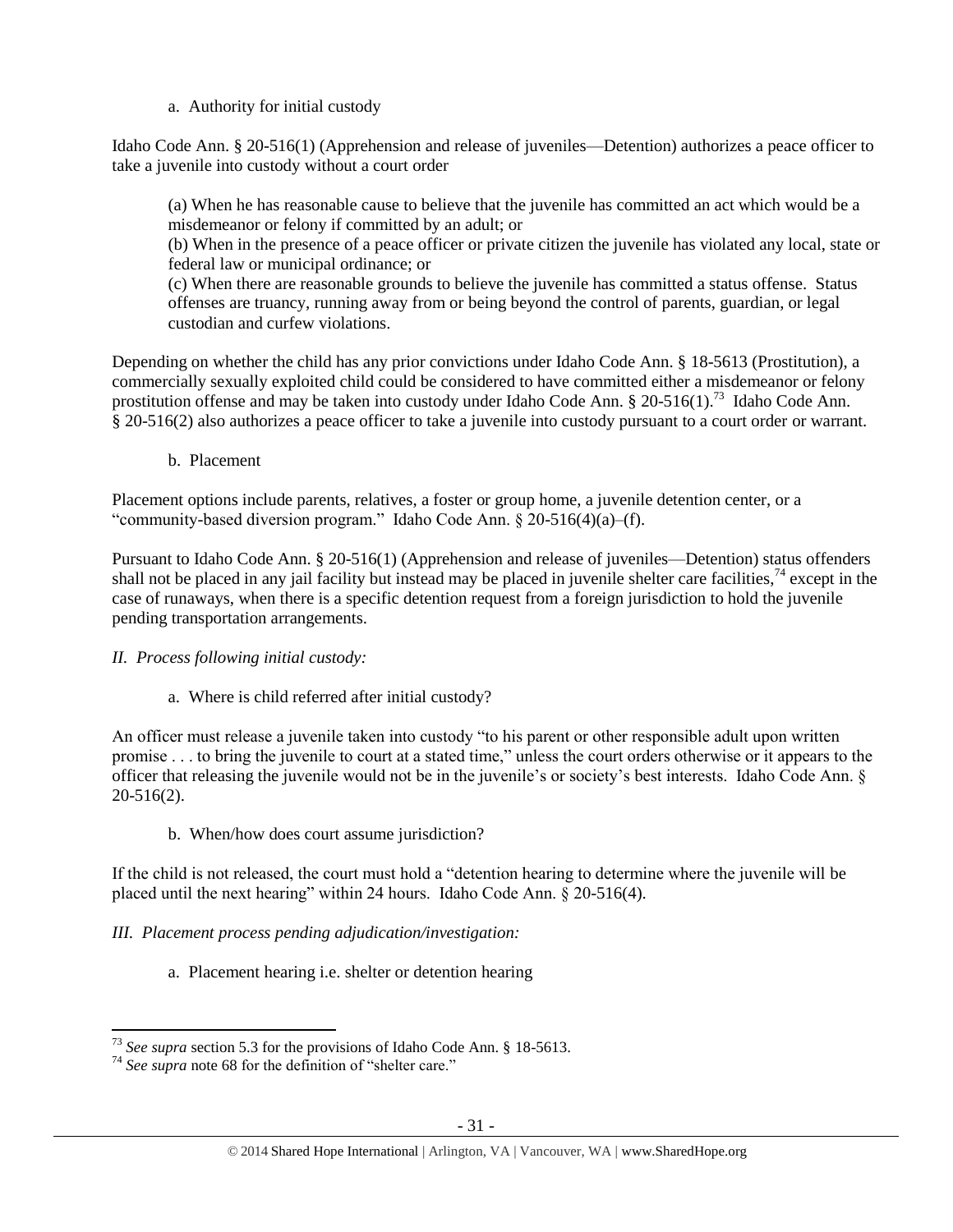Idaho Code Ann. § 20-510 (Information—Investigation—Petition) provides that the prosecuting attorney or a peace officer may file a petition with the court alleging the facts that bring the juvenile within the court's jurisdiction. Before any petition is filed, however, the prosecuting attorney may refer the case directly "to the county probation officer or a community-based diversion program for informal probation and counseling" if the prosecutor decides court action is not required. Idaho Code Ann. § 20-511(1) (Diversion or informal disposition of the petition). If the diversion process is utilized, any statements made by a juvenile in a diversion proceeding are inadmissible as substantive evidence of guilt at an adjudicative proceeding on the underlying charge. Idaho Code Ann. § 20-511(1) (Diversion or informal disposition of the petition).

#### b. Placement Options

Pursuant to Idaho Code Ann. § 20-516(4)(a)–(f), placement options include parents, relatives, a foster or group home, a juvenile detention center, or a "community-based diversion program."

## *IV. Adjudication or referral to alternate process*

## a. Adjudicatory/dispositional hearing

If the juvenile denies the petition's allegations, the court will hold an evidentiary hearing pursuant to Idaho Code Ann. § 20-519 (Evidentiary hearing).<sup>75</sup> Even if a petition is filed, if the juvenile offender admits the petition's allegations, "the court may decide to make an informal adjustment of the petition." Idaho Code Ann. § 20-511(2). Pursuant to Idaho Code Ann. § 20-511(2),

Informal adjustment can include, but is not limited to:

- (a) Reprimand of the juvenile offender;
- (b) Informal supervision with the probation department;
- (c) Community service work;
- (d) Restitution to the victim;
- (e) Participation in a community-based diversion program.

#### *V. Outcomes*

 $\overline{a}$ 

a. Disposition

There is a re-disposition hearing which takes place when a Child Protective Act (CPA) case is ongoing and the child is removed from his or her home after having been returned there pursuant to an order for protective supervision. In this type of case, the child has previously been found to be within the jurisdiction of the CPA. Idaho Code Ann. §16-1623 (2011). (Amended Disposition -- Removal During Protective Supervision).

If the juvenile denies the petition's allegations, the court will hold an evidentiary hearing pursuant to Idaho Code Ann. § 20-519 (Evidentiary hearing), and if the court determines that the juvenile offender falls within the court's jurisdiction,<sup>76</sup> Idaho Code Ann. § 20-520(1) (Sentencing) authorizes the court to hold a sentencing hearing where it may

<sup>75</sup> *See supra* note [71](#page-28-0) for the provisions of Idaho Code Ann. § 20-505, which describes the types of juveniles over which the court has jurisdiction.

<sup>&</sup>lt;sup>76</sup> See supra note [71](#page-28-0) for the provisions of Idaho Code Ann. § 20-505, which describes the types of juveniles over which the court has jurisdiction.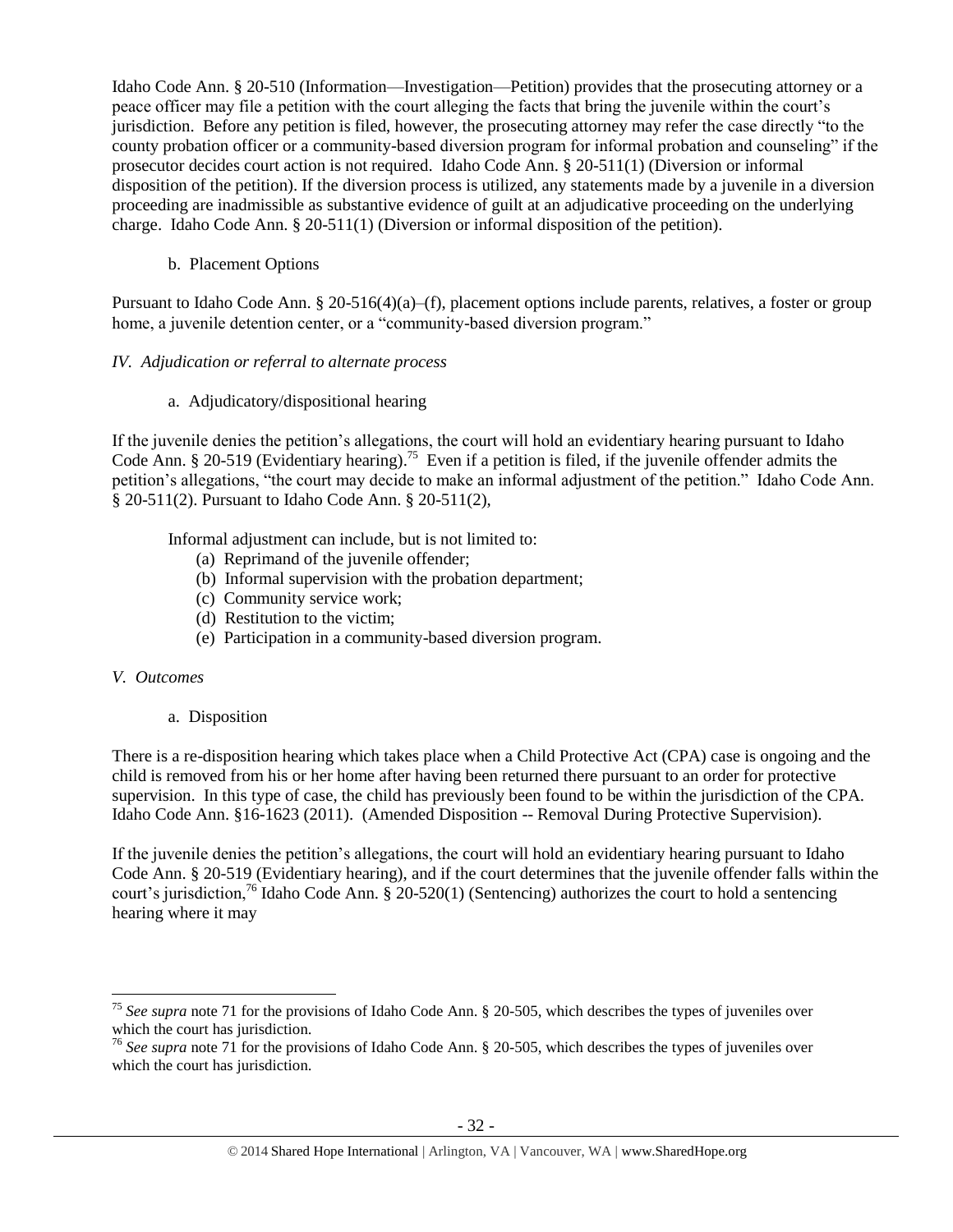(a) Place the juvenile offender on formal probation for a period not to exceed three (3) years from the date of the order, except the court may place a juvenile offender on formal probation for a period not to exceed the juvenile offender's twenty-first birthday if the court finds that the juvenile offender has committed a crime of a sexual nature;

. . . .

(c) Commit the juvenile offender to a period of detention, pursuant to this act, for a period of time not to exceed ninety (90) days for each unlawful or criminal act the juvenile offender is found to have committed, if the unlawful or criminal act would be a misdemeanor if committed by an adult, or where the juvenile offender has been adjudicated as an habitual status offender;

(d) If the juvenile offender has committed an unlawful or criminal act which would be a felony if committed by an adult, the court may commit the juvenile offender to detention for a period not to exceed one hundred eighty (180) days for each unlawful or criminal act;

. . . . (f) Commit the juvenile offender to detention and suspend the sentence on specific probationary conditions;

. . . .

(h) The court may order that the juvenile offender be examined or treated by a physician, surgeon, psychiatrist or psychologist, or that he receive other special care, or that he submit to an alcohol or drug evaluation, if needed, and for such purposes may place the juvenile offender in a hospital or other suitable facility.

(r) Commit the juvenile offender to the legal custody of the department of juvenile corrections for an indeterminate period of time not to exceed the juvenile offender's nineteenth birthday, unless the custody review board determines that extended time in custody is necessary to address competency development, accountability, and community protection; provided however, that no juvenile offender shall remain in the custody of the department beyond the juvenile offender's twenty-first birthday.... (s) Notwithstanding any other provision of this section, a court may not commit a juvenile offender under the age of ten (10) years to a period of detention or to the custody of the department of juvenile corrections for placement in secure confinement.

5.4.1 Recommendation: Establish a mandatory response law directing any minor involved in prostitution or pornography and who is a victim of human trafficking under Idaho Code Ann. § 18-8602(1) (Human trafficking defined) away from the criminal justice system and into a child protective services system.

# *5.5 Commercial sexual exploitation is identified as a type of abuse and neglect within child protection statutes.*

Idaho Code Ann. § 16-1602(1)(b) (Definitions) identifies commercial sexual exploitation as child abuse. Idaho Code Ann. § 16-1602(1)(b) specifies that "[s]exual conduct, including . . . prostitution, obscene or pornographic photographing, filming or depiction for commercial purposes, or other similar forms of sexual exploitation harming or threatening the child's health or welfare or mental injury to the child" is considered abuse.

*5.6 The definition of "caregiver" (or similar term) in the child welfare statutes is broad enough to include a trafficker who has custody or control of a child in order to bring a trafficked child into protection of child protective services.*

Under Idaho Code Ann. title 16, chapter 16 (Child Protective Act), Idaho's definition of "custodian" is too narrow to include a trafficker or pimp who has custody or control of a child. Idaho Code Ann. § 16-1602(13) (Definitions) defines a "custodian" as "a person, other than a parent or legal guardian, to whom legal or joint legal custody of the child has been given by court order."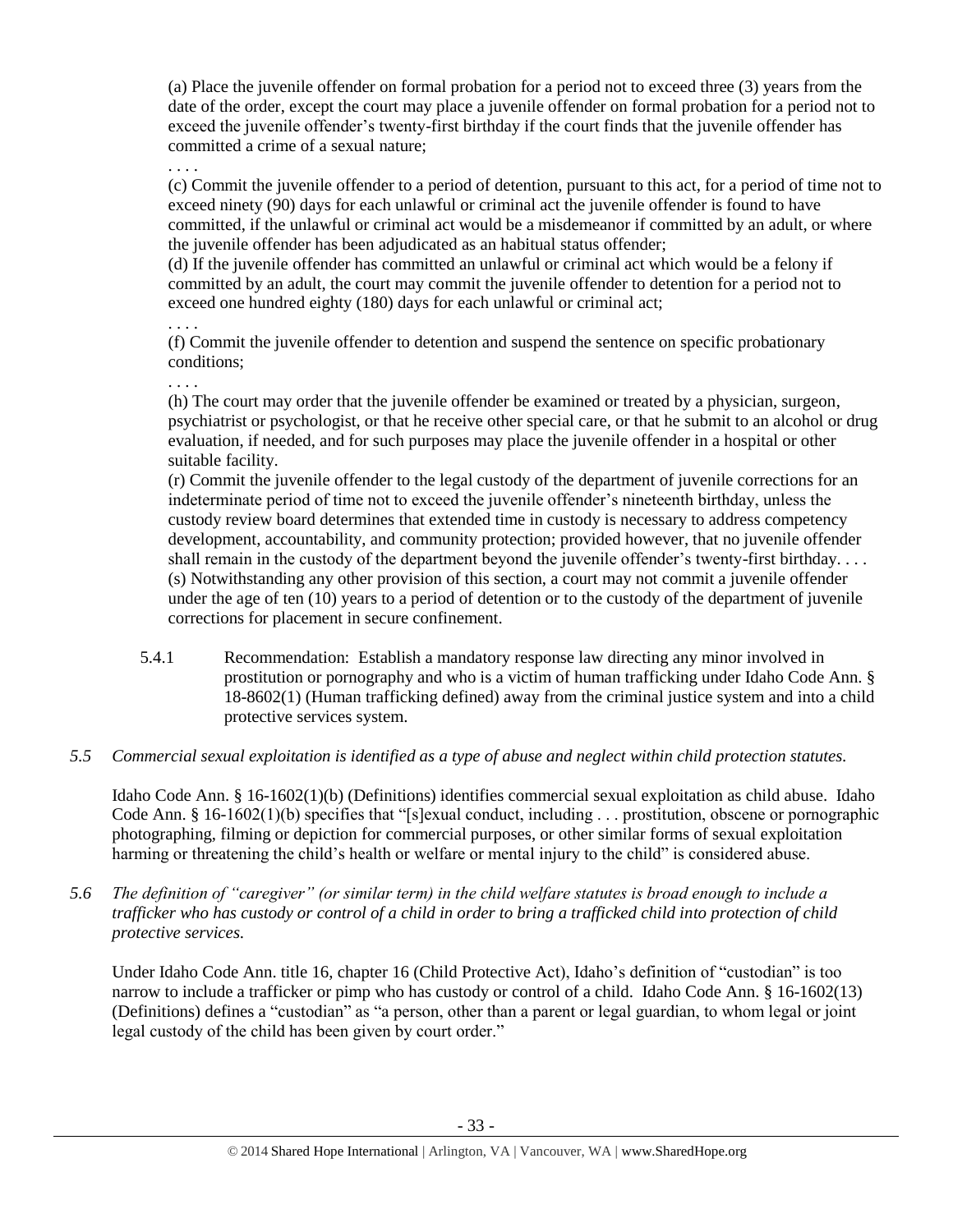- 5.6.1 Recommendation: Define "custodian" to include a person who has control over a child, allowing a trafficked child to fall within the purview of child protective services.
- *5.7 Crime victims' compensation is specifically available to a child victim of sex trafficking or commercial sexual exploitation of children (CSEC) without regard to ineligibility factors.*

Crime victims compensation is not specifically available to victims of domestic minor sex trafficking, but under the Crime Victims Compensation Act, such victims still may receive compensation.

Idaho Code Ann. § 72-1002 (Legislative purpose and intent) explains that, in enacting the Crime Victims Compensation Act, it was the legislature's intent to assist and compensate "those persons within the state who are innocent victims of criminal acts and who suffer injury or death. To this end, it is the legislature's intention to provide compensation for injuries suffered as a direct result of the criminal acts of other persons." As defined in Idaho Code Ann. § 72-1003(8)(a) (Definitions), a "victim" is "a person who suffers injury or death as a result of . . . [c]riminally injurious conduct." Idaho Code Ann. § 72-1003(4) defines "criminally injurious conduct" as

intentional, knowing, or reckless conduct that:

(a) Occurs or is attempted in this state or occurs outside the state of Idaho against a resident of the state of Idaho and which occurred in a state which does not have a crime victims compensation program for which the victim is eligible as eligibility is set forth in this statute;

(b) Constitutes an act of terrorism as defined by 18 U.S.C. 2331, committed outside the United States against a resident of this state;

(c) Results in injury or death; and

(d) Is punishable by fine, imprisonment, or death or would be so punishable but for the fact that the person engaging in the conduct lacked capacity to commit the crime under the laws of this state. . . .

The Crime Victims Compensation Act contains ineligibility criteria that could bar a domestic minor sex trafficking victim's claim for compensation. Idaho Code Ann. § 72-1018 (Award of compensation) provides,

(1) The commission shall award compensation benefits under this chapter, if satisfied by a preponderance of the evidence that the requirements for compensation have been met.

(2) An award may be made whether or not any person is prosecuted or convicted. . . .

(3) The commission may suspend the proceedings pending disposition of a criminal prosecution that has been commenced or is imminent and may make a tentative award under section 72-1017 [Tentative award of compensation], Idaho Code.

However, a victim will not receive compensation unless the crime was reported to law enforcement within 72 hours and an application for compensation was filed within 1 year of the crime's occurrence, unless in either case good cause is shown. Idaho Code Ann. § 72-1016(1), (3). Nothing in Idaho Code Ann. § 72-1016 clarifies what is sufficient to constitute good cause.

Idaho Code Ann. § 72-1016(4) (Limitations on awards) further requires victims to fully cooperate with law enforcement "in the apprehension and prosecution of the offender." Additionally, if a domestic minor sex trafficking victim is convicted under Idaho Code Ann. § 18-5613 (Prostitution) and sentenced to imprisonment, the minor will be unable to receive compensation, as Idaho Code Ann. § 72-1016(6) prohibits incarcerated persons from receiving compensation. Additionally, victims who are deemed to have "contributed to the infliction of death or injury with respect to which the claim is made" may have the amount of compensation they are eligible to receive reduced "in proportion to what the commission finds to be the victim's contribution." Idaho Code Ann. § 72-1016(7)(a). Finally, a child convicted for a third or subsequent violation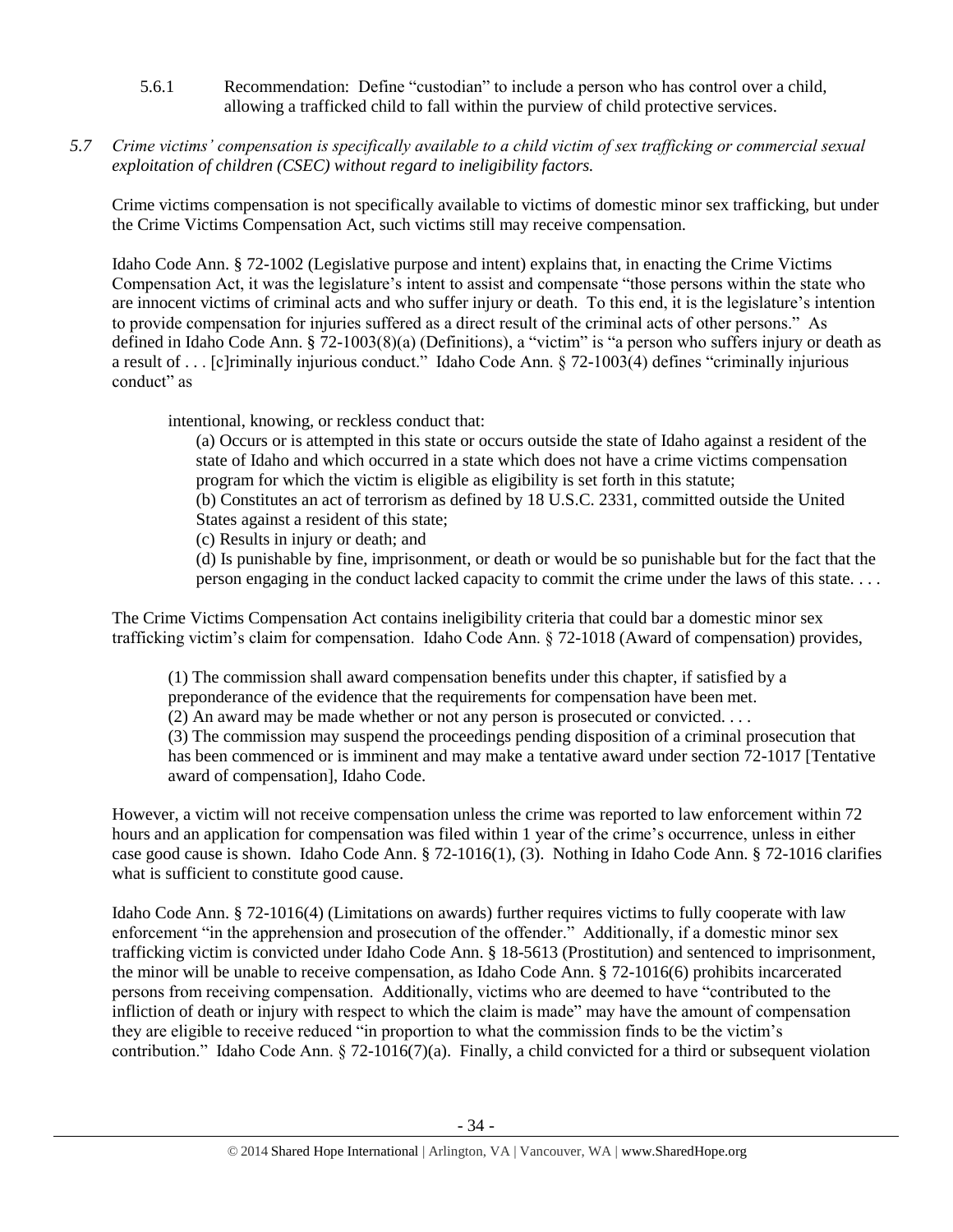of Idaho Code Ann. § 18-5613 may face a 50% reduction in the award for having "engaged in a felony." Idaho Code Ann. § 72-1016(7)(b).

5.7.1 Recommendation: Amend Idaho Code Ann. § 72-1016 (Limitations on awards) to create exceptions for domestic minor sex trafficking victims to the listed criteria.

# *5.8 Victim-friendly procedures and protections are provided in the trial process for minors under 18.*

Idaho does not specifically afford extra protections to domestic minor sex trafficking victims in its criminal justice procedures; however, domestic minor sex trafficking victims may avail themselves of protections available to crime victims generally.

Idaho Code Ann. § 18-8601 (Legislative intent) declares that the legislature intended to "assist and direct victims of such trafficking to available community resources." Idaho Code Ann. § 18-8605 (Human trafficking victim protection) provides,

(1) The attorney general, in consultation with the department of health and welfare and the United States attorney's office, shall, no later than July 1, 2007, issue a report outlining how existing victim and witness laws respond to the needs of human trafficking victims, and suggesting areas of improvement and modification.

(2) The department of health and welfare, in consultation with the attorney general, shall, no later than July 1, 2007, issue a report outlining how existing social service programs respond or fail to respond to the needs of human trafficking victims, and the interplay of such existing programs with federallyfunded victim service programs, and suggesting areas of improvement or modification. Such inquiry shall include, but not be limited to, the ability of state programs and licensing bodies to recognize federal T nonimmigrant status for the purposes of benefits, programs and licenses.

Children who are crime victims or witnesses receive some special protections under Idaho's laws. The Uniform Child Witness Testimony by Alternative Methods Act protects a child witness "under the age of thirteen (13) years who has been or will be called to testify in" any criminal or noncriminal case. Idaho Code Ann. §§ 9- 1802(2), 9-1803. Idaho Code Ann. § 9-1805(1) (Standards for determining whether child witness' testimony may be presented by alternative method) explains that in a criminal proceeding, a child witness may give testimony via an "alternative method"<sup>77</sup> only in certain circumstances. Idaho Code Ann. § 9-1805(1) states,

(a) A child witness' testimony may be taken otherwise than in an open forum in the presence and full view of the finder of fact if the presiding officer finds by clear and convincing evidence that the child would suffer serious emotional trauma that would substantially impair the child's ability to communicate with the finder of fact if required to testify in the open forum.

(b) A child witness' testimony may be taken other than in a face-to-face confrontation between the child and a defendant if the presiding officer finds by clear and convincing evidence that the child would

 $\overline{\phantom{a}}$ 

- (a) Having the child present in person in an open forum;
- (b) Having the child testify in the presence and full view of the finder of fact and presiding officer; and
- (c) Allowing all of the parties to be present, to participate and to view and be viewed by the child.

 $77$  Idaho Code Ann. § 9-1802(1) (Definitions) defines "alternative method" as

a method by which a child witness testifies which does not include all of the following: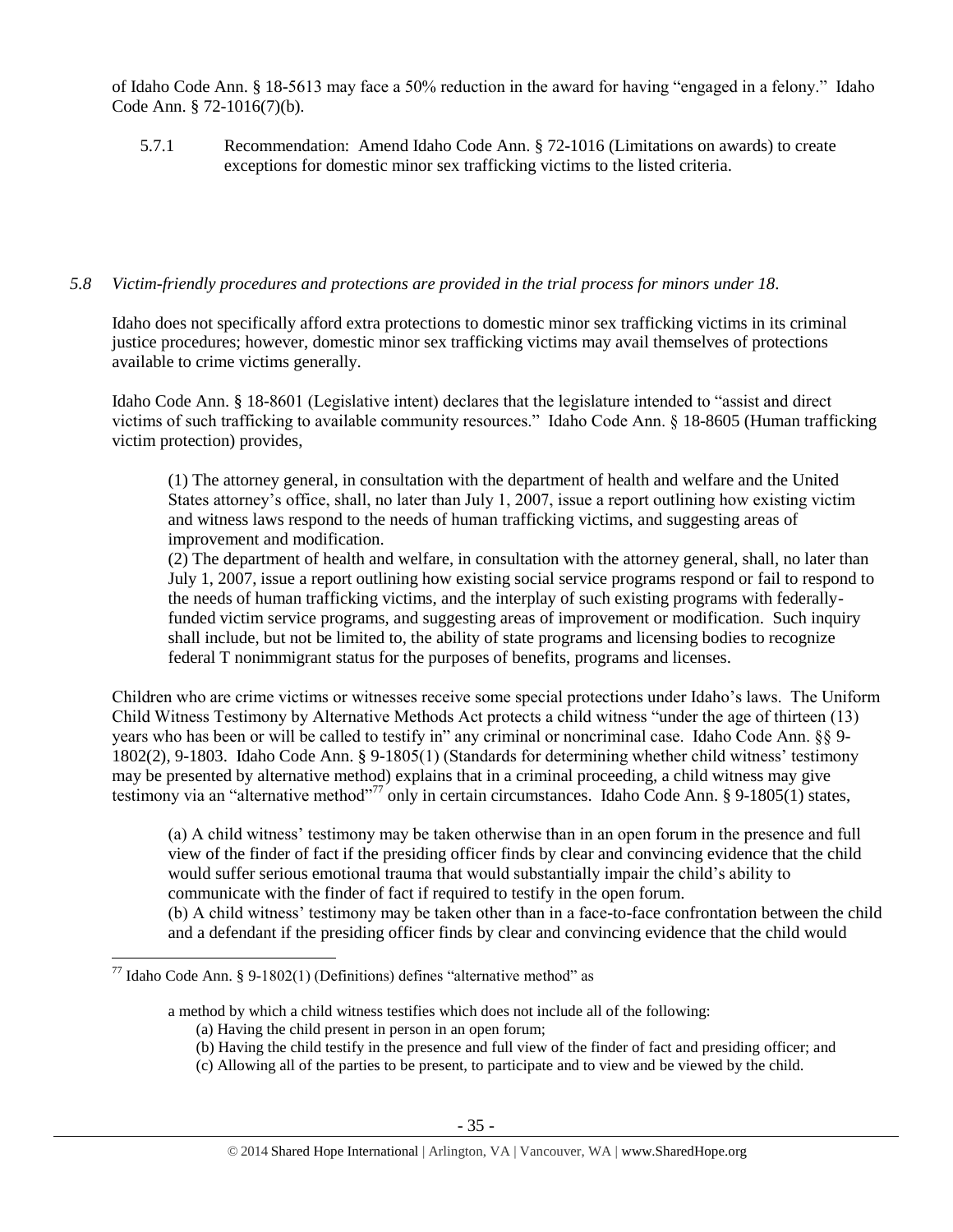suffer serious emotional trauma that would substantially impair the child's ability to communicate with the finder of fact if required to be confronted face-to-face by the defendant.

In noncriminal proceedings, the child may give testimony via an alternative method where the "presiding officer finds by a preponderance of the evidence that presenting the testimony of the child by an alternative method is necessary to serve the best interests of the child or enable the child to communicate with the finder of fact." Idaho Code Ann. § 9-1805(2).

Idaho Code Ann. § 19-3023 (Child summoned as witness) further provides that where

a child is summoned as a witness in . . . any criminal matter, . . . parents, a counselor, friend or other person having a supportive relationship with the child shall be allowed to remain in the courtroom at the witness stand with the child during the child's testimony unless . . . the court finds that the defendant's constitutional right to a fair trial will be unduly prejudiced.

Other protections that are generally afforded to crime victims may be available to domestic minor sex trafficking victims. Idaho Code Ann. § 19-5306(1) (Rights of victim during investigation, prosecution, and disposition of the crime) enumerates the rights of crime victims.<sup>78</sup> Idaho Code Ann. § 19-5306(1) provides crime victims the rights to be

(a) Treated with fairness, respect, dignity and privacy throughout the criminal justice process; (b) Permitted to be present at all criminal justice proceedings or juvenile proceedings including probation proceedings;

(c) Entitled to a timely disposition of the case;

l

(d) Given prior notification of trial court, appellate, probation and parole proceedings and, upon request, to information about the sentence, incarceration, placing on probation or release of the defendant; (e) Heard, upon request, at all criminal justice proceedings considering a plea of guilty, sentencing, incarceration, placing on probation or release of the defendant unless manifest injustice would result; (f) Afforded the opportunity to communicate with the prosecution in criminal or juvenile offenses, and be advised of any proposed plea agreement by the prosecuting attorney prior to entering into a plea agreement in criminal or juvenile offenses involving crimes of violence, sex crimes or crimes against children;

(g) Allowed to refuse an interview, ex parte contact or other request by the defendant or any other person acting on behalf of the defendant, unless such request is authorized by law;

(h) Consulted by the presentence investigator during the preparation of the presentence report and have included in that report a statement of the impact which the defendant's criminal conduct had upon the victim and shall be allowed to read, prior to the sentencing hearing, the presentence report relating to the crime. The victim shall maintain the confidentiality of the presentence report, and shall not disclose its contents to any person except statements made by the victim to the prosecuting attorney or the court;

(i) Assured the expeditious return of any stolen or other personal property by law enforcement agencies when no longer needed as evidence;

(j) Notified whenever the defendant or suspect is released or escapes from custody. . . .

<sup>78</sup> Idaho Code Ann. § 19-5306(5)(a) (Rights of victim during investigation, prosecution, and disposition of the crime) defines "victim" as "an individual who suffers direct or threatened physical, financial or emotional harm as the result of the commission of a crime or juvenile offense."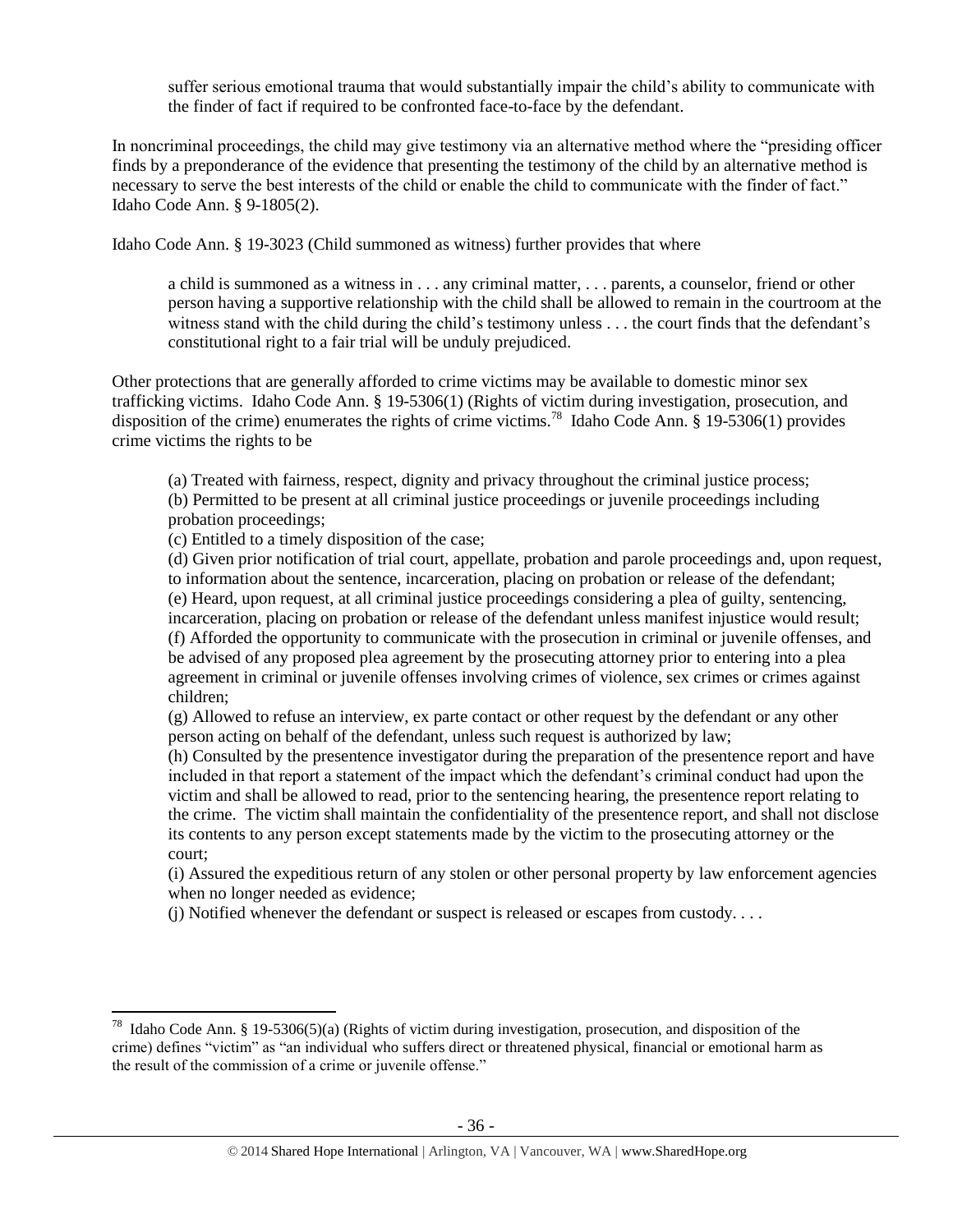Additionally, if a victim of domestic minor sex trafficking is charged with a crime, the victim will benefit from the right to counsel for juveniles contained in Idaho Code Ann. § 20-514. The right may not be waived if "the juvenile is being adjudicated for commission of a crime of a sexual nature." Idaho Code Ann. § 20-514(6)(c).

5.8.1. Recommendation: Amend the Uniform Child Witness Testimony by Alternative Methods Act to protect all children under the age of 18.

*5.9 Expungement or sealing of juvenile delinquency records resulting from arrests or adjudications for prostitutionrelated offenses committed as a result of, or in the course of, the commercial sexual exploitation of a minor is available within a reasonable time after turning 18.*

Idaho Code Ann. § 20-525A(1)–(3) (Expungement of record) provides,

(1) Any person who has been adjudicated in a case under this act and found to be within the purview of the act for having committed a felony offense or having been committed to the department of juvenile corrections may, after the expiration of five (5) years from the date of termination of the continuing jurisdiction of the court, or, in case the juvenile offender was committed to the juvenile correctional center, five (5) years from the date of his release from the juvenile correctional center, or after reaching age eighteen (18) years, whichever occurs last, petition the court for the expungement of his record. . . . (2) Any person who has been adjudicated in a case under this act and found to be within the purview of the act for having committed misdemeanor or status offenses only and not having been committed to the department of juvenile corrections may, after the expiration of one (1) year from the date of termination of the continuing jurisdiction of the court or after reaching age eighteen (18) years, whichever occurs later, petition the court for the expungement of his record. . . .

(3) In any case where the prosecuting attorney has elected to utilize the diversion process or the court orders an informal adjustment pursuant to section 20-511, Idaho Code, the person may, after the expiration of one (1) year from the date of termination of the continuing jurisdiction of the court or after reaching age eighteen (18) years, whichever occurs later, petition the court for the expungement of his record. . . .

. . . .

Under Idaho Code Ann. § 20-525A(5),

If the court finds after hearing that the petitioner . . . has not been convicted of a felony, or of a misdemeanor wherein violence toward another person was attempted or committed since the termination of the court's jurisdiction or his release from the juvenile correctional center, and that no proceeding involving such felony or misdemeanor is pending or being instituted against him, and if the court further finds to its satisfaction that the petitioner has been held accountable, is developing life skills necessary to become a contributing member of the community and that the expungement of the petitioner's record will not compromise public safety, it shall order all records in the petitioner's case . . . sealed; and shall further order all references to said adjudication, diversion or informal adjustment removed from all indices and from all other records available to the public. However, a special index of the expungement proceedings and records shall be kept by the court ordering expungement, which index shall not be available to the public and shall be revealed only upon order of a court of competent jurisdiction. . . . Upon the entry of the order the proceedings in the petitioner's case shall be deemed never to have occurred and the petitioner may properly reply accordingly upon any inquiry in the matter. Inspection of the records may thereafter be permitted only by the court upon petition by the person who is the subject of the records or by any other court of competent jurisdiction, and only to persons named in the petition.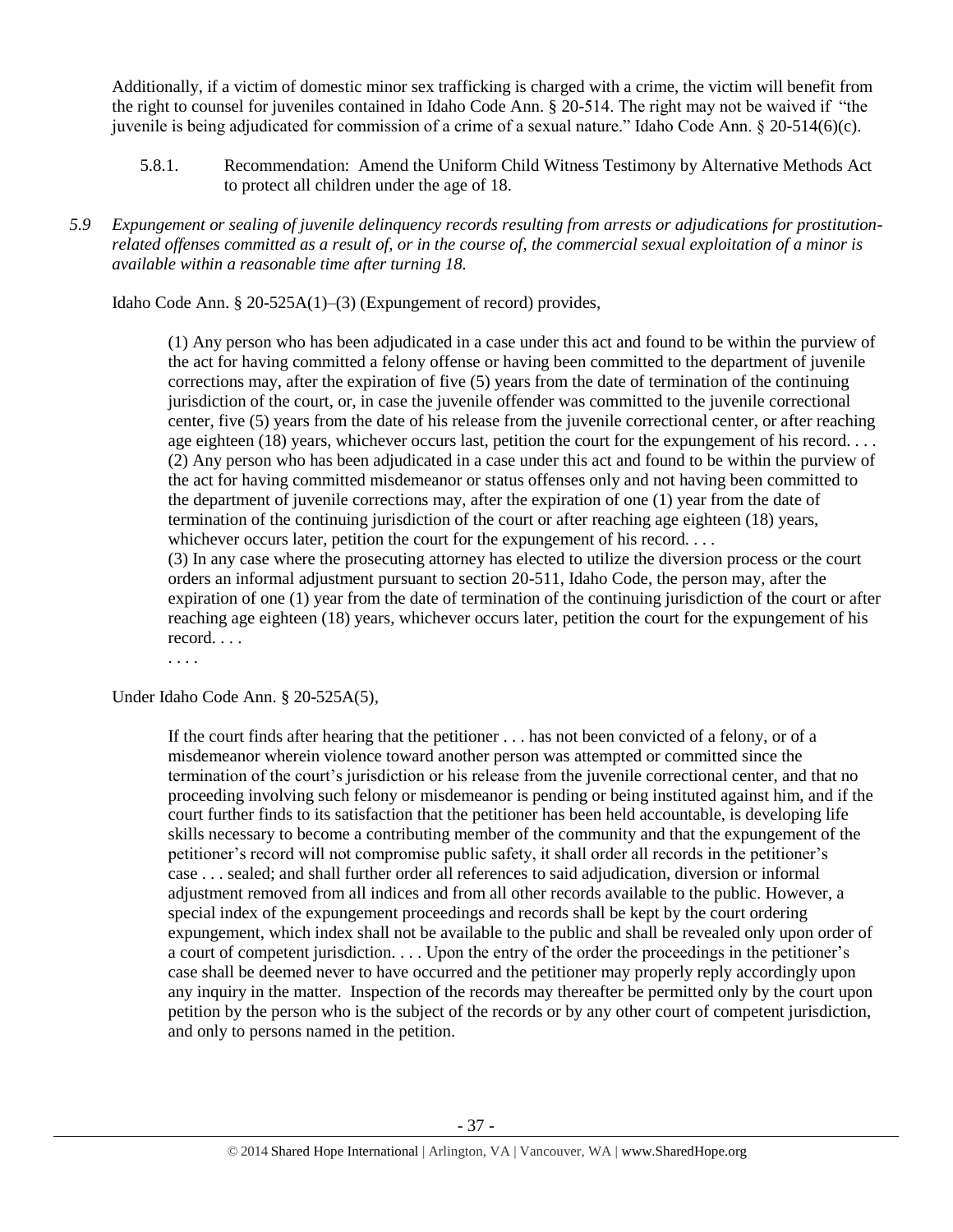In regards to court records involving a child taken into custody under the Child Protective Act or adjudicated as an abused, neglected, or abandoned child,  $^{79}$  Idaho Code Ann. § 16-1626 (Court records) provides,

The court shall keep a record of all court proceedings under this chapter. The records shall be available only to parties to the proceeding, persons having full or partial custody of the subject child and authorized agencies providing protective supervision or having legal custody of the child. Any other person may have access to the records only upon permission by the court and then only if it is shown that such access is in the best interests of the child; or for the purpose of legitimate research. If the records are released for research purposes, the person receiving them must agree not to disclose any information which could lead to the identification of the child.

*5.10 Victim restitution and civil remedies for victims of domestic minor sex trafficking or commercial sexual exploitation of children (CSEC) are authorized by law.* 

Idaho Code Ann. § 18-8604 (Restitution—Rehabilitation) specifically requires the court to order an offender convicted of a human trafficking violation to make restitution. Idaho Code Ann. § 18-8604 states,

(1) In addition to any other amount of loss resulting from a human trafficking violation, the court shall order restitution, as applicable, including the greater of:

(a) The gross income or value to the defendant of the victim's labor or services; or

(b) The value of the victim's labor as guaranteed under the minimum wage and overtime provisions of the federal fair labor standards act.

(2) In addition to any order for restitution as provided in this section, the court shall order the defendant to pay an amount determined by the court to be necessary for the mental and physical rehabilitation of the victim or victims.

More generally, offenders convicted of other crimes also may be required to make restitution to their victims. Idaho Code Ann. § 19-5304(2) (Restitution for crime victims) states,

Unless the court determines that an order of restitution would be inappropriate or undesirable, it shall order a defendant found guilty of any crime<sup>80</sup> which results in an economic loss<sup>81</sup> to the victim<sup>82</sup> to make restitution to the victim. An order of restitution shall be a separate written order in addition to any other sentence the court may impose, including incarceration, and may be complete, partial, or nominal. The court may also include restitution as a term and condition of judgment of conviction; however, if a court orders restitution in the judgment of conviction and in a separate written order, a defendant shall not be required to make restitution in an amount beyond that authorized by this chapter. Restitution shall be ordered for any economic loss which the victim actually suffers. The existence of a policy of insurance covering the victim's loss shall not absolve the defendant of the obligation to pay restitution.

Commercially sexually exploited minors may also be able to pursue civil remedies for "any liability to damages, penalty, forfeiture, or other remedy imposed by law and allowed to be recovered or enforced in any civil action or proceeding," even if they are not specifically articulated in the code. Idaho Code Ann. § 18-103.

 $\overline{a}$ 

<sup>79</sup> *See supra* note [71](#page-28-0) for the provisions of Idaho Code Ann. § 16-1603 describing the jurisdiction of courts.

<sup>&</sup>lt;sup>80</sup> *See supra* note [27](#page-11-1) for the definition of "found guilty of a crime."

<sup>&</sup>lt;sup>81</sup> See supra note [28](#page-11-0) for the definition of "economic loss."

<sup>&</sup>lt;sup>82</sup> See supra note [29](#page-11-2) for the definition of "victim."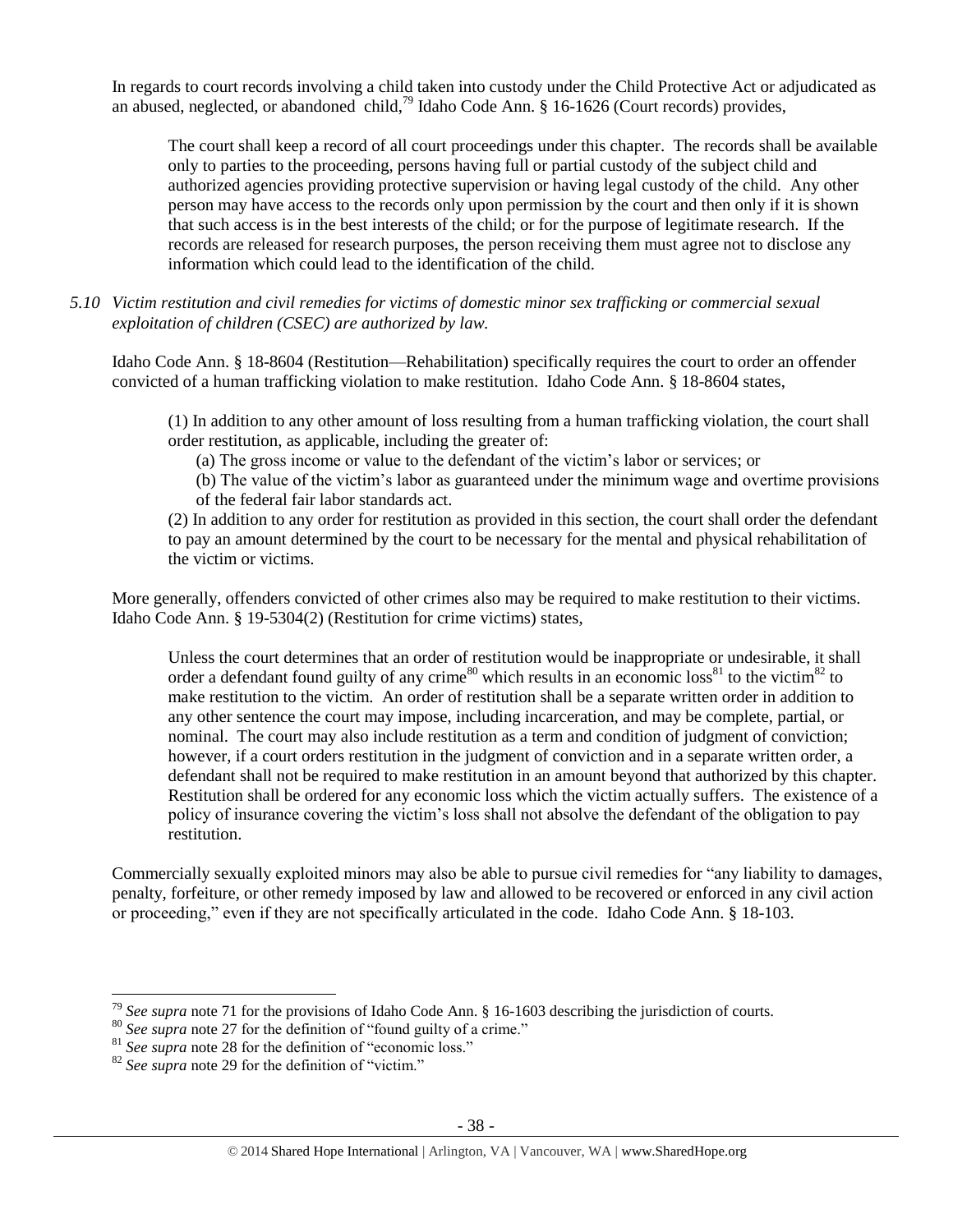Additionally, children may pursue a tort claim where they have been victims of Idaho Code Ann. § 18-1507 (Definitions—sexual exploitation of a child—penalties) and other non-CSEC sexual offenses. Idaho Code Ann. § 6-1701. Specifically, Idaho Code Ann. § 6-1703 (Damages—Attorneys' fees) explains that child victims of Idaho Code Ann. § 18-1507 may be able to receive damages that

consist of compensation for past and future damages and may consist of emotional and physical pain and suffering, mental anguish, disability, loss of society and companionship, expenses for past and future therapy, and punitive damages where the claimant proves malicious or outrageous conduct by the party against whom the claim for punitive damages is asserted.

Also, "The prevailing party in a child abuse tort action shall be entitled to costs and reasonable attorneys' fees." Idaho Code Ann. § 6-1703.

Lastly, commercially sexually exploited children whose offenders engage in a pattern of racketeering activity<sup>83</sup> in violation of Idaho Code Ann. § 18-7804 (Prohibited activities) may be liable for civil damages up to 3 "times the actual damages proved and the cost of the suit, including reasonable attorney's fees." Idaho Code Ann.  $§$  18-7805(a).

*5.11 Statutes of limitations for civil and criminal actions for child sex trafficking or commercial sexual exploitation of children (CSEC) offenses are eliminated or lengthened sufficiently to allow prosecutors and victims a realistic opportunity to pursue criminal action and legal remedies.*

Idaho Code Ann. § 19-401 (No statute of limitations for certain felonies) provides that no statute of limitations apply to prosecutions for violations of Idaho Code Ann. § 18-1506 (Sexual abuse of a child under the age of sixteen years) and § 18-1508 (Lewd conduct with minor child under sixteen). Most other felonies, including violations of Idaho Code Ann. § 18-8602(1) (Human trafficking defined) and Idaho's CSEC laws, are subject to 5-year statutes of limitations. Idaho Code Ann. § 19-402. Finally, there is a 1-year statute of limitations for prosecutions of misdemeanors, except where the misdemeanor is failure to report child abuse, in which case a 4 year statute of limitations applies. Idaho Code Ann. § 19-403(1), (2).

Idaho Code Ann. § 6-1704(1) (Statute of limitations) provides that child abuse tort actions, such as those related to Idaho Code Ann. § 18-1507 (Definitions—sexual exploitation of a child--penalties) have a 5-year statute of limitations from the date the child reaches the age of 18 "or, after the child reaches the age of eighteen (18) years, within five (5) years of the time the child discovers or reasonably should have discovered the act, abuse or exploitation and its causal relationship to an injury or condition suffered by the child, whichever occurs later." Idaho Code Ann. § 5-218(1) (Statutory liabilities, trespass, trover, replevin, and fraud) establishes a 3year statute of limitations for causes of action "created by statute, other than a penalty or forfeiture," such as an action brought pursuant to Idaho Code Ann. § 18-7805(a) (Racketeering—civil remedies). However, Idaho Code Ann. § 5-230 (Persons under disabilities—Other than for real property) provides for tolling of the statute of limitations until the child reaches the age of majority, "provided however, that the time limited for the commencement of an action shall not be tolled for a period of more than six (6) years on account of minority."

5.11.1 Recommendation: Amend Idaho Code Ann. § 19-401 (No statute of limitations for certain felonies) to eliminate statutes of limitations for prosecutions involving violations of Idaho's CSEC laws and for prosecutions of those crimes listed in Idaho Code Ann. § 18-8603 (Penalties) where in the commission of such crimes the offender also commits human trafficking as defined in Idaho Code Ann. § 18-8602(1) (Human trafficking defined).

 $\overline{\phantom{a}}$ <sup>83</sup> *See supra* Section 1.4 for the definition of a "pattern of racketeering activity."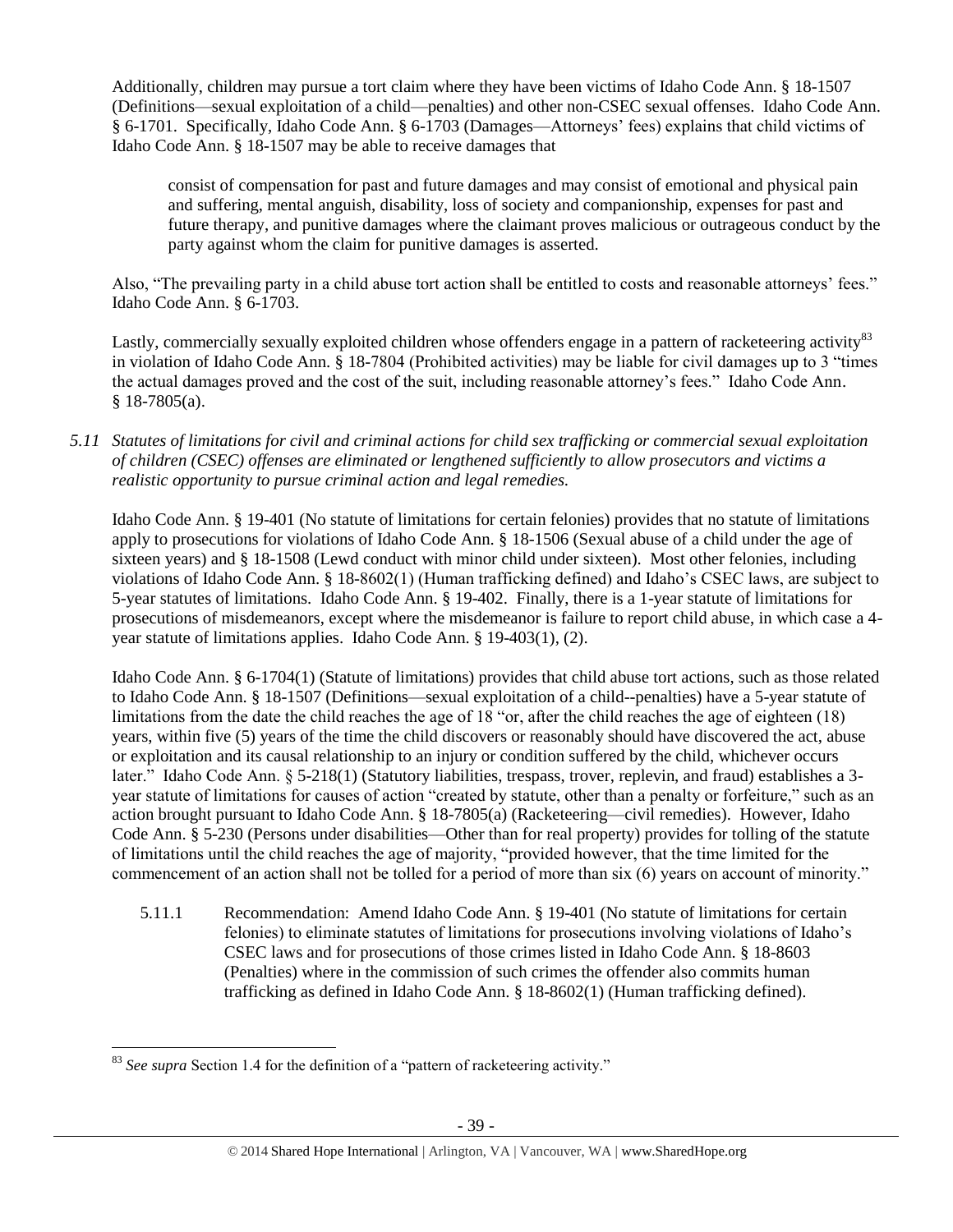$\copyright$  2014 Shared Hope International | Arlington, VA | Vancouver, WA | www.SharedHope.org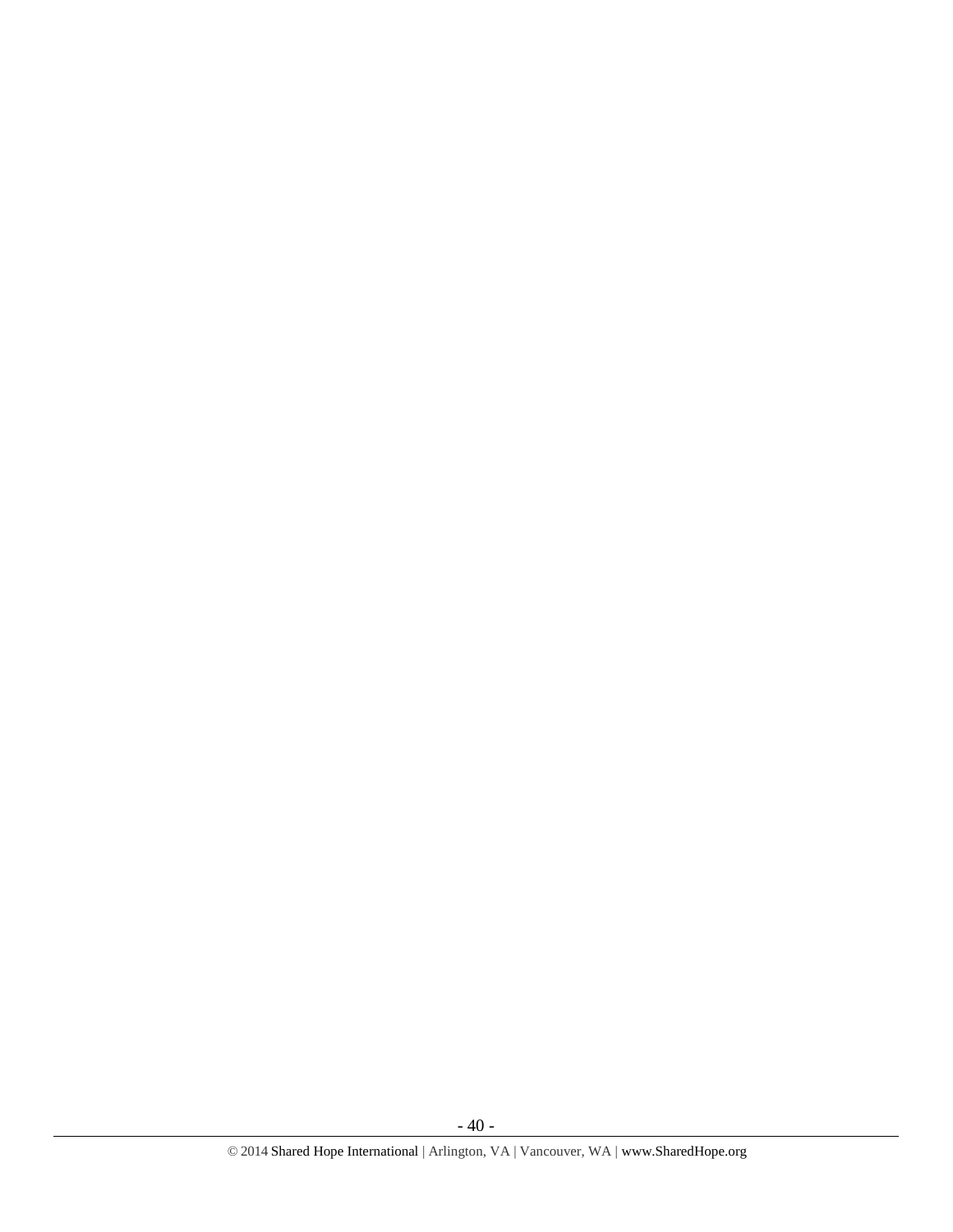#### FRAMEWORK ISSUE 6: CRIMINAL JUSTICE TOOLS FOR INVESTIGATION AND PROSECUTIONS

# *Legal Components:*

- *6.1 Training on human trafficking and domestic minor sex trafficking for law enforcement is statutorily mandated or authorized.*
- *6.2 Single party consent to audiotaping is permitted in law enforcement investigations.*
- *6.3 Wiretapping is an available tool to investigate domestic minor sex trafficking.*
- *6.4 Using a law enforcement posing as a minor to investigate buying or selling of commercial sex acts is not a defense to soliciting, purchasing, or selling sex with a minor.*
- *6.5 Using the Internet to investigate buyers and traffickers is a permissible investigative technique.*
- *6.6 Law enforcement and child welfare agencies are mandated to promptly report missing and recovered children. \_\_\_\_\_\_\_\_\_\_\_\_\_\_\_\_\_\_\_\_\_\_\_\_\_\_\_\_\_\_\_\_\_\_\_\_\_\_\_\_\_\_\_\_\_\_\_\_\_\_\_\_\_\_\_\_\_\_\_\_\_\_\_\_\_\_\_\_\_\_\_\_\_\_\_\_\_\_\_\_\_\_\_\_\_\_\_\_\_\_\_\_\_\_*

# *Legal Analysis:*

*6.1 Training on human trafficking and domestic minor sex trafficking for law enforcement is statutorily mandated or authorized.*

Idaho encourages law enforcement to receive training on human trafficking and domestic minor sex trafficking. Idaho Code Ann. § 18-8601 (Legislative intent) states in part,

In addition to the other provisions enumerated in this chapter, the legislature finds that it may also be appropriate for members of the law enforcement community to receive training from the respective training entities in order to increase awareness of possible human trafficking cases occurring in Idaho and to assist and direct victims of such trafficking to available community resources.

Despite the legislative intent to have law enforcement trained in human trafficking, such training is not mandated under Idaho Code Ann. § 19-5109 (Powers of the council—Standards of training, education and employment of peace officers). However, Idaho Code Ann. § 19-5109(1)(a) requires the Peace Officers Standards and Training Council (Council) to establish basic training requirements for peace officers, which must include "a course in the investigation of and collection of evidence in cases involving an allegation of sexual assault or battery." Additionally, Idaho Code Ann. § 19-5109(6) separately allows the Council to establish basic training requirements "for juvenile detention officers, juvenile probation officers, and employees of the Idaho department of juvenile corrections who are engaged in the direct care and management of juveniles." Additionally under Idaho Code Ann. §§ 67-1401 (Duties of Attorney General), 67-1410 (Internet Crimes against Children Unit) investigators and prosecutors within this unit will have to be trained and educated on minor prostitution, solicitation, and sex-related offenses.

- 6.1.1 Recommendation: Amend Idaho Code Ann. § 19-5109 (Powers of the council—Standards of training, education and employment of peace officers) to mandate or expressly authorize training for law enforcement on domestic minor sex trafficking.
- *6.2 Single party consent to audiotaping is permitted in law enforcement investigations.*

Idaho permits single party consent to audiotaping. Under Idaho Code Ann. § 18-6702(2)(c), (d) (Interception and disclosure of wire, electronic or oral communications prohibited),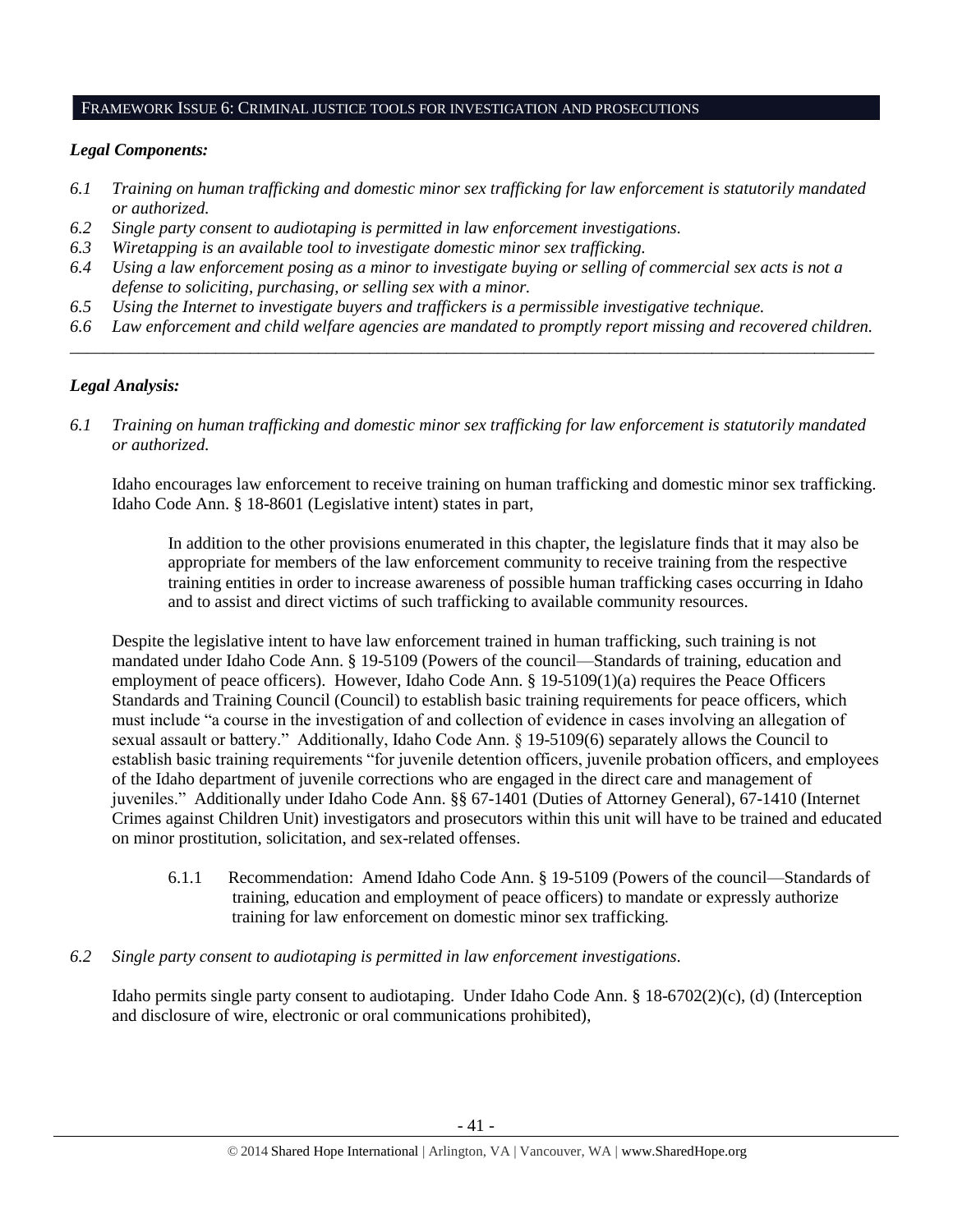(c) It is lawful under this chapter for a law enforcement officer or a person acting under the direction of a law enforcement officer to intercept a wire, electronic or oral communication when such person is a party to the communication or one (1) of the parties to the communication has given prior consent to such interception.

(d) It is lawful under this chapter for a person to intercept a wire, electronic or oral communication when one (1) of the parties to the communication has given prior consent to such interception.

# *6.3 Wiretapping is an available tool to investigate domestic minor sex trafficking.*

Although wiretapping in sex trafficking investigations is not expressly authorized, law enforcement is probably able to use wiretapping, pursuant to Idaho Code Ann. § 18-6706 (Authorization for interception of wire, electronic or oral communications), when investigating violations of Idaho Code Ann. § 18-8602(1) (Human trafficking defined) and Idaho's CSEC laws. Idaho Code Ann. § 18-6706 authorizes the issuance of an order authorizing wiretapping where

such interception may provide or has provided evidence of the commission of the offense of murder, kidnapping, gambling, robbery, bribery, extortion, or dealing in narcotic drugs, marijuana or other dangerous drugs, or other crime dangerous to life, limb, or property, and punishable by imprisonment for more than one (1) year, or any conspiracy to commit any of the foregoing offenses.

Idaho Code Ann. § 18-8602 (Human trafficking defined) and Idaho's CSEC laws are each punishable by imprisonment for more than 1 year and could be considered crimes that are "dangerous to life, limb, or property."

# *6.4 Using a law enforcement posing as a minor to investigate buying or selling of commercial sex acts is not a defense to soliciting, purchasing, or selling sex with a minor.*

Neither Idaho's CSEC laws, nor Idaho Code Ann. § 18-8602(1) (Human trafficking defined) expressly authorizes the use of a decoy by law enforcement in investigating prostitution or domestic minor sex trafficking. However, the non-commercial offense under Idaho Code Ann. § 18-1509A(3) (Enticing a child through the use of the internet or other communication device—penalties—jurisdiction), expressly provides that "[i]t shall not constitute a defense against any charge or violation of this section that a law enforcement officer, peace officer, or other person working at the direction of law enforcement was involved in the detection or investigation of a violation of this section." Idaho Code Ann. § 18-1509A(4) further provides "In a prosecution under this section, it is not necessary for the prosecution to show that an act described in chapter 15, 61 or 66, title 18, Idaho Code, actually occurred."

- 6.4.1 Recommendation: Enact a law explicitly permitting the use of a decoy in investigating violations of Idaho Code Ann. § 18-8602(1) (Human trafficking defined) and CSEC offenses.
- *6.5 Using the Internet to investigate buyers and traffickers is a permissible investigative technique.*

Idaho Code Ann. § 18-1509A(3) (Enticing a child through the use of the internet or other communication device—penalties—jurisdiction) authorizes law enforcement to use the Internet when investigating buyers and traffickers. This statute applies to a person who "knowingly uses the internet or any device that provides transmission of messages, signals, facsimiles, video images or other communication to solicit, seduce, lure, persuade or entice by words or actions, or both, a person under the age of sixteen (16) years or a person the defendant believes to be a minor child under the age of sixteen (16) years to engage in" certain sexual acts. Idaho Code Ann. §18-1509A(1). Furthermore, Idaho Code Ann. § 18-1509A(3) states that "[i]t shall not constitute a defense against any charge or violation of this section that a law enforcement officer, peace officer,